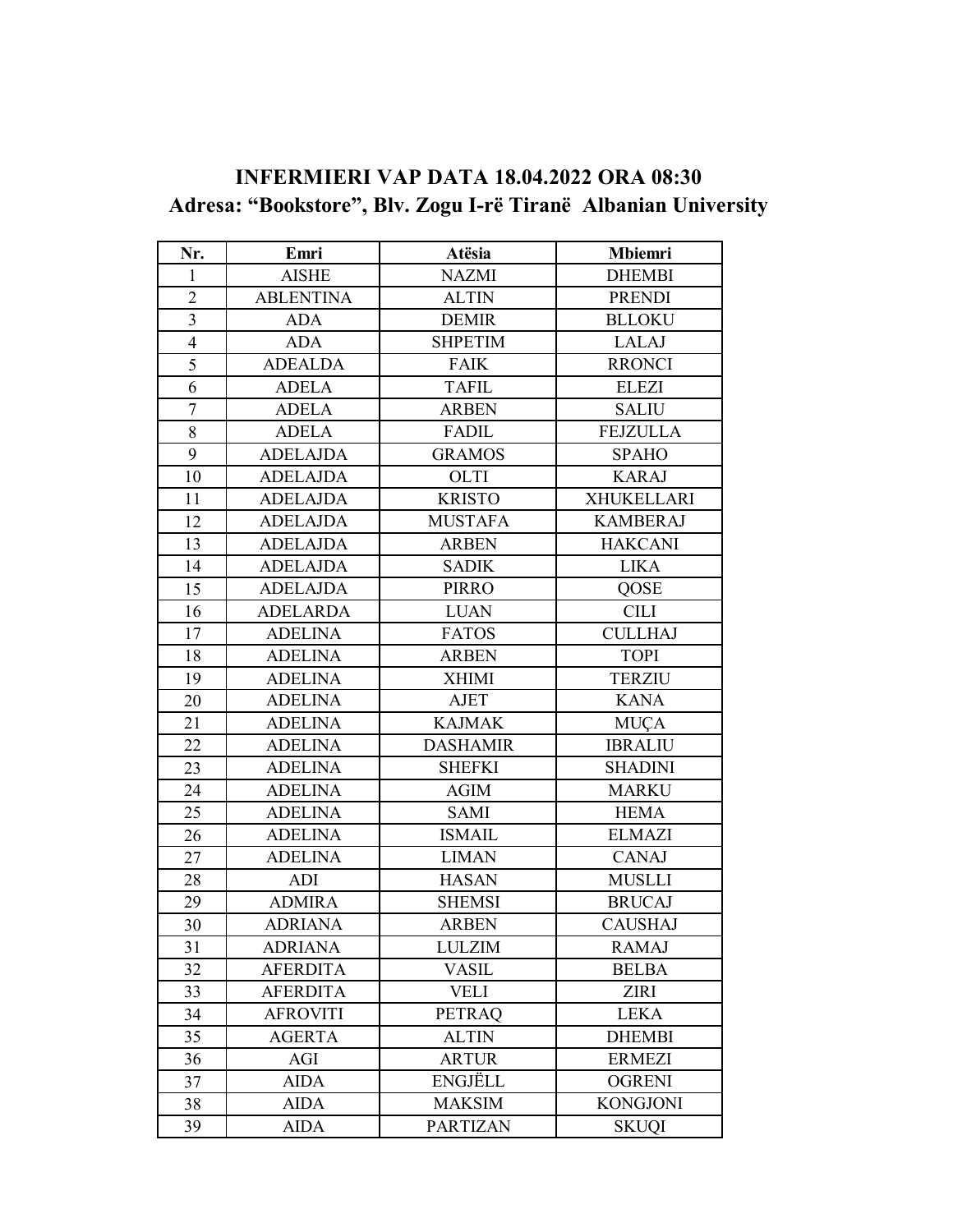| 40 | <b>AISHE</b>      | <b>HYSNI</b>   | <b>SADIU</b>       |
|----|-------------------|----------------|--------------------|
| 41 | <b>AISHE</b>      | <b>ENVER</b>   | <b>CEPA</b>        |
| 42 | <b>AJEZA</b>      | <b>ASLLAN</b>  | <b>PISHA</b>       |
| 43 | <b>AJORA</b>      | <b>GANI</b>    | <b>BAMI</b>        |
| 44 | <b>ALBAN</b>      | <b>SKENDER</b> | <b>OSMANAJ</b>     |
| 45 | <b>ALBANA</b>     | <b>PETRIT</b>  | <b>XHAJA</b>       |
| 46 | <b>ALBERT</b>     | <b>ABAS</b>    | <b>TAFA</b>        |
| 47 | <b>ALBI</b>       | <b>FADIL</b>   | <b>GARIPI</b>      |
| 48 | <b>ALBINA</b>     | <b>FRAN</b>    | <b>KOKAJ</b>       |
| 49 | <b>ALBINA</b>     | <b>HYSENJ</b>  | <b>GJINI/SEJDI</b> |
| 50 | <b>ALBINA</b>     | <b>RUZHDI</b>  | <b>STOLI</b>       |
| 51 | <b>ALBIONA</b>    | <b>BESNIK</b>  | <b>HILAJ</b>       |
| 52 | <b>ALBJONA</b>    | <b>AGRON</b>   | <b>CUPI</b>        |
| 53 | <b>ALBRTA</b>     | <b>VANGJEL</b> | <b>TABAKU</b>      |
| 54 | <b>ALDA</b>       | <b>JAKUP</b>   | <b>SARACI</b>      |
| 55 | <b>ALDI</b>       | <b>ALFRED</b>  | <b>LLAKA</b>       |
| 56 | <b>ALDI</b>       | <b>ALFRED</b>  | <b>ZIZOLLI</b>     |
| 57 | <b>ALDO</b>       | <b>NIKOLLA</b> | <b>KASA</b>        |
| 58 | <b>ALEKSA</b>     | <b>DASHNOR</b> | <b>BESHELLO</b>    |
| 59 | <b>ALEKSANDER</b> | <b>ARIAN</b>   | <b>RAMA</b>        |
| 60 | <b>ALEKSANDËR</b> | PËRPARIM       | <b>AHMETI</b>      |
| 61 | <b>ALEKSANDRA</b> | <b>ILIR</b>    | <b>NGRACANI</b>    |
| 62 | <b>ALEKSIA</b>    | <b>GJERGJI</b> | <b>STEFANI</b>     |
| 63 | <b>ALESIA</b>     | <b>ILIR</b>    | MARJANAKU          |
| 64 | <b>ALESIA</b>     | <b>SAIMIR</b>  | <b>MYZEQARI</b>    |
| 65 | <b>ALESJA</b>     | <b>PETRO</b>   | <b>TRINGAJ</b>     |
| 66 | <b>ALESJA</b>     | <b>KLODIAN</b> | <b>SEFA</b>        |
| 67 | <b>ALGERTA</b>    | <b>HAKI</b>    | ZENELI-CANGA       |
| 68 | <b>ALGONA</b>     | <b>BEHAR</b>   | <b>BALA</b>        |
| 69 | <b>ALION</b>      | <b>AGIM</b>    | <b>DALIPI</b>      |
| 70 | <b>ALISA</b>      | <b>PIRAN</b>   | <b>MULLAJ</b>      |
| 71 | <b>ALISA</b>      | <b>ARTUR</b>   | <b>ARAPI</b>       |

# **INFERMIERI VAP DATA 18.04.2022 ORA 10:00** Adresa: "Bookstore", Blv. Zogu I-rë Tiranë Albanian University

| 72 | <b>ALKETA</b>   | <b>REMZI</b>   | <b>SELIMI</b>   |
|----|-----------------|----------------|-----------------|
| 73 | <b>ALKETA</b>   | <b>PREKE</b>   | <b>PECI</b>     |
| 74 | <b>ALKETA</b>   | <b>NDRICIM</b> | <b>LECINI</b>   |
| 75 | <b>ALKIT</b>    | <b>ALBERT</b>  | QOSJA           |
| 76 | <b>ALMA</b>     | <b>KRISTO</b>  | <b>ALLIU</b>    |
| 77 | <b>ALMA</b>     | <b>ZOI</b>     | <b>SULOVARI</b> |
| 78 | <b>ALMA</b>     | <b>MYQEREM</b> | <b>OSMËNAJ</b>  |
| 79 | <b>ALONDRA</b>  | <b>ENDRI</b>   | <b>KANANI</b>   |
| 80 | <b>ALTEA</b>    | <b>GAZMEND</b> | <b>KOCI</b>     |
| 81 | <b>ALTENISA</b> | <b>ISUF</b>    | <b>REXHAJ</b>   |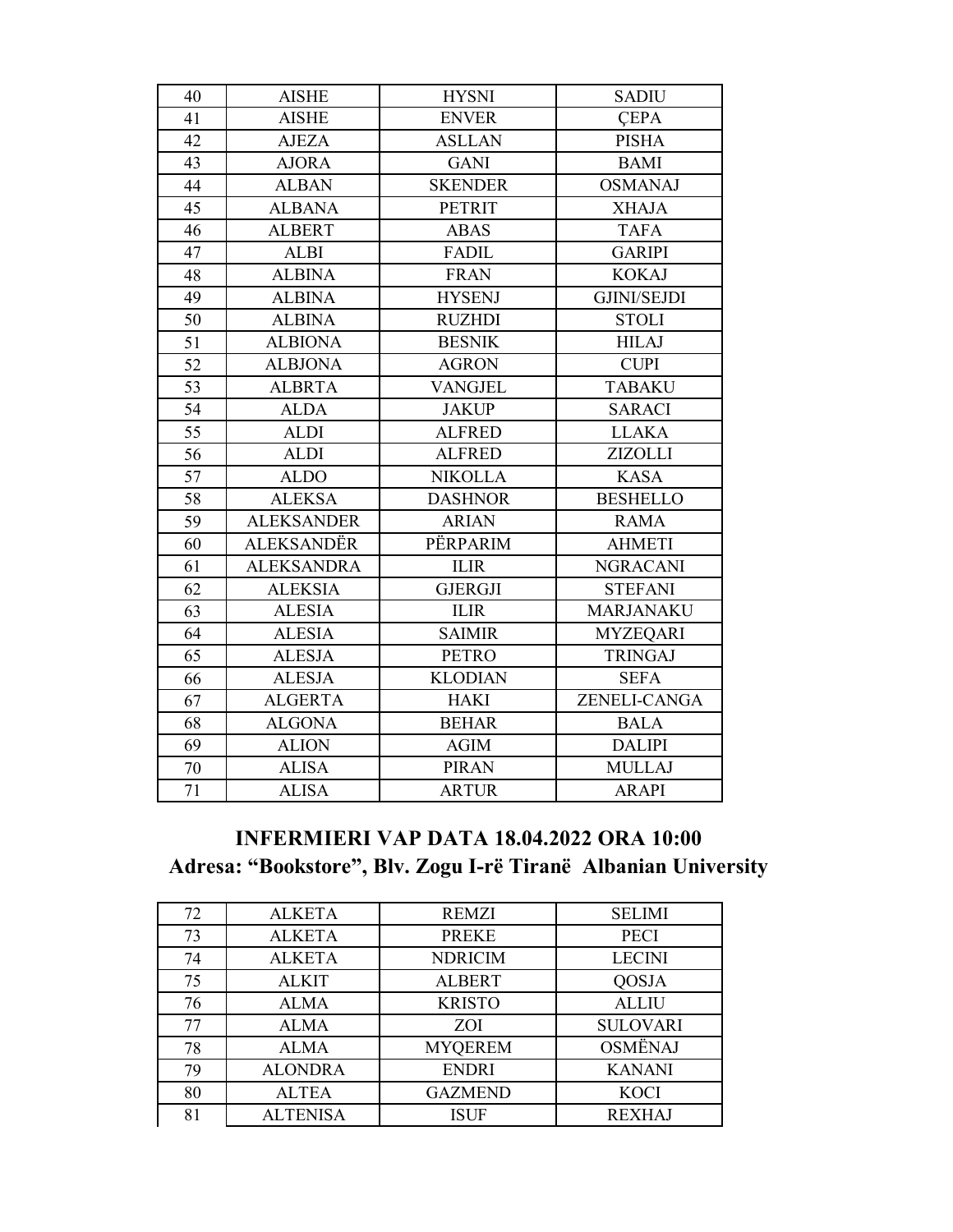| 82  | <b>ALTIN</b>     | <b>MUHAREM</b>  | <b>LARTI</b>    |
|-----|------------------|-----------------|-----------------|
| 83  | <b>ALVISA</b>    | <b>ADEM</b>     | <b>BITRI</b>    |
| 84  | <b>AMANDJA</b>   | <b>ARTAN</b>    | <b>DHIMA</b>    |
| 85  | <b>AMARILDA</b>  | <b>HAZBI</b>    | <b>DIKA</b>     |
| 86  | <b>AMARILDA</b>  | <b>SALI</b>     | <b>ISLAMI</b>   |
| 87  | <b>AMARILDA</b>  | <b>HEKURAN</b>  | <b>CANKJA</b>   |
| 88  | <b>AMARILDO</b>  | <b>ADRIATIK</b> | <b>KOLAJ</b>    |
| 89  | <b>AMARILDO</b>  | ALI             | <b>DANI</b>     |
| 90  | <b>AMARILDO</b>  | <b>VLADIMIR</b> | <b>MALAJ</b>    |
| 91  | <b>AMBRA</b>     | <b>ALEKO</b>    | <b>DAVIDHI</b>  |
| 92  | <b>AMBRA</b>     | PERPARIM        | <b>LUSHKA</b>   |
| 93  | <b>AMELA</b>     | <b>CAJUP</b>    | <b>KONDI</b>    |
| 94  | <b>AMELDA</b>    | YMBËRLI         | CËRI            |
| 95  | <b>AMERILDA</b>  | <b>ARBEN</b>    | <b>REXHEPI</b>  |
| 96  | <b>AMRI</b>      | <b>ALBANO</b>   | <b>HOXHA</b>    |
| 97  | <b>ANA</b>       | <b>GRAMOS</b>   | <b>DERSTILA</b> |
| 98  | <b>ANA</b>       | <b>DHIMITER</b> | <b>PELLUMBI</b> |
| 99  | <b>ANDETA</b>    | <b>RYZHDI</b>   | <b>CURA</b>     |
| 100 | <b>ANDI</b>      | <b>MANUSH</b>   | <b>FEJZAJ</b>   |
| 101 | <b>ANDI</b>      | <b>LLAZI</b>    | <b>KARRIQI</b>  |
| 102 | <b>ANDI</b>      | <b>PETRIT</b>   | <b>AFMATAJ</b>  |
| 103 | <b>ANDREA</b>    | <b>NDRICIM</b>  | <b>BLLOSHMI</b> |
| 104 | <b>ANDREA</b>    | <b>TEGO</b>     | <b>KREKU</b>    |
| 105 | <b>ANDUELA</b>   | <b>ANDON</b>    | <b>MECO</b>     |
| 106 | <b>ANDUENA</b>   | <b>XHEMAL</b>   | <b>MURATAJ</b>  |
| 107 | <b>ANELICA</b>   | <b>ANESTI</b>   | <b>KOCI</b>     |
| 108 | <b>ANGELA</b>    | <b>REIZ</b>     | <b>ALUSHAJ</b>  |
| 109 | <b>ANGJELINA</b> | <b>LUMTURI</b>  | <b>SARACI</b>   |
| 110 | <b>ANGJELIQI</b> | <b>VASILLAQ</b> | <b>XHUBA</b>    |
| 111 | <b>ANGJULL</b>   | <b>SHKELQIM</b> | <b>METANI</b>   |
| 112 | <b>ANI</b>       | <b>MIRJAN</b>   | <b>DULAJ</b>    |
| 113 | <b>ANILA</b>     | <b>NAZMI</b>    | <b>KOLLA</b>    |
| 114 | <b>ANILA</b>     | <b>BARDHYL</b>  | <b>MEKO</b>     |
| 115 | <b>ANILA</b>     | <b>ENVER</b>    | <b>SHARRA</b>   |
| 116 | <b>ANILA</b>     | <b>NDRICIM</b>  | <b>SUFJA</b>    |
| 117 | <b>ANILA</b>     | ABAZ            | <b>LEKA</b>     |
| 118 | <b>ANILEDA</b>   | <b>BARDHYL</b>  | <b>RAHMANI</b>  |
| 119 | <b>ANILEDA</b>   | <b>LEK</b>      | <b>PRENGA</b>   |
| 120 | <b>ANISA</b>     | <b>HEKURAN</b>  | <b>LUMSHI</b>   |
| 121 | <b>ANISA</b>     | <b>AFRIM</b>    | <b>QYRDEDI</b>  |
| 122 | <b>ANISA</b>     | <b>ILIR</b>     | <b>VOGLI</b>    |
| 123 | <b>ANISA</b>     | <b>GEZIM</b>    | <b>FEJZA</b>    |
| 124 | <b>ANITA</b>     | <b>ZYBER</b>    | <b>GJATA</b>    |
| 125 | <b>ANIZA</b>     | <b>IBRAHIM</b>  | <b>SHIPE</b>    |
| 126 | <b>ANJEZA</b>    | <b>BUJAR</b>    | <b>MINGO</b>    |
| 127 | <b>ANJEZA</b>    | <b>MIKEL</b>    | <b>SEJDIRAJ</b> |
| 128 | <b>ANJEZA</b>    | <b>BUJAR</b>    | <b>CERENI</b>   |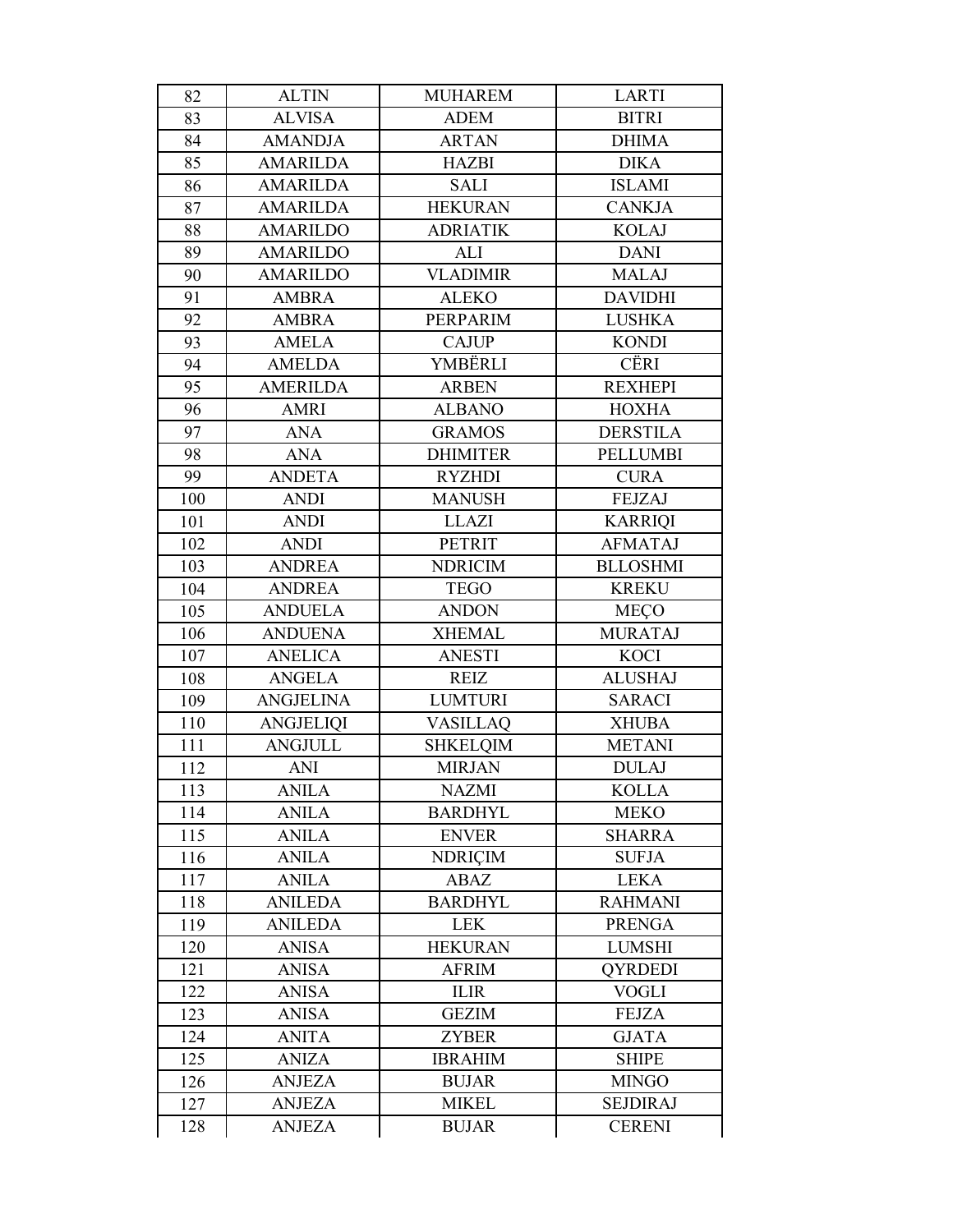| 129 | <b>ANOLA</b>    | <b>HASHIK</b>    | <b>HALILI</b>   |
|-----|-----------------|------------------|-----------------|
| 130 | <b>ANTONELA</b> | <b>IBRAHIM</b>   | <b>BUSHATAJ</b> |
| 131 | <b>ANTONELA</b> | <b>ZYBER</b>     | <b>BALA</b>     |
| 132 | <b>ANTONELA</b> | <b>SOTIRAQ</b>   | <b>GJATA</b>    |
| 133 | <b>ANTONELA</b> | <b>TOMORR</b>    | <b>HOXHA</b>    |
| 134 | <b>ANTONELA</b> | <b>SAMI</b>      | <b>SHULI</b>    |
| 135 | <b>ANXHELA</b>  | <b>BEKTASH</b>   | <b>KONA</b>     |
| 136 | <b>ANXHELA</b>  | <b>HASAN</b>     | <b>BRAHO</b>    |
| 137 | <b>ANXHELA</b>  | <b>ALTIN</b>     | <b>HOXHA</b>    |
| 138 | <b>ANXHELA</b>  | <b>PERPARIM</b>  | <b>FASHO</b>    |
| 139 | <b>ANXHELA</b>  | <b>BUJAR</b>     | <b>KORANI</b>   |
| 140 | <b>ANXHELA</b>  | <b>FATMIR</b>    | TOPALLI         |
| 141 | <b>ANXHELA</b>  | <b>RRAHMAN</b>   | <b>CELA</b>     |
| 142 | <b>ANXHELA</b>  | <b>ASTRIT</b>    | <b>RIBAJ</b>    |
| 143 | <b>ANXHELA</b>  | <b>VIKTOR</b>    | <b>MINO</b>     |
| 144 | <b>ANXHELA</b>  | <b>FERDINANT</b> | <b>ZYKAJ</b>    |

#### **INFERMIERI VAP DATA 18.04.2022 ORA 12:00 Adresa: "Bookstore", Blv. Zogu I-rë Tiranë Albanian University**

| 145 | <b>ANXHELA</b>   | <b>ARTAN</b>    | <b>VELAJ</b>     |
|-----|------------------|-----------------|------------------|
| 146 | <b>ANXHELA</b>   | <b>KAME</b>     | <b>HYSAJ</b>     |
| 147 | <b>ANXHELA</b>   | <b>RRAHMAN</b>  | <b>CELAJ</b>     |
| 148 | <b>ANXHELA</b>   | <b>ASTRIT</b>   | <b>RIBAJ</b>     |
| 149 | <b>ANXHELA</b>   | <b>FREDI</b>    | <b>GJATA</b>     |
| 150 | <b>ANXHELA</b>   | <b>ILIR</b>     | <b>HALITI</b>    |
| 151 | <b>ANXHELA</b>   | <b>ARTUR</b>    | SHANAJ(GEGA)     |
| 152 | <b>ANXHELA</b>   | <b>PLLUMB</b>   | <b>DAKA</b>      |
| 153 | <b>ANXHELA</b>   | <b>VIKTOR</b>   | <b>BITRI</b>     |
| 154 | <b>ANXHELA</b>   | <b>NIKO</b>     | <b>KUKLI</b>     |
| 155 | <b>ANXHELA</b>   | <b>JETNOR</b>   | <b>HOXHA</b>     |
| 156 | <b>ANXHELA</b>   | <b>DASHNOR</b>  | <b>GJONA</b>     |
| 157 | <b>ANXHELA</b>   | <b>KUSHTRIM</b> | QAFOKU           |
| 158 | <b>ANXHELA</b>   | <b>IBRAHIM</b>  | <b>SUROCAJ</b>   |
| 159 | <b>ANXHELA</b>   | <b>LEFTER</b>   | <b>COMOLLARI</b> |
| 160 | <b>ANXHELA</b>   | <b>MARTIN</b>   | <b>CAMI</b>      |
| 161 | <b>ANXHELA</b>   | <b>BASHKIM</b>  | <b>CAKA</b>      |
| 162 | <b>ANXHELA</b>   | <b>VANGJEL</b>  | <b>SEMINI</b>    |
| 163 | <b>ANXHELA</b>   | ALI             | <b>HAKA</b>      |
| 164 | <b>ANXHELA</b>   | <b>DALIP</b>    | <b>BAXHIA</b>    |
| 165 | <b>ANXHELINA</b> | <b>BARDHYL</b>  | <b>BEGO</b>      |
| 166 | <b>ARBEN</b>     | <b>TOSUN</b>    | <b>KRASNIQI</b>  |
| 167 | ARBËR            | GËZIM           | <b>KODRA</b>     |
| 168 | ARBËR            | <b>LLAZAR</b>   | <b>GJERGJAJ</b>  |
| 169 | <b>ARBINA</b>    | <b>NIKO</b>     | <b>TOSKA</b>     |
| 170 | <b>ARBIOLA</b>   | <b>ELVIN</b>    | <b>KASA</b>      |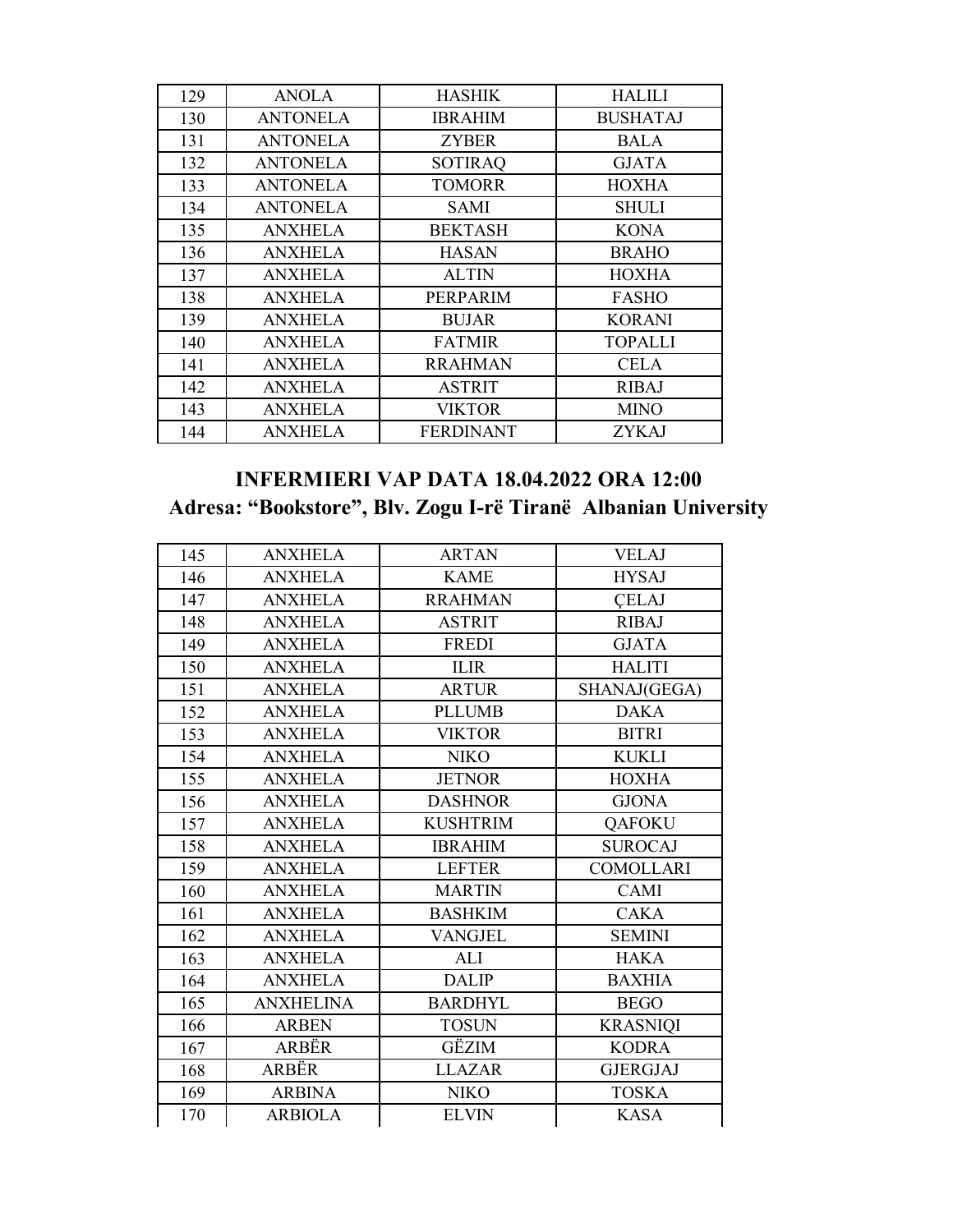| 171 | <b>ARBJONA</b>  | <b>QERIM</b>    | ZEQOLLARI         |
|-----|-----------------|-----------------|-------------------|
| 172 | <b>ARDENIS</b>  | <b>TOFIK</b>    | <b>BONI</b>       |
| 173 | <b>ARDENISA</b> | <b>SAMI</b>     | <b>KAMBERI</b>    |
| 174 | <b>ARDIT</b>    | <b>DASHMIR</b>  | <b>SINO</b>       |
| 175 | <b>ARDIT</b>    | <b>PRENG</b>    | <b>LLESHI</b>     |
| 176 | <b>ARDIT</b>    | <b>ESTREF</b>   | <b>LUARI</b>      |
| 177 | <b>ARDIT</b>    | <b>SHERIF</b>   | <b>KUMANAKU</b>   |
| 178 | <b>ARDIT</b>    | <b>BASHKIM</b>  | <b>ALLA</b>       |
| 179 | <b>ARDIT</b>    | <b>JETNOR</b>   | <b>KAPRI</b>      |
| 180 | <b>ARDITA</b>   | <b>ZIJA</b>     | <b>KURTAJ</b>     |
| 181 | <b>ARDITA</b>   | <b>KASEM</b>    | <b>DERVISHI</b>   |
| 182 | <b>ARDITA</b>   | <b>PATRIOT</b>  | <b>COBAJ</b>      |
| 183 | <b>ARDJAN</b>   | <b>LUAN</b>     | <b>TORRA</b>      |
| 184 | <b>ARGJENA</b>  | <b>YLLI</b>     | <b>ZENELI</b>     |
| 185 | <b>ARINELA</b>  | <b>ARBEN</b>    | <b>FILAJ</b>      |
| 186 | <b>ARIOL</b>    | <b>ABDULLA</b>  | <b>MUCA</b>       |
| 187 | <b>ARIOLA</b>   | <b>LODOVIK</b>  | <b>SHABI</b>      |
| 188 | <b>ARIOLA</b>   | <b>ALTIN</b>    | <b>CAKA</b>       |
| 189 | <b>ARJANA</b>   | <b>BUJAR</b>    | <b>CEKA</b>       |
| 190 | <b>ARJELA</b>   | <b>SHKELQIM</b> | <b>XHELAJ</b>     |
| 191 | <b>ARJETA</b>   | <b>BEKTASH</b>  | <b>DODA</b>       |
| 192 | <b>ARJOLA</b>   | <b>DESTAN</b>   | <b>MALO</b>       |
| 193 | <b>ARJOLA</b>   | <b>BESNIK</b>   | <b>CELAJ</b>      |
| 194 | <b>ARJOLA</b>   | <b>ARJAN</b>    | <b>MURATI</b>     |
| 195 | <b>ARJONA</b>   | LORO            | <b>LASKU</b>      |
| 196 | <b>ARJONA</b>   | <b>ARJAN</b>    | <b>MALKAJ</b>     |
| 197 | <b>ARLEDA</b>   | <b>NAZMI</b>    | <b>NEZIRI</b>     |
| 198 | <b>ARLINDA</b>  | <b>ASTRIT</b>   | <b>AHMATI</b>     |
| 199 | <b>ARLINDA</b>  | <b>RRUSTEM</b>  | <b>SYLAJ</b>      |
| 200 | <b>ARLINDA</b>  | <b>GAZMENT</b>  | <b>MUCI</b>       |
| 201 | <b>ARLINDA</b>  | <b>LEK</b>      | <b>DOCI</b>       |
| 202 | <b>ARMANDA</b>  | <b>ADRIAN</b>   | <b>HAKA</b>       |
| 203 | <b>ARMANDO</b>  | <b>RESHAT</b>   | <b>BELLO</b>      |
| 204 | <b>ARMANDO</b>  | <b>SAMI</b>     | <b>HOXHAJ</b>     |
| 205 | <b>ARMELA</b>   | <b>FATMIR</b>   | <b>HASI</b>       |
| 206 | <b>ARMELA</b>   | <b>ARBEN</b>    | <b>SHOSHARI</b>   |
| 207 | <b>ARMELA</b>   | <b>RAMADAN</b>  | <b>KODUMI</b>     |
| 208 | <b>ARMIR</b>    | <b>ARIAN</b>    | <b>MURATAJ</b>    |
| 209 | <b>ARMIRA</b>   | <b>HYDAJET</b>  | <b>RRINGAJ</b>    |
| 210 | <b>ARMIRA</b>   | <b>ARBEN</b>    | <b>KARAJ</b>      |
| 211 | <b>ARNOLD</b>   | <b>LEFTER</b>   | <b>SEITLLARI</b>  |
| 212 | <b>ARONA</b>    | <b>ARTAN</b>    | <b>HAJDARI</b>    |
| 213 | <b>ARSEL</b>    | <b>SEAT</b>     | <b>XHEMOLLARI</b> |
| 214 | <b>ARSIDA</b>   | <b>HALIL</b>    | <b>DULA</b>       |

#### **INFERMIERI VAP DATA 19.04.2022 ORA 08:30**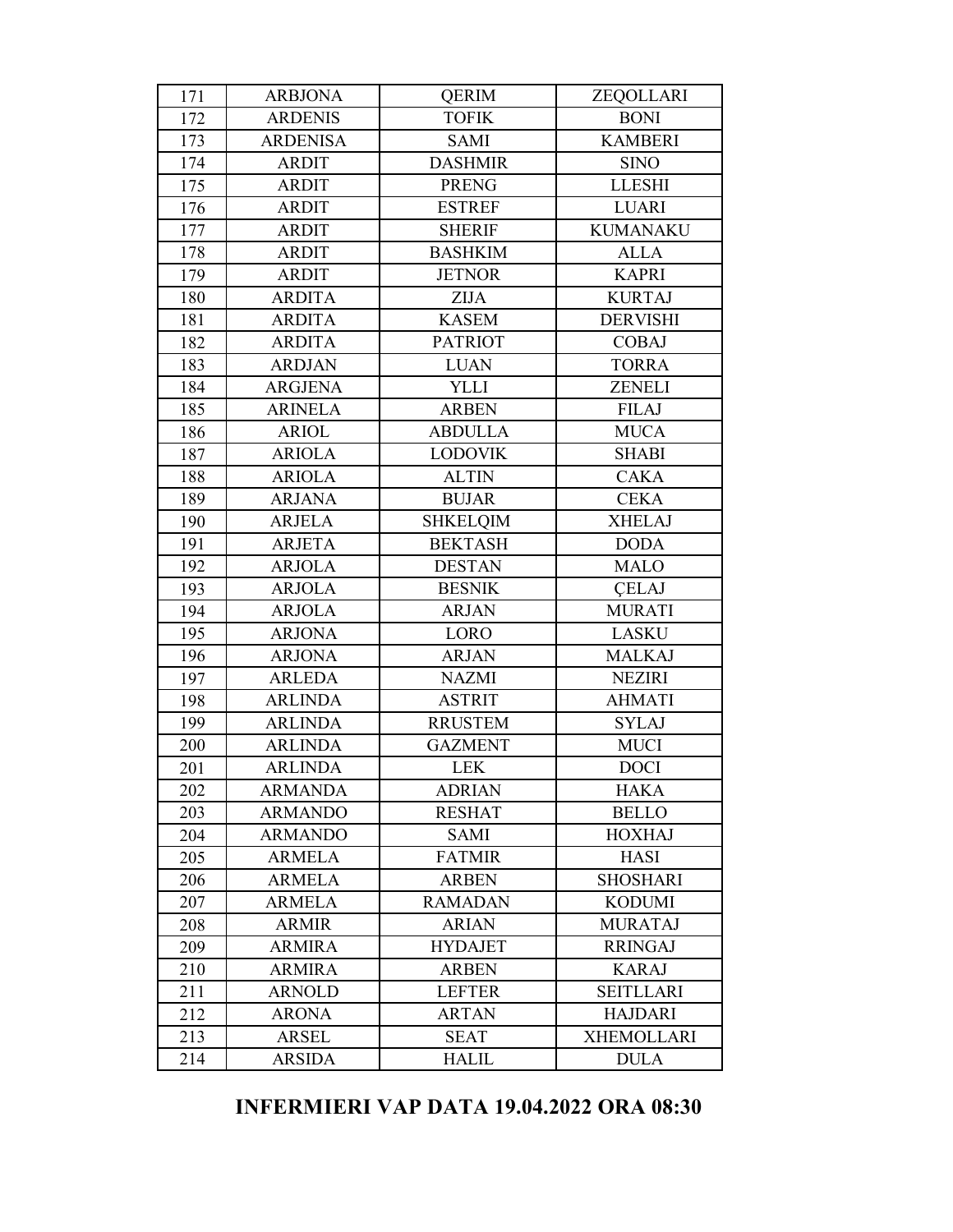| 215 | <b>ARTA</b>      | <b>BANUSH</b>   | <b>TROCI</b>      |
|-----|------------------|-----------------|-------------------|
| 216 | <b>ARTA</b>      | <b>AHMET</b>    | <b>LLOZI</b>      |
| 217 | <b>ARTEMISA</b>  | <b>HASAN</b>    | <b>MANERKOLLI</b> |
| 218 | <b>ARTENISA</b>  | <b>IBRAIM</b>   | <b>BYREKU</b>     |
| 219 | <b>ARTENISA</b>  | <b>CEN</b>      | <b>BUSHI</b>      |
| 220 | <b>ARTILA</b>    | <b>ARTUR</b>    | <b>SAKO</b>       |
| 221 | <b>ARTIOLA</b>   | <b>ARBEN</b>    | <b>XHINI</b>      |
| 222 | <b>ARTJOLA</b>   | <b>XHEVAIR</b>  | <b>METKO</b>      |
| 223 | <b>ARTJONILA</b> | <b>AGRON</b>    | <b>ZYKAJ</b>      |
| 224 | <b>ARXHENA</b>   | <b>ARBEN</b>    | <b>DEMIRI</b>     |
| 225 | <b>ASBIJE</b>    | <b>SAZAN</b>    | <b>AHMETAJ</b>    |
| 226 | <b>ASIMENA</b>   | <b>BUJAR</b>    | <b>QAFA</b>       |
| 227 | <b>ASLLAN</b>    | <b>HAJREDIN</b> | <b>PIRA</b>       |
| 228 | <b>ASNXHELA</b>  | <b>LUAN</b>     | <b>DEDEJ</b>      |
| 229 | <b>ATNAN</b>     | <b>VULLNET</b>  | <b>QEROLLA</b>    |
| 230 | <b>AUREL</b>     | <b>KUJTIM</b>   | <b>KURPALI</b>    |
| 231 | <b>AURELA</b>    | <b>ARJAN</b>    | <b>MOREJA</b>     |
| 232 | <b>AURJELA</b>   | <b>GENCI</b>    | <b>MULLOSMANI</b> |
| 233 | <b>AURORA</b>    | <b>SHEFIT</b>   | <b>BASHALIU</b>   |
| 234 | <b>AURORA</b>    | <b>SHEFKI</b>   | <b>SHEHI</b>      |
| 235 | <b>AURORA</b>    | <b>QETESOR</b>  | <b>TAFIL</b>      |
| 236 | <b>AURORA</b>    | <b>KUJTIM</b>   | <b>DERVISHI</b>   |
| 237 | <b>AZEM</b>      | <b>AGRON</b>    | <b>GJOJDESHI</b>  |
| 238 | <b>AZIZ</b>      | <b>AGIM</b>     | <b>AZIZAJ</b>     |
| 239 | <b>AZIZ</b>      | <b>ALFRED</b>   | <b>MUHAMETAJ</b>  |
| 240 | <b>BAJAME</b>    | <b>RUZHDI</b>   | <b>ZYLYFI</b>     |
| 241 | <b>BANU</b>      | <b>GENTIAN</b>  | <b>MULLISI</b>    |
| 242 | <b>BARIOLA</b>   | <b>SEJKO</b>    | <b>VELIU</b>      |
| 243 | <b>BEBI</b>      | <b>NIKO</b>     | <b>MARA</b>       |
| 244 | <b>BEHIJE</b>    | <b>NEKI</b>     | <b>XHELILI</b>    |
| 245 | <b>BEJE</b>      | <b>HYSENJ</b>   | <b>GJINI</b>      |
| 246 | <b>BELGINA</b>   | <b>TOM</b>      | <b>DEDAJ</b>      |
| 247 | <b>BENARDO</b>   | <b>FATMIR</b>   | <b>LUMANI</b>     |
| 248 | <b>BENDISA</b>   | <b>HASIM</b>    | <b>GRETHI</b>     |
| 249 | <b>BERJOLA</b>   | <b>FESTIM</b>   | <b>KARAJ</b>      |
| 250 | <b>BERNARDA</b>  | <b>NDUE</b>     | <b>DEDA</b>       |
| 251 | <b>BESARIJE</b>  | <b>ABDYL</b>    | <b>KOLDASHI</b>   |
| 252 | <b>BESARTA</b>   | <b>YLBER</b>    | <b>ISLAMAJ</b>    |
| 253 | <b>BESJANA</b>   | <b>BEKIM</b>    | <b>MALKA</b>      |
| 254 | <b>BESMIRA</b>   | <b>SHANI</b>    | <b>KOVACI</b>     |
| 255 | <b>BESMIRA</b>   | <b>ASLLAN</b>   | <b>SULAJ</b>      |
| 256 | <b>BESRIN</b>    | <b>BESIM</b>    | <b>KARAJ</b>      |
| 257 | <b>BIANKA</b>    | <b>GILAL</b>    | <b>BEHAJ</b>      |
| 258 | <b>BISADA</b>    | <b>BINAK</b>    | <b>LAMNICA</b>    |

|  | Adresa: "Bookstore", Blv. Zogu I-rë Tiranë Albanian University |  |  |  |  |
|--|----------------------------------------------------------------|--|--|--|--|
|--|----------------------------------------------------------------|--|--|--|--|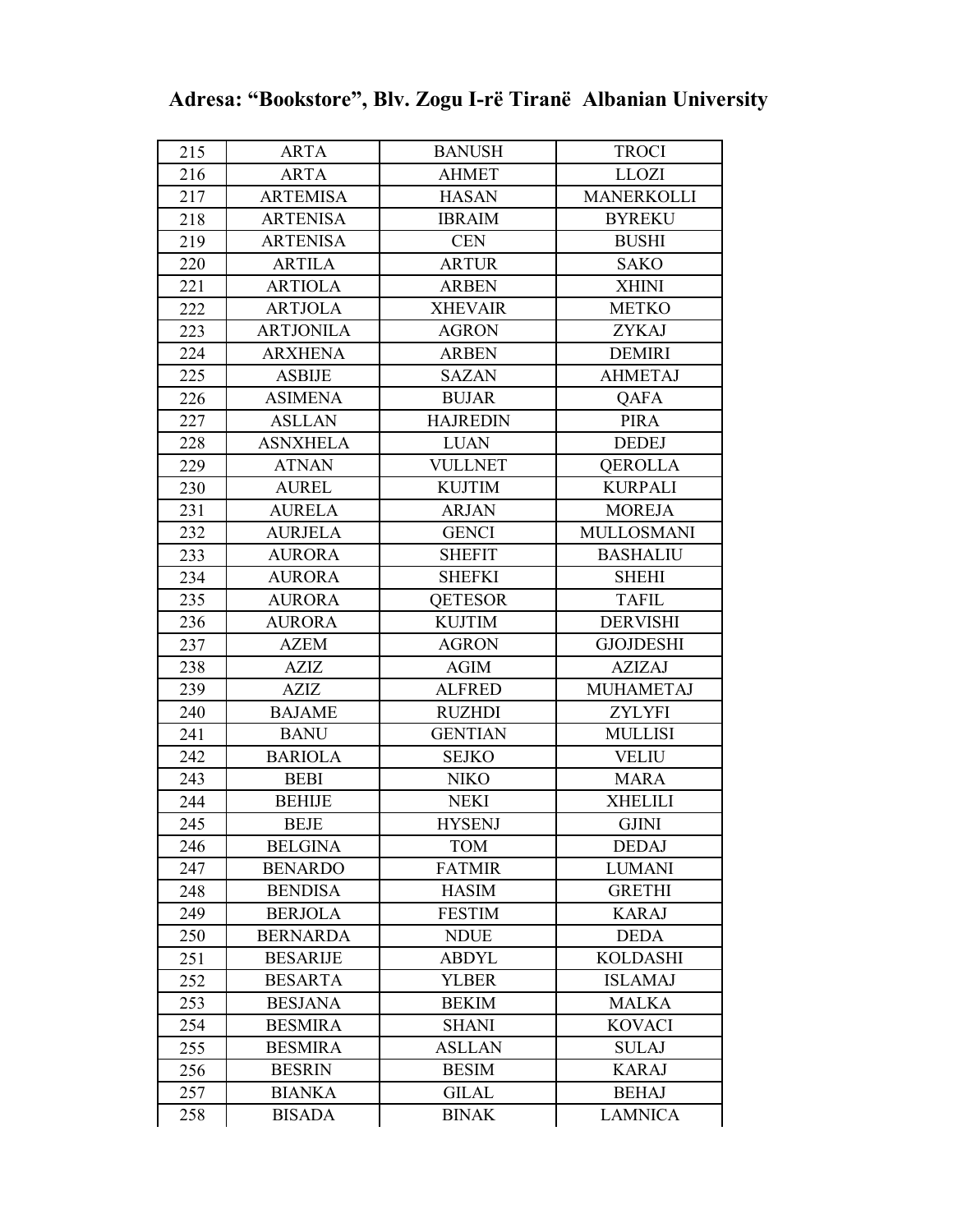| 259 | <b>BLEDI</b>   | <b>ARISTIRI</b>  | <b>KANA</b>     |
|-----|----------------|------------------|-----------------|
| 260 | <b>BLENORA</b> | <b>JETNOR</b>    | <b>KAPAJ</b>    |
| 261 | <b>BLEONA</b>  | <b>VASIL</b>     | <b>MIHA</b>     |
| 262 | <b>BLEONA</b>  | <b>FLAMUR</b>    | <b>GJONAJ</b>   |
| 263 | <b>BLEONA</b>  | <b>NAZIF</b>     | <b>KURTI</b>    |
| 264 | <b>BLEONA</b>  | <b>SAMI</b>      | <b>SHKIRA</b>   |
| 265 | <b>BLEONA</b>  | <b>SABA</b>      | <b>DURMA</b>    |
| 266 | <b>BLEONA</b>  | <b>BAJRAM</b>    | <b>BEQIRAJ</b>  |
| 267 | <b>BLEONA</b>  | <b>LEK</b>       | <b>ALIJA</b>    |
| 268 | <b>BLEONA</b>  | <b>LULZIM</b>    | LAZAJ           |
| 269 | <b>BLEONA</b>  | <b>RAPO</b>      | <b>AHMETI</b>   |
| 270 | <b>BLERINA</b> | <b>AHMET</b>     | <b>DALIPI</b>   |
| 271 | <b>BLERINA</b> | <b>TAHIR</b>     | <b>KACA</b>     |
| 272 | <b>BLERINA</b> | <b>NASIP</b>     | <b>KALEMI</b>   |
| 273 | <b>BLERINA</b> | <b>GJIN</b>      | <b>NIKOLLAJ</b> |
| 274 | <b>BLERINA</b> | <b>YLLI</b>      | <b>BASHAJ</b>   |
| 275 | <b>BLERINA</b> | <b>SHEFQET</b>   | <b>MJESHTRI</b> |
| 276 | <b>BLERINA</b> | <b>XHEVAT</b>    | <b>GEGA</b>     |
| 277 | <b>BLERTA</b>  | <b>DASHAMIR</b>  | <b>HAMJA</b>    |
| 278 | <b>BLERTA</b>  | <b>QAZIM</b>     | <b>MUCAJ</b>    |
| 279 | <b>BLERTA</b>  | <b>FERRIK</b>    | <b>MURATI</b>   |
| 280 | <b>BORA</b>    | <b>KOSTANDIN</b> | <b>TOCI</b>     |
| 281 | <b>BORANA</b>  | <b>ANDREA</b>    | <b>MEHILLI</b>  |
| 282 | <b>BORETA</b>  | <b>VASIL</b>     | <b>MIRAKA</b>   |
| 283 | <b>BRIKEL</b>  | <b>ASAN</b>      | <b>SHIMA</b>    |
| 284 | <b>BRIKENA</b> | <b>ILIR</b>      | <b>ZYBERAJ</b>  |
| 285 | <b>BRIKENA</b> | <b>SHPENDI</b>   | <b>PILAFI</b>   |
| 286 | <b>BRILAND</b> | <b>ZYHDI</b>     | <b>KAMBERI</b>  |

### **INFERMIERI VAP DATA 19.04.2022 ORA 10:00** Adresa: "Bookstore", Blv. Zogu I-rë Tiranë Albanian University

| 287 | <b>BRISA</b>    | <b>BLEDAR</b> | <b>HOXHA</b>   |
|-----|-----------------|---------------|----------------|
| 288 | <b>BRISELDA</b> | <b>QAZIM</b>  | <b>SENAJ</b>   |
| 289 | <b>BRISELDA</b> | <b>RASIM</b>  | <b>MULGECI</b> |
| 290 | <b>BRISILDA</b> | <b>ARDIAN</b> | <b>ABRASHI</b> |
| 291 | <b>BRISILDA</b> | <b>THOMA</b>  | <b>KOVAÇI</b>  |
| 292 | <b>BRISILDA</b> | <b>FADIL</b>  | <b>BARCI</b>   |
| 293 | <b>BRULINDA</b> | <b>ABRI</b>   | <b>GJATA</b>   |
| 294 | <b>BRUNA</b>    | <b>XHELAL</b> | <b>DOMI</b>    |
| 295 | <b>BRUNILDA</b> | <b>VESHI</b>  | <b>HYSEN</b>   |
| 296 | <b>BRUNILDA</b> | <b>FLAMUR</b> | <b>SELA</b>    |
| 297 | <b>BRUNILDA</b> | <b>BUJAR</b>  | <b>BACKA</b>   |
| 298 | <b>BRUNILDA</b> | <b>ARBEN</b>  | <b>MEHMETI</b> |
| 299 | <b>BRUNILDA</b> | <b>XHEMAL</b> | <b>CAKONI</b>  |
| 300 | <b>BRUNILDA</b> | <b>RESHAT</b> | <b>MERJO</b>   |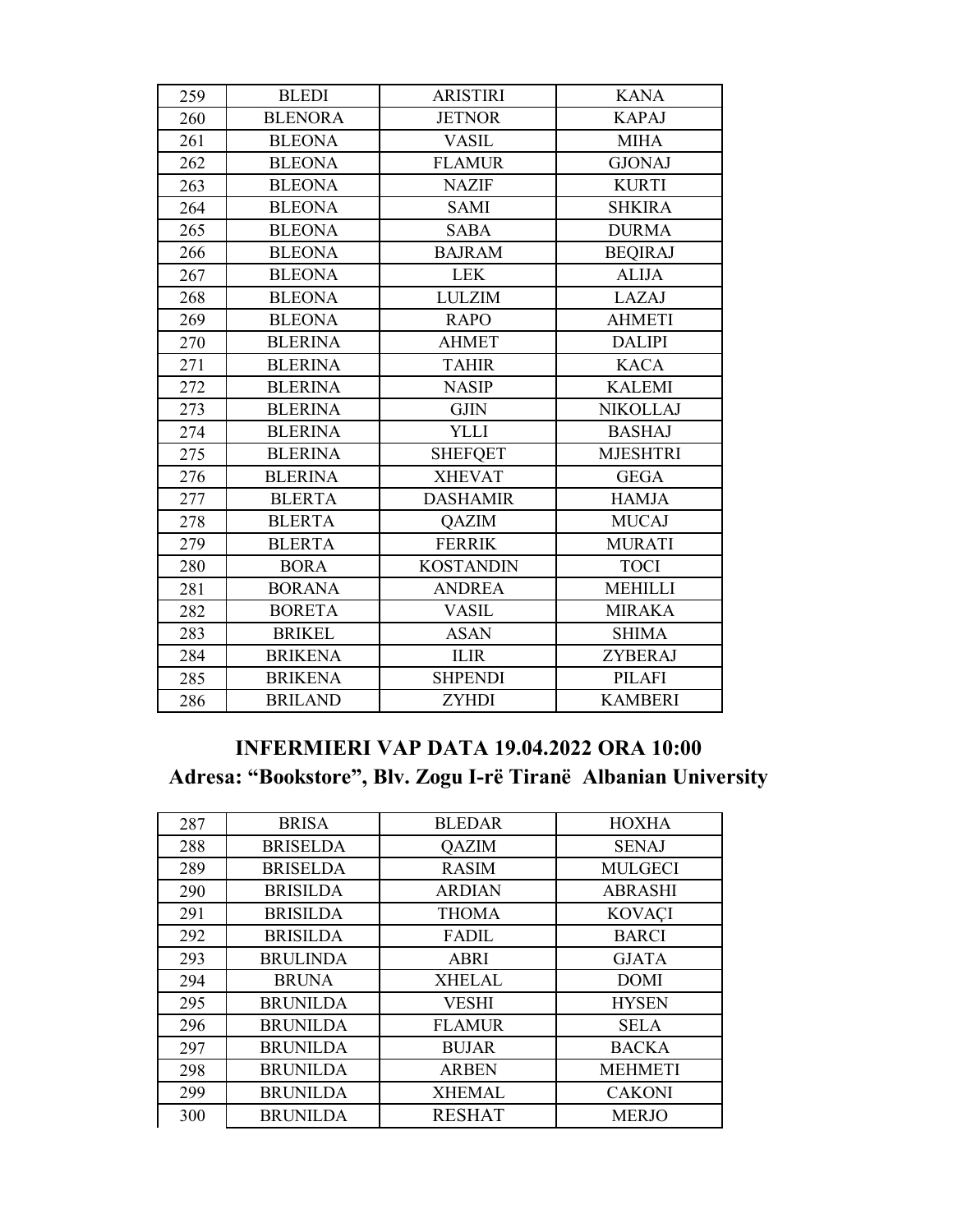| 301 | <b>BRUNO</b>    | <b>ROBERT</b>     | <b>MERA</b>        |
|-----|-----------------|-------------------|--------------------|
| 302 | <b>BUJANA</b>   | <b>ARBEN</b>      | <b>DOCAJ</b>       |
| 303 | <b>BUKURIJE</b> | <b>GAZMEND</b>    | <b>MUSAJA</b>      |
| 304 | <b>BURANA</b>   | <b>HYSEN</b>      | <b>LALOSHI</b>     |
| 305 | <b>CILJETA</b>  | <b>BASHKIM</b>    | <b>AHMETAJ</b>     |
| 306 | <b>DAJANA</b>   | <b>GAZMENT</b>    | <b>SADE</b>        |
| 307 | <b>DAJANA</b>   | <b>LULEZIM</b>    | <b>CELA</b>        |
| 308 | <b>DAJANA</b>   | <b>SHPETIM</b>    | <b>ALLKUSHAJ</b>   |
| 309 | <b>DAJANA</b>   | <b>VASIL</b>      | <b>GJYSHJA</b>     |
| 310 | <b>DAJANA</b>   | <b>BESNIK</b>     | <b>KOTRELI</b>     |
| 311 | <b>DANIALA</b>  | <b>BARDHOK</b>    | <b>CUNI</b>        |
| 312 | <b>DANIEL</b>   | <b>SHABAN</b>     | <b>BENGAJ</b>      |
| 313 | <b>DANIEL</b>   | <b>HYRJET</b>     | PEÇULI             |
| 314 | <b>DANIEL</b>   | <b>DILAVER</b>    | ZEQO               |
| 315 | <b>DANIELA</b>  | <b>GJERGJ</b>     | <b>DAÇI</b>        |
| 316 | <b>DANIELA</b>  | <b>NDRIÇIM</b>    | <b>KARASANI</b>    |
| 317 | <b>DANIELA</b>  | <b>HEKURAN</b>    | <b>RAKIPI</b>      |
| 318 | <b>DANIELA</b>  | <b>XHEMAL</b>     | <b>NUZI</b>        |
| 319 | <b>DANJELA</b>  | <b>MARIN</b>      | <b>TOMA</b>        |
| 320 | <b>DANJELA</b>  | <b>DANO</b>       | MERKAJ/KALLIRI     |
| 321 | <b>DANJELA</b>  | <b>PETREF</b>     | <b>KULLOLLI</b>    |
| 322 | <b>DEA</b>      | <b>ILIR</b>       | <b>HOXHAJ</b>      |
| 323 | <b>DEIVI</b>    | <b>VLADIMIR</b>   | <b>CJAPI</b>       |
| 324 | <b>DEJVI</b>    | <b>ILIR</b>       | <b>CONIKU</b>      |
| 325 | <b>DEJVI</b>    | <b>DRITAN</b>     | <b>HAJRONI</b>     |
| 326 | <b>DEJVI</b>    | <b>PELLUMB</b>    | <b>HAJDERLLARI</b> |
| 327 | <b>DELJANA</b>  | <b>ALEKSANDER</b> | <b>BURNAZI</b>     |
| 328 | <b>DENADA</b>   | <b>FATMIR</b>     | <b>GJELI</b>       |
| 329 | <b>DENIAN</b>   | <b>DRITAN</b>     | <b>DUKA</b>        |
| 330 | <b>DENIS</b>    | <b>RIZA</b>       | <b>NEBIAJ</b>      |
| 331 | <b>DENIS</b>    | <b>SEDAT</b>      | <b>DULE</b>        |
| 332 | <b>DENIS</b>    | <b>AHMET</b>      | <b>HASA</b>        |
| 333 | <b>DENIS</b>    | <b>PETRIT</b>     | <b>MIMINI</b>      |
| 334 | <b>DENIS</b>    | <b>GEZIM</b>      | <b>HARIZAJ</b>     |
| 335 | <b>DENISA</b>   | <b>DERVISH</b>    | <b>DULLA</b>       |
| 336 | <b>DENISA</b>   | <b>ILIR</b>       | <b>CALA</b>        |
| 337 | <b>DENISA</b>   | <b>GJEVALIN</b>   | <b>DEDA</b>        |
| 338 | <b>DENISA</b>   | <b>FLAMUR</b>     | <b>LETI</b>        |
| 339 | <b>DENISA</b>   | <b>DURIM</b>      | <b>XHEMALAJ</b>    |
| 340 | <b>DENISA</b>   | <b>SALI</b>       | <b>CURRAJ</b>      |
| 341 | <b>DENISA</b>   | <b>BURAN</b>      | <b>DONAJ</b>       |
| 342 | <b>DENISA</b>   | <b>NAZMI</b>      | <b>DAKUCI</b>      |
| 343 | <b>DENISA</b>   | <b>OSMAN</b>      | <b>NASI</b>        |
| 344 | <b>DENISA</b>   | <b>ILIR</b>       | <b>PELLUMB</b>     |
| 345 | <b>DENISA</b>   | <b>FLAMUR</b>     | <b>KUQI</b>        |
| 346 | <b>DESARA</b>   | <b>SHPETIM</b>    | <b>XHAKAJ</b>      |
| 347 | <b>DESARA</b>   | <b>ASLLAN</b>     | <b>ZAJA</b>        |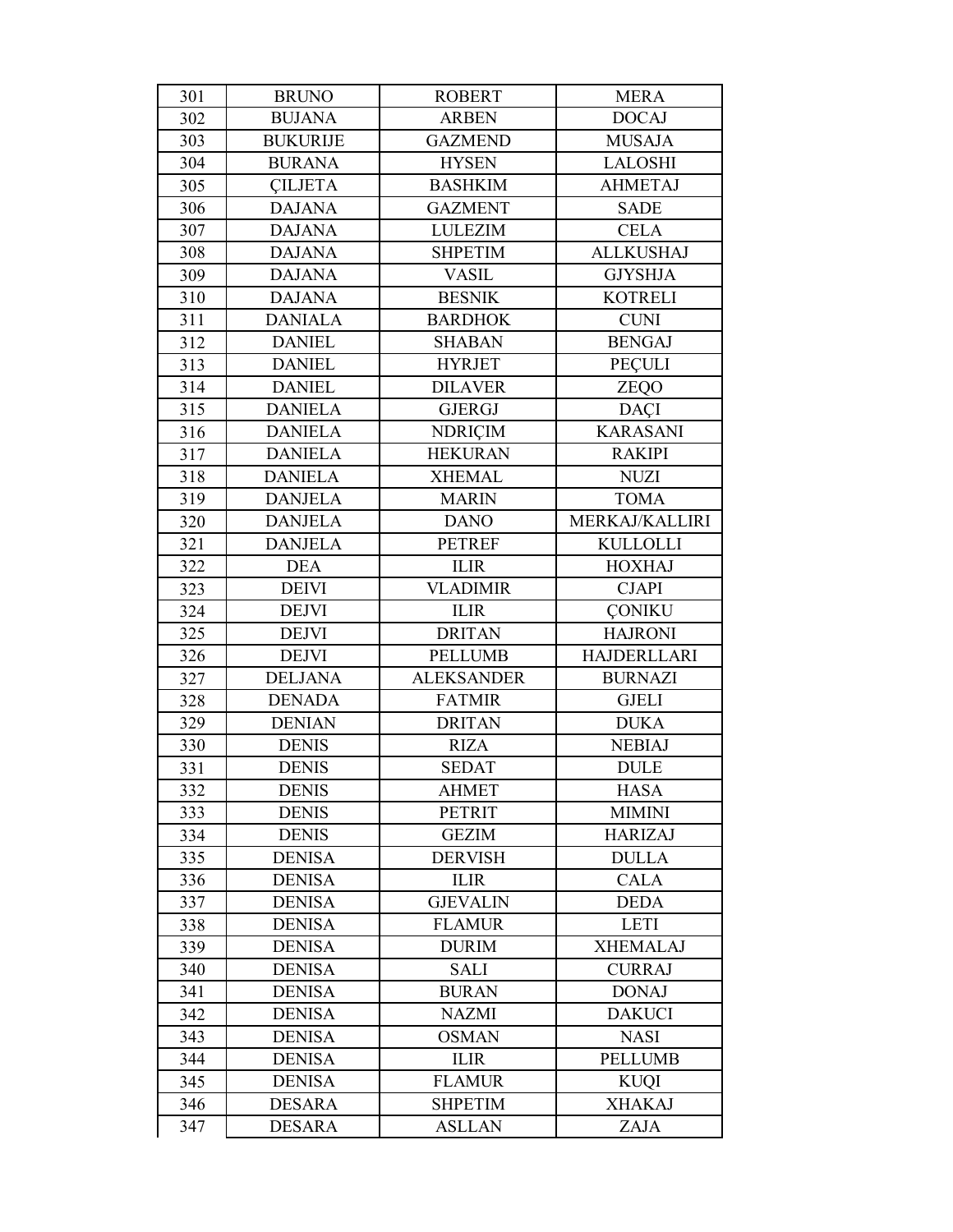| 348 | <b>DESARA</b>   | <b>ELEZ</b>    | <b>LATIFLLARI</b> |
|-----|-----------------|----------------|-------------------|
| 349 | <b>DESARA</b>   | <b>MIKELA</b>  | <b>RROGOZI</b>    |
| 350 | <b>DESARA</b>   | <b>FADIL</b>   | <b>SHOSHARI</b>   |
| 351 | <b>DESARA</b>   | VALTER         | <b>COBAJ</b>      |
| 352 | <b>DESARA</b>   | <b>DASHNOR</b> | ZIU               |
| 353 | <b>DESARA</b>   | <b>IBRAHIM</b> | <b>GRECA</b>      |
| 354 | <b>DESARA</b>   | <b>JAKUP</b>   | <b>CECA</b>       |
| 355 | <b>DESJANA</b>  | <b>PANDELI</b> | <b>TASE</b>       |
| 356 | <b>DEVIS</b>    | PERPARIM       | <b>PELIVANI</b>   |
| 357 | <b>DHIMITRA</b> | <b>PETRIT</b>  | <b>SALIAJ</b>     |

#### **INFERMIERI VAP DATA 19.04.2022 ORA 12:00** Adresa: "Bookstore", Blv. Zogu I-rë Tiranë Albanian University

| 358 | <b>DHIONIS</b>  | <b>HALIM</b>    | <b>IBRAHIMAJ</b> |
|-----|-----------------|-----------------|------------------|
| 359 | <b>DHURATA</b>  | <b>XHAVIT</b>   | <b>SHKALLA</b>   |
| 360 | <b>DHURATA</b>  | <b>BASRI</b>    | <b>CAMI</b>      |
| 361 | <b>DHURATA</b>  | <b>SHPETIM</b>  | <b>PILLATI</b>   |
| 362 | <b>DHURATE</b>  | <b>FRROK</b>    | <b>DODAJ</b>     |
| 363 | <b>DIANA</b>    | <b>DEDE</b>     | <b>LULAJ</b>     |
| 364 | <b>DIANA</b>    | <b>VLADIMIR</b> | <b>ZEQIRI</b>    |
| 365 | <b>DILE</b>     | <b>BARDHYL</b>  | <b>TARE</b>      |
| 366 | <b>DIONIS</b>   | <b>NDUE</b>     | <b>NDOCI</b>     |
| 367 | <b>DONALD</b>   | <b>AGIM</b>     | <b>DINOSHI</b>   |
| 368 | <b>DONALD</b>   | <b>ARBEN</b>    | <b>DOKO</b>      |
| 369 | <b>DONALD</b>   | <b>DASHAMIR</b> | <b>VELAJ</b>     |
| 370 | <b>DONALDO</b>  | GËZIM           | <b>HAXHI</b>     |
| 371 | <b>DONALDO</b>  | <b>RAMAZAN</b>  | <b>TOSKA</b>     |
| 372 | <b>DONARD</b>   | <b>KAMBER</b>   | <b>DODOVECI</b>  |
| 373 | <b>DONATELA</b> | <b>AGOSTIN</b>  | <b>PRECI</b>     |
| 374 | <b>DORELA</b>   | <b>PELLUMB</b>  | <b>LACI</b>      |
| 375 | <b>DORIANA</b>  | <b>TOMORR</b>   | <b>DERVISHI</b>  |
| 376 | <b>DORINA</b>   | <b>ARISTIR</b>  | <b>ISARAJ</b>    |
| 377 | <b>DORINA</b>   | <b>DEDE</b>     | <b>KOCA</b>      |
| 378 | <b>DORINA</b>   | <b>ARQILE</b>   | CAKO(DOKO)       |
| 379 | <b>DORINA</b>   | <b>AGUSTIN</b>  | <b>MALCI</b>     |
| 380 | <b>DORINA</b>   | <b>GEZIM</b>    | <b>CAMAJ</b>     |
| 381 | <b>DORINE</b>   | <b>GEZIM</b>    | <b>NUHA</b>      |
| 382 | <b>DORIS</b>    | <b>NAMIK</b>    | <b>KORBI</b>     |
| 383 | <b>DORISA</b>   | <b>GAZMIR</b>   | <b>IDRIZI</b>    |
| 384 | <b>DORISA</b>   | <b>QANI</b>     | <b>STOJNA</b>    |
| 385 | <b>DORODEA</b>  | <b>ARDJAN</b>   | <b>NIKAJ</b>     |
| 386 | <b>DRAGANA</b>  | <b>PETRIT</b>   | <b>KOLA</b>      |
| 387 | <b>DRILON</b>   | <b>ALI</b>      | <b>DEDA</b>      |
| 388 | <b>DRITA</b>    | <b>ILMI</b>     | <b>UKAJ</b>      |
| 389 | <b>EBRU</b>     | <b>AUREL</b>    | <b>AGOLLARI</b>  |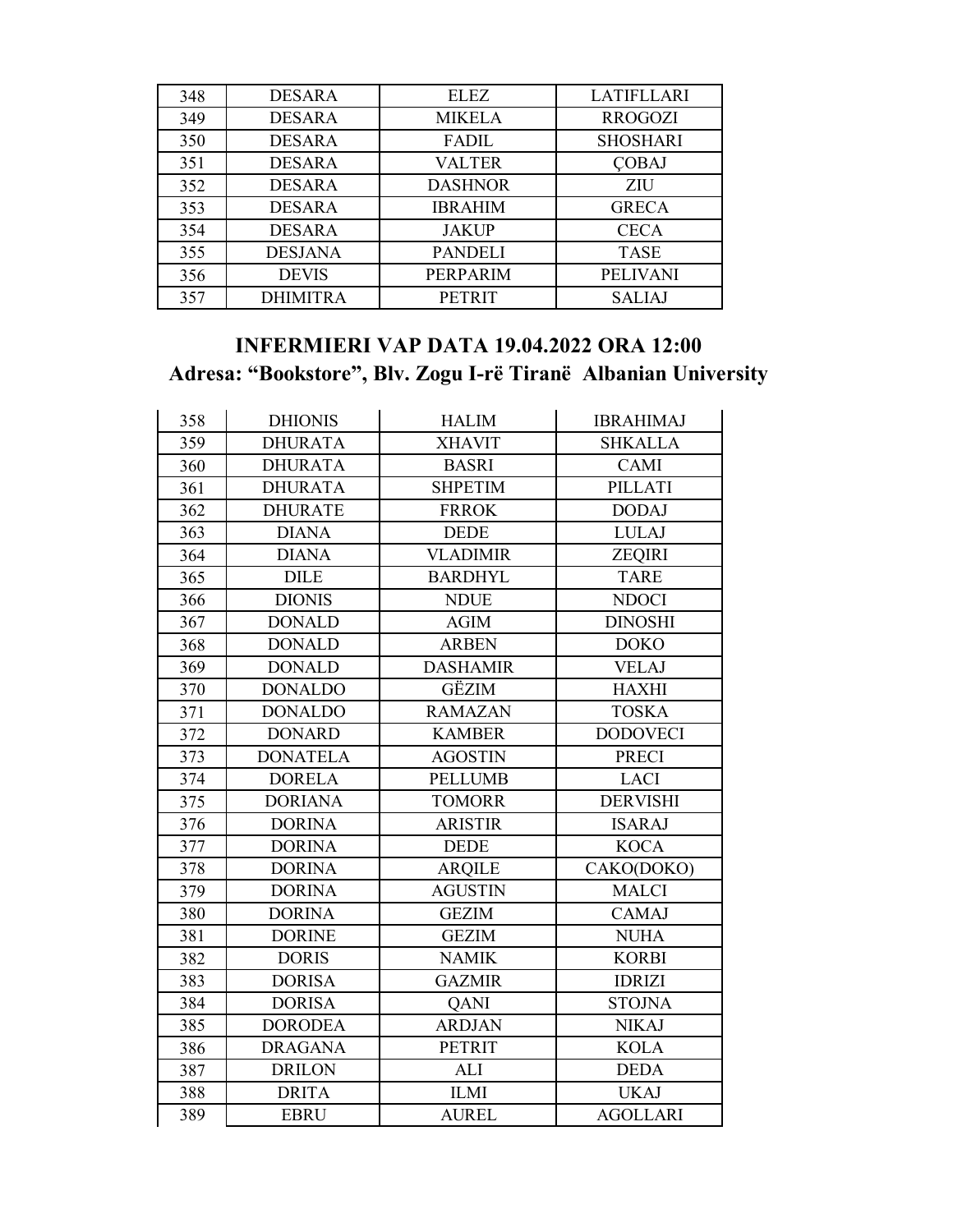| 390 | <b>EDI</b>        | <b>VLADIMIR</b> | <b>DOSTI</b>           |
|-----|-------------------|-----------------|------------------------|
| 391 | <b>EDISON</b>     | $\mbox{ILIR}$   | <b>VISHA</b>           |
| 392 | <b>EDITA</b>      | <b>DIN</b>      | <b>SINANOVIC</b>       |
| 393 | <b>EDJONA</b>     | FALI            | <b>VELIA</b>           |
| 394 | <b>EDLIRA</b>     | GËZIM           | <b>SELAJ</b>           |
| 395 | <b>EDLIRA</b>     | <b>FILIP</b>    | <b>SKEPI</b>           |
| 396 | <b>EDLIRA</b>     | <b>EDMOND</b>   | <b>COMANI</b>          |
| 397 | <b>EDMIR</b>      | <b>SYBI</b>     | <b>SHIMA</b>           |
| 398 | <b>EDONA</b>      | <b>AGIM</b>     | <b>KURTAJ</b>          |
| 399 | <b>EDONA</b>      | <b>BEQIR</b>    | <b>MJESHTRI</b>        |
| 400 | <b>EDONA</b>      | <b>ASTRIT</b>   | <b>MARVATAJ</b>        |
| 401 | <b>EDONA</b>      | <b>PJETER</b>   | <b>NDREKA</b>          |
| 402 | <b>EDONA</b>      | <b>EDIT</b>     | <b>MAZARI</b>          |
| 403 | <b>EDONA</b>      | <b>BASHKIM</b>  | <b>TAHIRI</b>          |
| 404 | <b>EDUART</b>     | <b>YLBER</b>    | KËRPAÇI                |
| 405 | <b>EDUART</b>     | <b>ZAMIR</b>    | <b>MUCA</b>            |
| 406 | <b>EDVIN</b>      | <b>TANUSH</b>   | <b>LATIFI</b>          |
| 407 | EGI               | <b>VILJAN</b>   | <b>BRAME</b>           |
| 408 | <b>EGISELA</b>    | <b>ERJON</b>    | <b>KORAQI</b>          |
| 409 | <b>EGLA</b>       | <b>BAJRAM</b>   | <b>KRUJA</b>           |
| 410 | <b>EGLANITINA</b> | <b>RAKIP</b>    | <b>VRETO</b>           |
| 411 | <b>EGLANTINA</b>  | <b>IRLIND</b>   | <b>LIVADHI</b>         |
| 412 | <b>EGLENA</b>     | <b>FATMIR</b>   | <b>HOXHA</b>           |
| 413 | <b>EGLI</b>       | <b>ZEVXHET</b>  | <b>BEQO</b>            |
| 414 | <b>EGRISELDA</b>  | <b>HAMIT</b>    | <b>SERANAJ</b>         |
| 415 | <b>EGZONA</b>     | <b>SAHIT</b>    | <b>DIDA</b>            |
| 416 | <b>EJONA</b>      | <b>PELLUMB</b>  | <b>SHEHU</b>           |
| 417 | <b>EKATERINI</b>  | <b>FATMIR</b>   | <b>MUÇO</b>            |
| 418 | <b>EKLIDA</b>     | <b>KRISTO</b>   | <b>BEQO</b>            |
| 419 | <b>ELDA</b>       | <b>BESNIK</b>   | <b>PACI</b>            |
| 420 | <b>ELDA</b>       | <b>SHKELZEN</b> | <b>CEJKU</b>           |
| 421 | <b>ELDA</b>       | <b>ARDIAN</b>   | <b>BULLA</b>           |
| 422 | <b>ELDA</b>       | <b>MYFIT</b>    | <b>HASA</b>            |
| 423 | <b>ELDONA</b>     | <b>ISA</b>      | <b>QALBANIAN UNSHI</b> |
| 424 | <b>ELENA</b>      | <b>APSTOL</b>   | <b>BALLA</b>           |
| 425 | <b>ELENA</b>      | <b>MYZAFER</b>  | <b>DERVISHLLARI</b>    |
| 426 | <b>ELENA</b>      | <b>ARBEN</b>    | <b>BREGU</b>           |
| 427 | <b>ELENA</b>      | <b>RAMAZAN</b>  | <b>FERATI</b>          |
| 428 | <b>ELENA</b>      | <b>VASIL</b>    | <b>JORGJI</b>          |
| 429 | <b>ELENA</b>      | <b>VIRON</b>    | <b>KONOMI</b>          |

# **INFERMIERI VAP DATA 20.04.2022 ORA 08:30** Adresa: "Bookstore", Blv. Zogu I-rë Tiranë Albanian University

| 430 | - | $\tilde{\phantom{a}}$ |
|-----|---|-----------------------|
| 431 |   |                       |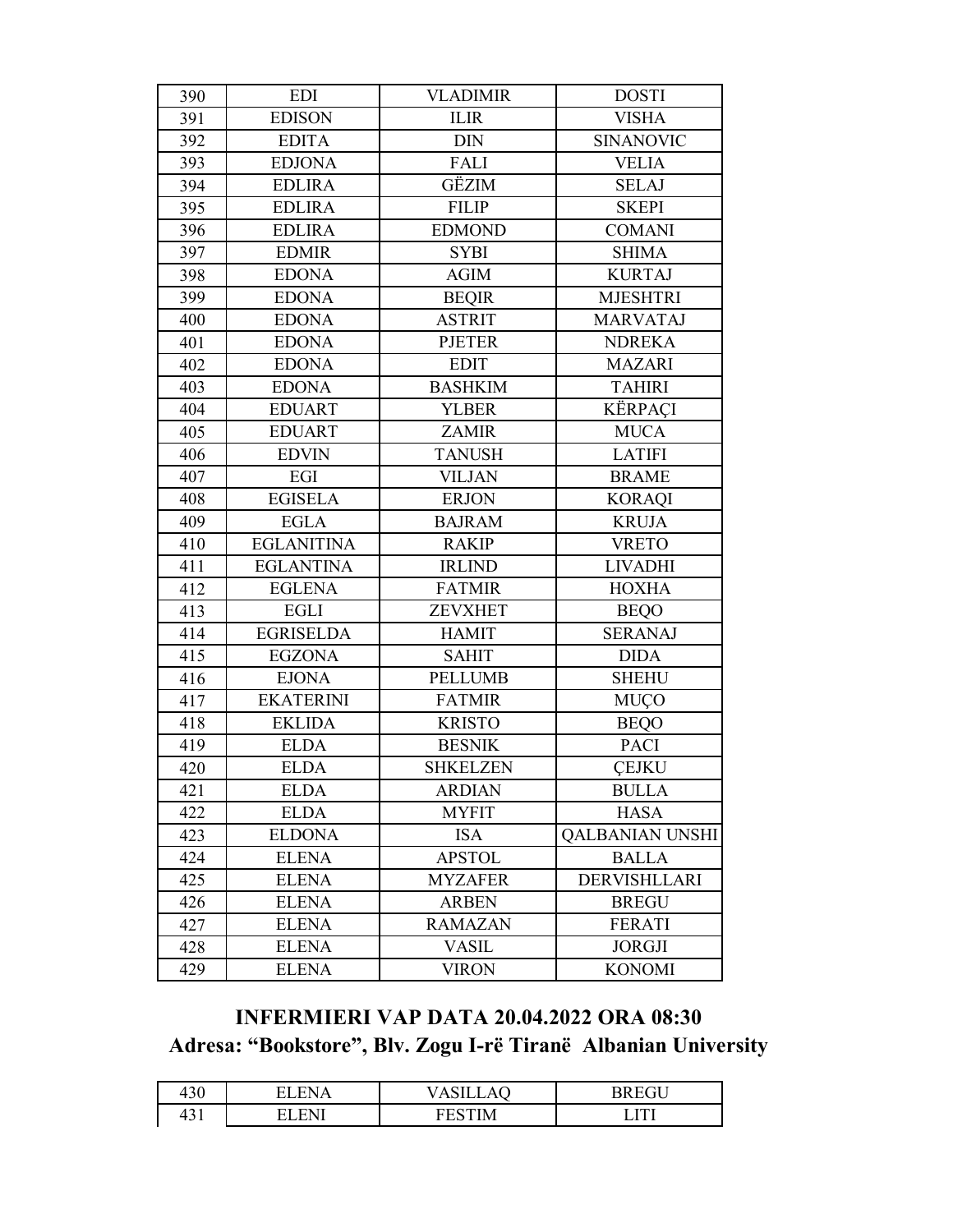| 432 | <b>ELENICA</b>   | <b>FATOS</b>      | <b>SHEHU</b>     |
|-----|------------------|-------------------|------------------|
| 433 | <b>ELEONORA</b>  | <b>VLADIMIR</b>   | <b>NGJELA</b>    |
| 434 | <b>ELIDONA</b>   | <b>ARTIAN</b>     | <b>GJATA</b>     |
| 435 | <b>ELIGERTA</b>  | <b>XHEVAIR</b>    | <b>XHELA</b>     |
| 436 | <b>ELIO</b>      | <b>GEZIM</b>      | <b>MINOLLARI</b> |
| 437 | <b>ELIRA</b>     | <b>HISEN</b>      | <b>DACI</b>      |
| 438 | <b>ELIS</b>      | <b>FABIAN</b>     | <b>PRENJASI</b>  |
| 439 | <b>ELISA</b>     | <b>VENEMIN</b>    | <b>KUKA</b>      |
| 440 | <b>ELISA</b>     | <b>IBRAHIM</b>    | <b>OYTYKU</b>    |
| 441 | <b>ELISA</b>     | <b>HALIL</b>      | <b>NELA</b>      |
| 442 | <b>ELISA</b>     | <b>GRAMOS</b>     | <b>BREGU</b>     |
| 443 | <b>ELISA</b>     | <b>SERVET</b>     | <b>HOXHA</b>     |
| 444 | <b>ELISA</b>     | <b>FERDI</b>      | <b>SADIKAJ</b>   |
| 445 | <b>ELISABETA</b> | <b>QEMAL</b>      | <b>DOMI</b>      |
| 446 | <b>ELISABETA</b> | <b>SHPETIM</b>    | <b>KANANI</b>    |
| 447 | <b>ELIVERSA</b>  | <b>JAHJA</b>      | <b>KARASALI</b>  |
| 448 | <b>ELIVERTA</b>  | <b>TONIN</b>      | <b>SHTJEFNI</b>  |
| 449 | <b>ELIZA</b>     | <b>BESNIK</b>     | <b>PLAKU</b>     |
| 450 | <b>ELIZABETA</b> | <b>NDOKE</b>      | <b>KOCEKU</b>    |
| 451 | <b>ELJONA</b>    | <b>SAMI</b>       | <b>HASAJ</b>     |
| 452 | <b>ELJONA</b>    | <b>PETRIT</b>     | <b>BENDAJ</b>    |
| 453 | <b>ELJONA</b>    | <b>XHEVAT</b>     | HASANAJ(XHAFAJ)  |
| 454 | <b>ELJOS</b>     | <b>ENGJELLUSH</b> | <b>HOXHA</b>     |
| 455 | <b>ELONA</b>     | <b>XHEMIL</b>     | <b>SHEHU</b>     |
| 456 | <b>ELONA</b>     | QANI              | <b>TOSKA</b>     |
| 457 | <b>ELSA</b>      | <b>MUSA</b>       | <b>HASANI</b>    |
| 458 | <b>ELSA</b>      | <b>HASAN</b>      | <b>DAKA</b>      |
| 459 | <b>ELSA</b>      | <b>BESNIK</b>     | <b>DOMI</b>      |
| 460 | <b>ELSA</b>      | PERPARIM          | <b>SINA</b>      |
| 461 | <b>ELSAIDA</b>   | <b>ARBEN</b>      | <b>MLLOJA</b>    |
| 462 | <b>ELSAIDA</b>   | <b>LAVDIM</b>     | <b>DERVISHI</b>  |
| 463 | <b>ELSI</b>      | <b>MAKSUT</b>     | <b>BALLA</b>     |
| 464 | <b>ELVANA</b>    | <b>SABAH</b>      | <b>HAXHAJ</b>    |
| 465 | <b>ELVIELA</b>   | <b>BEHAR</b>      | <b>RUDA</b>      |
| 466 | <b>ELVIS</b>     | <b>LULEZIM</b>    | SALI             |
| 467 | <b>EMA</b>       | <b>SINAN</b>      | <b>BALLIU</b>    |
| 468 | <b>EMANUELA</b>  | <b>FAIK</b>       | <b>CARCIU</b>    |
| 469 | <b>EMANUELA</b>  | <b>KUJTIM</b>     | <b>FRANGU</b>    |
| 470 | <b>EMANUELA</b>  | <b>BELUL</b>      | <b>MACI</b>      |
| 471 | <b>EMIGERTA</b>  | <b>SADRI</b>      | <b>TOCI/KECA</b> |
| 472 | <b>EMILIANO</b>  | <b>MINELLA</b>    | <b>MITI</b>      |
| 473 | <b>EMILJANA</b>  | <b>SOKOL</b>      | <b>PEQINI</b>    |
| 474 | <b>EMINE</b>     | <b>IDAET</b>      | <b>FERO</b>      |
| 475 | <b>EMIRE</b>     | <b>ESAT</b>       | <b>RRUCI</b>     |
| 476 | <b>EMIRJETA</b>  | <b>BAKI</b>       | <b>MUSTA</b>     |
| 477 | <b>ENADA</b>     | <b>BASHKIM</b>    | <b>DAIU</b>      |
| 478 | <b>ENDI</b>      | <b>JETNOR</b>     | <b>LLUPO</b>     |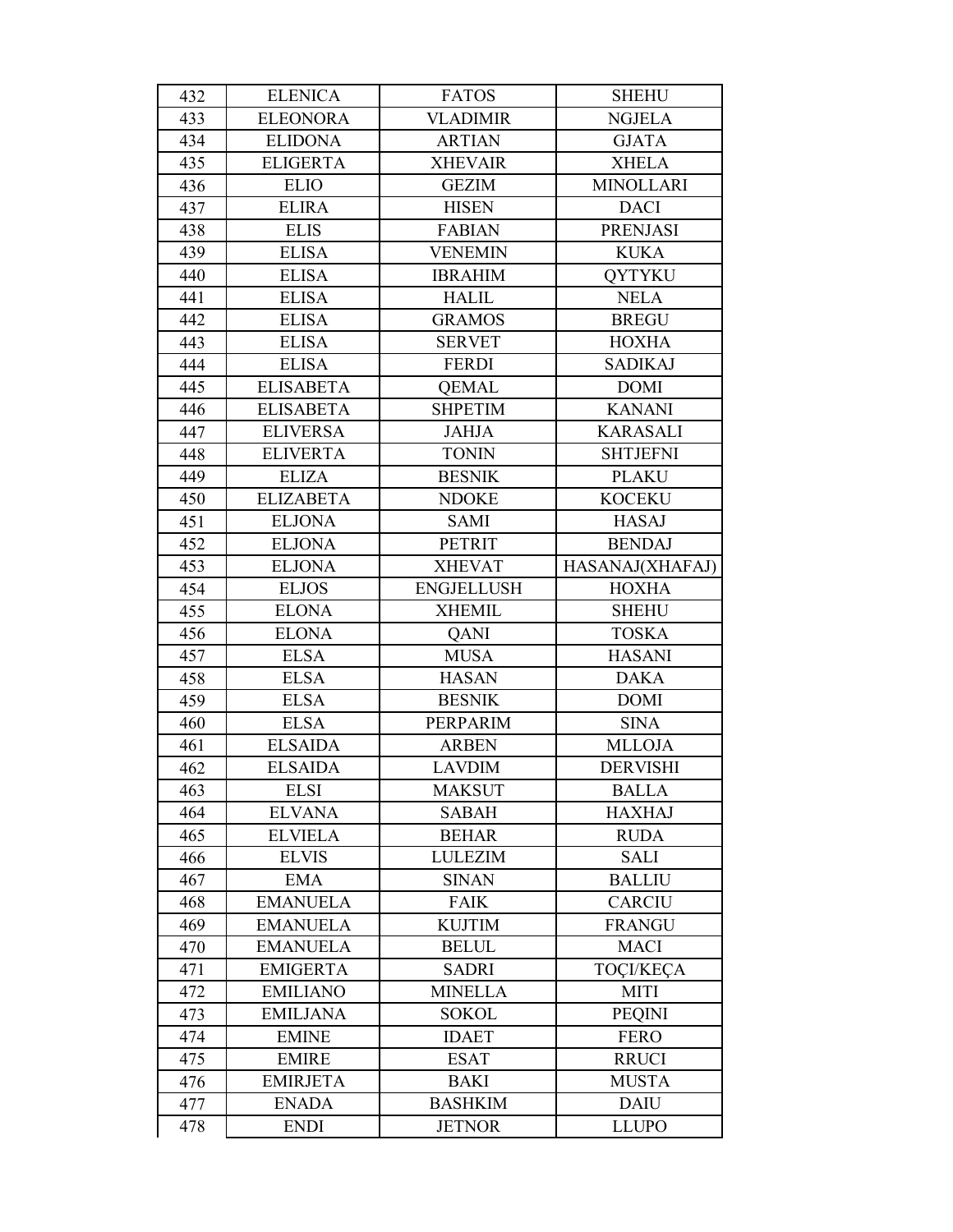| 479 | <b>ENDRI</b>      | <b>PETRIT</b>  | <b>QYRA</b>       |
|-----|-------------------|----------------|-------------------|
| 480 | <b>ENDRI</b>      | <b>SEIT</b>    | <b>MALOSI</b>     |
| 481 | <b>ENDRI</b>      | <b>HARUS</b>   | <b>XHIKA</b>      |
| 482 | <b>ENDRI</b>      | <b>AFRIM</b>   | <b>BARUNI</b>     |
| 483 | <b>ENDRIT</b>     | <b>FETI</b>    | <b>SINANI</b>     |
| 484 | <b>ENEA</b>       | <b>FLAMUR</b>  | <b>CEKANI</b>     |
| 485 | <b>ENEA</b>       | PËRPARIM       | <b>CABEJ</b>      |
| 486 | <b>ENEIDA</b>     | <b>GEZIM</b>   | <b>TEMJA</b>      |
| 487 | <b>ENEJDA</b>     | <b>SEFER</b>   | <b>KARAFILAJ</b>  |
| 488 | <b>ENEJDA</b>     | <b>MYQEREM</b> | <b>SHAHU</b>      |
| 489 | <b>ENELA</b>      | PËLLUMB        | <b>MUÇAJ</b>      |
| 490 | <b>ENEO</b>       | <b>NOVRUS</b>  | <b>QEMALAJ</b>    |
| 491 | <b>ENERJELA</b>   | <b>MUSTAFA</b> | <b>GOLAJ</b>      |
| 492 | <b>ENGLANTINA</b> | <b>SAJMIR</b>  | <b>HASALLA</b>    |
| 493 | <b>ENI</b>        | <b>RRUZHDI</b> | <b>DEMA</b>       |
| 494 | <b>ENIDA</b>      | <b>DURIM</b>   | <b>ARKAXHIU</b>   |
| 495 | <b>ENIDA</b>      | <b>MUSTAFA</b> | <b>BRAMI</b>      |
| 496 | <b>ENIS</b>       | <b>FELEK</b>   | <b>MACA</b>       |
| 497 | <b>ENISA</b>      | <b>JAKUP</b>   | <b>GURGURI</b>    |
| 498 | <b>ENKELEDA</b>   | <b>BUJAR</b>   | <b>TAFA</b>       |
| 499 | <b>ENKELEDA</b>   | <b>BUJAR</b>   | HOXHA/RUSTANI     |
| 500 | <b>ENKELEDA</b>   | <b>JUPE</b>    | LAZAJ             |
| 501 | <b>ENKELEIDA</b>  | <b>LUFTO</b>   | <b>XHAKOLLARI</b> |

#### **INFERMIERI VAP DATA 20.04.2022 ORA 10:00** Adresa: "Bookstore", Blv. Zogu I-rë Tiranë Albanian University

| 502 | <b>ENKELEJDA</b> | <b>RUSTEM</b>  | <b>MUSTA</b>     |
|-----|------------------|----------------|------------------|
| 503 | <b>ENKELEJDA</b> | <b>ISMAIL</b>  | <b>IDRIZI</b>    |
| 504 | <b>ENORALDO</b>  | <b>MALIQ</b>   | <b>DERVISHAJ</b> |
| 505 | <b>ENSUEL</b>    | <b>GAFUR</b>   | <b>KULLAKU</b>   |
| 506 | <b>ENSUELA</b>   | TOM            | <b>MARGJINI</b>  |
| 507 | <b>ENTIKEL</b>   | <b>ETHEM</b>   | <b>ALIAJ</b>     |
| 508 | <b>ENVER</b>     | <b>XHELAL</b>  | <b>ARIFI</b>     |
| 509 | <b>ENXHI</b>     | <b>AGIM</b>    | PLLAKAXHIU       |
| 510 | <b>ENXHI</b>     | <b>ZAIM</b>    | <b>THANA</b>     |
| 511 | <b>ENXHI</b>     | <b>MATRAK</b>  | <b>BREGU</b>     |
| 512 | <b>ENXHI</b>     | <b>NEXHMI</b>  | <b>GOROVECI</b>  |
| 513 | <b>ENXHI</b>     | <b>ARJAN</b>   | <b>SIQECA</b>    |
| 514 | <b>ENXHI</b>     | <b>ENGJELL</b> | <b>SHPARTHI</b>  |
| 515 | <b>ERALD</b>     | <b>XHEVAIR</b> | <b>CEPELE</b>    |
| 516 | <b>ERALDO</b>    | <b>ARBEN</b>   | <b>CEKA</b>      |
| 517 | <b>ERALDO</b>    | <b>ILIRIAN</b> | <b>SPAHI</b>     |
| 518 | <b>ERANDA</b>    | <b>VIKTOR</b>  | <b>LULAJ</b>     |
| 519 | <b>ERANDA</b>    | <b>RIZA</b>    | <b>BLLIKU</b>    |
| 520 | <b>ERBLINA</b>   | YLLI           | <b>KABA</b>      |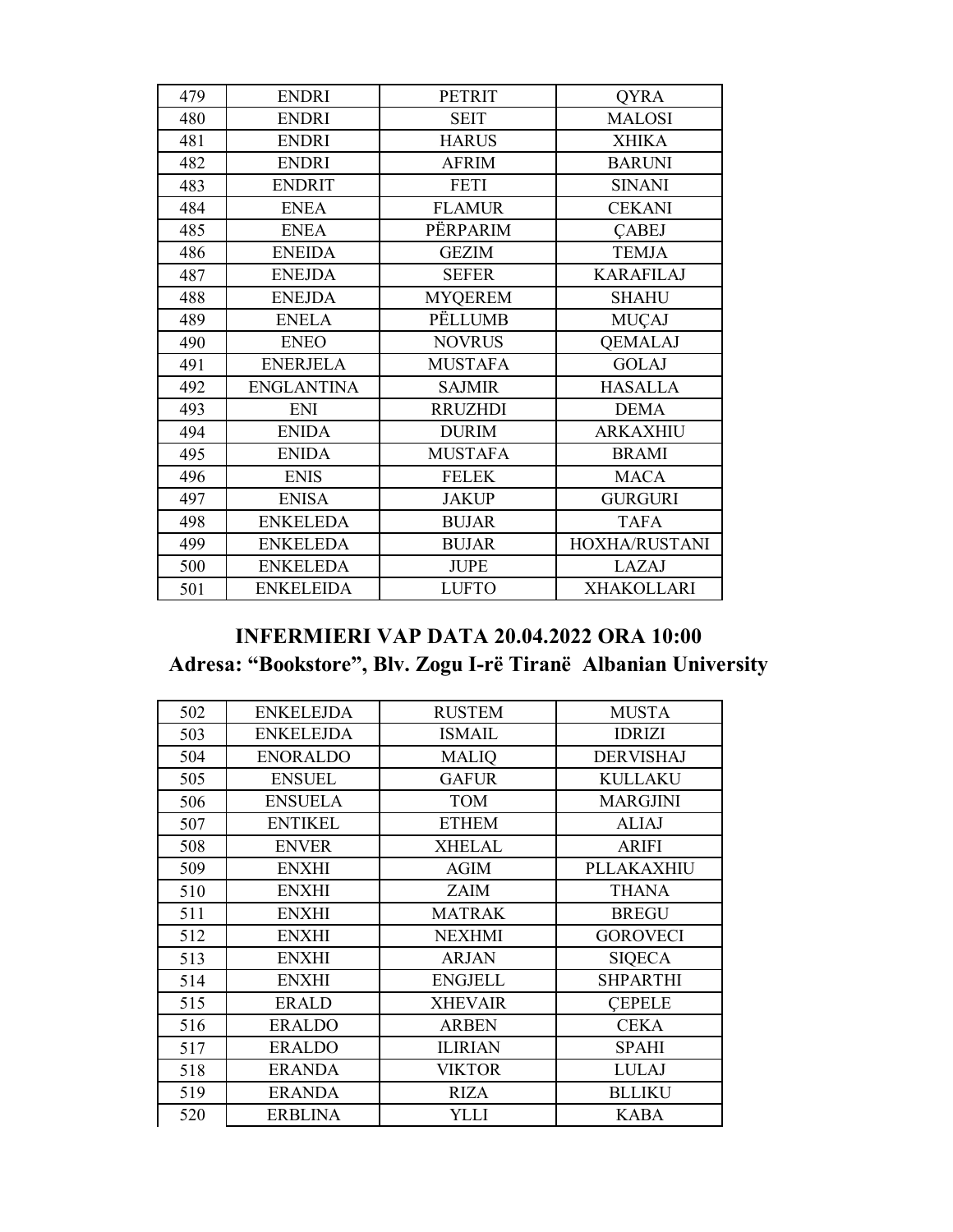| 521 | <b>ERDA</b>      | <b>BEDRI</b>   | <b>JASHARI</b>    |
|-----|------------------|----------------|-------------------|
| 522 | <b>ERDONA</b>    | <b>DED</b>     | <b>NIKAJ</b>      |
| 523 | <b>ERDONA</b>    | <b>PANAJOT</b> | <b>MULLA</b>      |
| 524 | <b>EREDONA</b>   | <b>GJETE</b>   | <b>MARKU</b>      |
| 525 | <b>ERESTINA</b>  | <b>KAPLLAN</b> | <b>VELIA</b>      |
| 526 | <b>ERGISA</b>    | <b>LAVDI</b>   | <b>DARSI</b>      |
| 527 | <b>ERIDA</b>     | <b>HAZIZ</b>   | <b>ALLARAJ</b>    |
| 528 | <b>ERIDIANA</b>  | <b>HYSEN</b>   | <b>BAXHA</b>      |
| 529 | <b>ERILDA</b>    | <b>RASIM</b>   | <b>TOCI</b>       |
| 530 | <b>ERIOLA</b>    | <b>KUJTIM</b>  | <b>ARAPAJ</b>     |
| 531 | <b>ERIOLA</b>    | <b>GAZMEND</b> | <b>NASTIMI</b>    |
| 532 | <b>ERISA</b>     | <b>BESIM</b>   | <b>DEDELI</b>     |
| 533 | <b>ERISA</b>     | <b>KURTISH</b> | <b>NESIMI</b>     |
| 534 | <b>ERISA</b>     | <b>MEHILL</b>  | <b>GJEGJI</b>     |
| 535 | <b>ERISA</b>     | <b>ESAT</b>    | <b>DOCI</b>       |
| 536 | <b>ERISA</b>     | <b>MARK</b>    | <b>SULAJ</b>      |
| 537 | <b>ERISELDA</b>  | <b>NAIM</b>    | <b>RUSREMI</b>    |
| 538 | <b>ERISELDA</b>  | <b>NDONI</b>   | FILKA(KËRRI)      |
| 539 | <b>ERISILDA</b>  | <b>EQEREM</b>  | <b>KUKA</b>       |
| 540 | <b>ERISILDA</b>  | <b>KRENAR</b>  | <b>HOXHAJ</b>     |
| 541 | <b>ERJOLA</b>    | <b>DEM</b>     | <b>CELEPOSHI</b>  |
| 542 | <b>ERJOLA</b>    | <b>ILIR</b>    | <b>TUSKU</b>      |
| 543 | <b>ERJON</b>     | <b>ARBEN</b>   | <b>HAJDINAJ</b>   |
| 544 | <b>ERJON</b>     | <b>BEXHET</b>  | <b>PLAKA</b>      |
| 545 | <b>ERJON</b>     | <b>BEDRI</b>   | <b>LUTAJ</b>      |
| 546 | <b>ERJON</b>     | <b>MAKSIN</b>  | <b>MUSTAFARAJ</b> |
| 547 | <b>ERJONA</b>    | <b>LULEZIM</b> | <b>MUCA</b>       |
| 548 | <b>ERJONA</b>    | <b>HYSEN</b>   | <b>TOPALLI</b>    |
| 549 | <b>ERJONA</b>    | <b>PETRO</b>   | <b>POTKA</b>      |
| 550 | <b>ERKA</b>      | QAZIM          | <b>SALLJA</b>     |
| 551 | <b>ERLA</b>      | <b>HYSNI</b>   | <b>HYSENLIKA</b>  |
| 552 | <b>ERLA</b>      | <b>ENVER</b>   | <b>HOXHA</b>      |
| 553 | <b>ERLIN</b>     | <b>ZENJEL</b>  | <b>RAMAJ</b>      |
| 554 | <b>ERLIS</b>     | <b>PELLUMB</b> | <b>COTA</b>       |
| 555 | <b>ERMAL</b>     | <b>YMER</b>    | <b>BARDULLA</b>   |
| 556 | <b>ERMAL</b>     | <b>LUTFI</b>   | <b>LALA</b>       |
| 557 | <b>ERMELA</b>    | <b>VASIL</b>   | ALLKA(ZGJANA)     |
| 558 | <b>ERMELA</b>    | <b>GEZIM</b>   | <b>HYKAJ</b>      |
| 559 | <b>ERMELDA</b>   | <b>ARDIAN</b>  | <b>LILA</b>       |
| 560 | <b>ERMELINDA</b> | $AGIM$         | <b>KAÇULI</b>     |
| 561 | <b>ERMELINDA</b> | <b>GAZMEND</b> | <b>DUSHAJ</b>     |
| 562 | <b>ERMELINDA</b> | <b>SALIH</b>   | <b>HASA</b>       |
| 563 | <b>ERMELINDA</b> | <b>SAZAN</b>   | <b>MAKASHI</b>    |
| 564 | <b>ERMELINDA</b> | <b>ASTRIT</b>  | <b>METUA</b>      |
| 565 | <b>ERMIR</b>     | <b>BESNIK</b>  | <b>KENGA</b>      |
| 566 | <b>ERMIRA</b>    | <b>NAIM</b>    | <b>BREGAJ</b>     |
| 567 | <b>ERMIRA</b>    | <b>ILIRJAN</b> | <b>HIDA</b>       |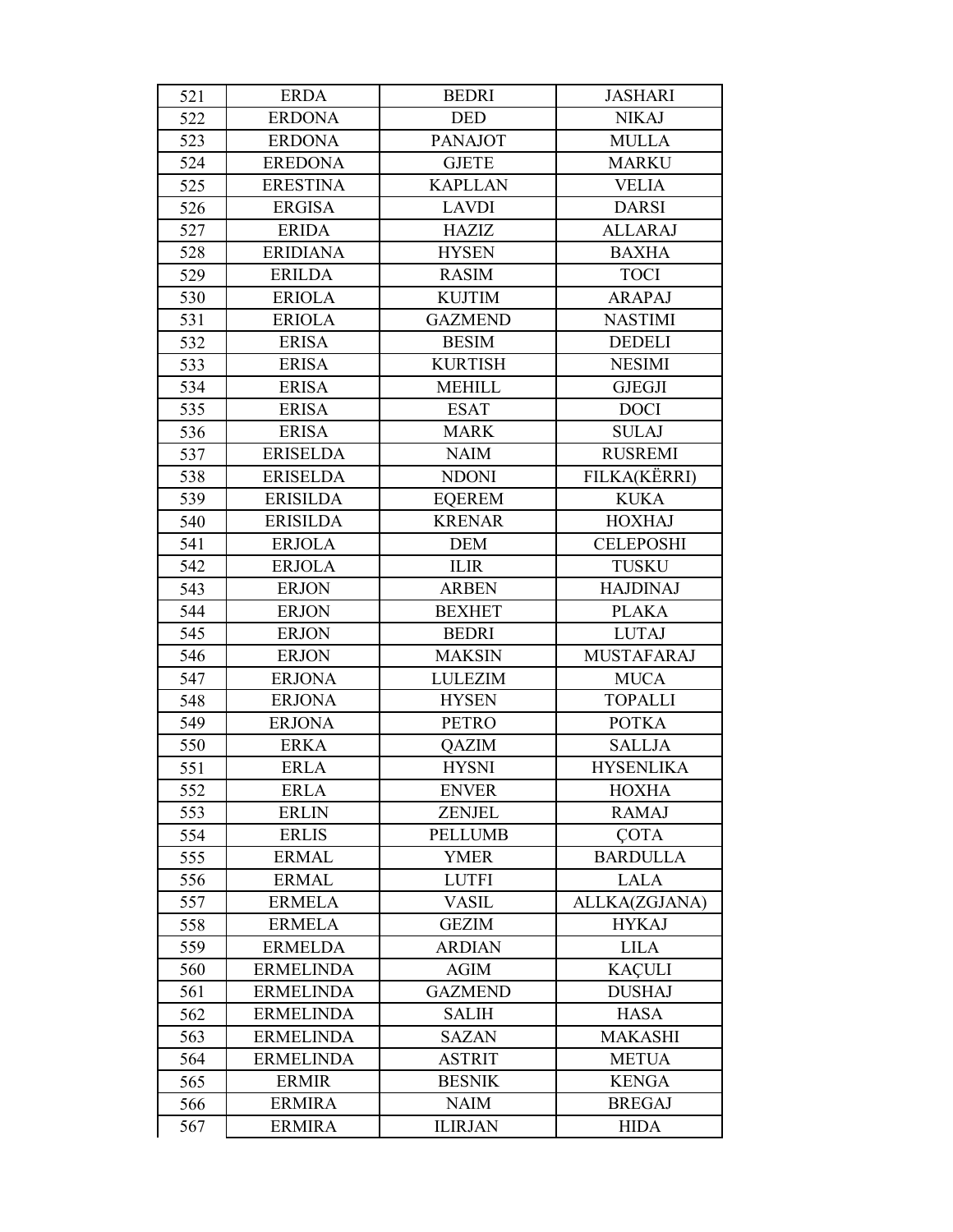| 568 | <b>ERMISIDA</b> | <b>HYSNI</b> | <b>FEZA</b>   |
|-----|-----------------|--------------|---------------|
| 569 | ERMONELA        | <b>FITIM</b> | <b>MATO</b>   |
| 570 | <b>EROTIDA</b>  | <b>ANDRE</b> | <b>GJINI</b>  |
| 571 | <b>ERSIDA</b>   | NAMIK        | VELO          |
| 572 | <b>ERSJANA</b>  | ARTAN        | <b>AHMETI</b> |

### **INFERMIERI VAP DATA 20.04.2022 ORA 12:00** Adresa: "Bookstore", Blv. Zogu I-rë Tiranë Albanian University

| 573 | <b>ERSUGELA</b>  | <b>LUAN</b>      | <b>DEBROVA</b> |
|-----|------------------|------------------|----------------|
| 574 | <b>ERTI</b>      | <b>NAMIK</b>     | <b>GJOCI</b>   |
| 575 | <b>ERTINA</b>    | <b>SULEJMAN</b>  | <b>BRAUSHI</b> |
| 576 | <b>ERVIN</b>     | <b>ESAT</b>      | <b>CENGU</b>   |
| 577 | <b>ERVIN</b>     | <b>ANDREA</b>    | PëRKEQI        |
| 578 | <b>ERVIN</b>     | <b>GANI</b>      | <b>GASHI</b>   |
| 579 | <b>ERVINA</b>    | <b>BEDRI</b>     | <b>BALLIU</b>  |
| 580 | <b>ERVISA</b>    | <b>JETMIR</b>    | <b>HALAJ</b>   |
| 581 | <b>ESIADA</b>    | <b>YLLI</b>      | <b>MONKA</b>   |
| 582 | <b>ESIOLA</b>    | <b>ANDREA</b>    | PËRKEQI        |
| 583 | <b>ESMA</b>      | <b>HIDAJET</b>   | <b>HYSA</b>    |
| 584 | <b>ESMARALDA</b> | <b>MARKET</b>    | <b>GJOKA</b>   |
| 585 | <b>ESMARALDA</b> | <b>BERHAN</b>    | <b>HAMZI</b>   |
| 586 | <b>ESMERALDA</b> | <b>ASTRIT</b>    | <b>MYRTAJ</b>  |
| 587 | <b>ESMERALDA</b> | <b>BASHKIM</b>   | <b>BRAJKA</b>  |
| 588 | <b>ESMERALDA</b> | <b>LAZER</b>     | <b>JAKAJ</b>   |
| 589 | <b>ESMERALDA</b> | <b>MENDU</b>     | <b>BORISHI</b> |
| 590 | <b>ESMERALDA</b> | <b>ISMAIL</b>    | <b>HYSENAJ</b> |
| 591 | <b>ESMERALDA</b> | <b>DURIM</b>     | <b>PASHAJ</b>  |
| 592 | <b>ESMERALDA</b> | <b>BASHKIM</b>   | ZENELAJ(LICI)  |
| 593 | <b>ESMERALDA</b> | <b>FLAMUR</b>    | <b>AGOLLI</b>  |
| 594 | <b>ESTELA</b>    | <b>MEHMET</b>    | <b>MINAJ</b>   |
| 595 | <b>ESTERINA</b>  | <b>RIFAT</b>     | <b>META</b>    |
| 596 | <b>ESTERINA</b>  | <b>MENTOR</b>    | <b>DURBAKU</b> |
| 597 | <b>ESTI</b>      | <b>DRITAN</b>    | <b>MEMOCI</b>  |
| 598 | <b>ESTRA</b>     | <b>FERDINANT</b> | <b>KOSOVA</b>  |
| 599 | <b>ETLEVA</b>    | <b>IDRIZ</b>     | <b>HOXHAJ</b>  |
| 600 | <b>ETLEVA</b>    | <b>BESNIK</b>    | <b>HYSENI</b>  |
| 601 | <b>ETLEVA</b>    | <b>NOVRUS</b>    | <b>LAMA</b>    |
| 602 | <b>EUGLEN</b>    | <b>ARDJAN</b>    | <b>MULITA</b>  |
| 603 | <b>EVA</b>       | <b>BESIM</b>     | <b>KUSHTA</b>  |
| 604 | <b>EVA</b>       | <b>SHKELQIM</b>  | <b>CURA</b>    |
| 605 | <b>EVA</b>       | <b>KUJTIM</b>    | <b>BALI</b>    |
| 606 | <b>EVA</b>       | <b>BARDHYL</b>   | <b>HOXHA</b>   |
| 607 | <b>EVA</b>       | <b>FIQIRI</b>    | <b>LALA</b>    |
| 608 | <b>EVA</b>       | <b>MEHMET</b>    | <b>SHAHINI</b> |
| 609 | <b>EVA</b>       | <b>XHEMAL</b>    | <b>DUKA</b>    |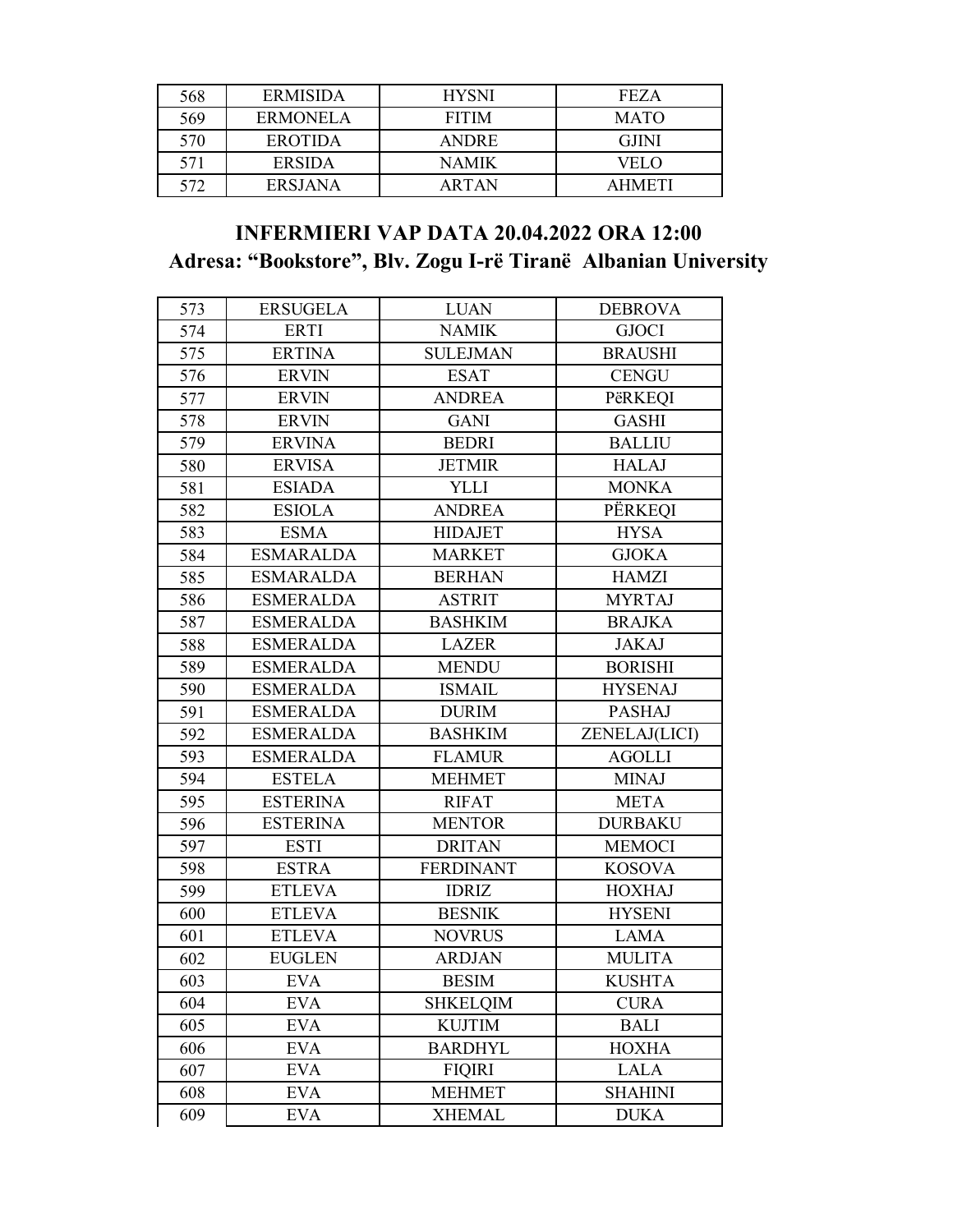| 610 | <b>EVGJENIA</b>  | <b>LEONAT</b>  | <b>KALEMI</b>     |
|-----|------------------|----------------|-------------------|
| 611 | <b>EVI</b>       | <b>LULZIM</b>  | <b>HANKO</b>      |
| 612 | <b>EVISJANA</b>  | <b>SPIRO</b>   | <b>DUSHKU</b>     |
| 613 | <b>FABIANA</b>   | <b>XHEMAL</b>  | <b>HOXHA</b>      |
| 614 | <b>FABIOLA</b>   | <b>GJERGJI</b> | <b>GJOKA</b>      |
| 615 | <b>FABIOLA</b>   | <b>BEQIR</b>   | <b>ZENELI</b>     |
| 616 | <b>FABION</b>    | <b>APOSTOL</b> | <b>MANKOLLARI</b> |
| 617 | <b>FABIONA</b>   | <b>FLAMUR</b>  | <b>GJATA</b>      |
| 618 | <b>FABJOL</b>    | PËRPARIM       | <b>HOXHA</b>      |
| 619 | <b>FABJOLA</b>   | <b>HEKURAN</b> | <b>SULA</b>       |
| 620 | <b>FAIK</b>      | <b>ARTUR</b>   | <b>ISUFI</b>      |
| 621 | <b>FARIJE</b>    | <b>SKENDER</b> | <b>HYKA</b>       |
| 622 | <b>FATBARDHA</b> | <b>GEZIM</b>   | <b>BULICA</b>     |
| 623 | <b>FATIME</b>    | <b>EDUARD</b>  | <b>CELA</b>       |
| 624 | <b>FATJONA</b>   | <b>RAMAZAN</b> | <b>SHYTI</b>      |
| 625 | <b>FATJONA</b>   | <b>AGRON</b>   | ZOGOLLI           |
| 626 | <b>FATJONA</b>   | <b>VITOR</b>   | <b>PREKA</b>      |
| 627 | <b>FATJONA</b>   | <b>HALIL</b>   | <b>ZENALAJ</b>    |
| 628 | <b>FATJONA</b>   | <b>HAMDI</b>   | <b>MUSAKA</b>     |
| 629 | <b>FATJONA</b>   | <b>SOFO</b>    | ZAHAJ             |
| 630 | <b>FATJONA</b>   | <b>TAHIR</b>   | <b>HOXHAJ</b>     |
| 631 | <b>FATJONA</b>   | <b>ARDJAN</b>  | <b>COLLAKU</b>    |
| 632 | <b>FATLINDA</b>  | <b>SHPETIM</b> | <b>I&gt;UKAJ</b>  |
| 633 | <b>FATMIRA</b>   | <b>FETI</b>    | <b>SALOBEHAJ</b>  |
| 634 | <b>FATMIRA</b>   | <b>PELLUMB</b> | <b>ZHAMA</b>      |
| 635 | <b>FERNANDO</b>  | <b>GEZIM</b>   | <b>ALLKUSHI</b>   |
| 636 | <b>FILADELFE</b> | <b>BEHAR</b>   | <b>SHIRA</b>      |
| 637 | <b>FILE</b>      | <b>ARIF</b>    | <b>DUKA</b>       |
| 638 | <b>FIODOR</b>    | <b>VASIL</b>   | <b>MUSTAFA</b>    |
| 639 | <b>FIONA</b>     | <b>TAFIL</b>   | <b>DERVISHI</b>   |
| 640 | <b>FIONA</b>     | <b>NIKOLLA</b> | <b>DALIPAJ</b>    |
| 641 | <b>FJONA</b>     | <b>BESNIK</b>  | QOSJA             |
| 642 | <b>FJONA</b>     | <b>PETREF</b>  | <b>ARAPI</b>      |
| 643 | <b>FJONA</b>     | <b>FREDI</b>   | <b>BREKANAKU</b>  |
| 644 | <b>FJORALBA</b>  | <b>KUJTIM</b>  | <b>GJOSHI</b>     |

# **INFERMIERI VAP DATA 21.04.2022 ORA 08:30 Adresa: "Bookstore", Blv. Zogu I-rë Tiranë Albanian University**

| 645 | <b>FJORALBA</b> | <b>BUJAR</b>   | <b>KUNUXHIU</b> |
|-----|-----------------|----------------|-----------------|
| 646 | <b>FJORALBA</b> | <b>AGIM</b>    | <b>TOLI</b>     |
| 647 | <b>FJORALBA</b> | <b>SHEFQET</b> | <b>KETA</b>     |
| 648 | <b>FLAVIA</b>   | <b>ARISTIR</b> | <b>NAKO</b>     |
| 649 | <b>FLAVIO</b>   | <b>BUJAR</b>   | <b>OARRI</b>    |
| 650 | <b>FLAVJA</b>   | <b>FLAMUR</b>  | <b>SULA</b>     |
| 651 | <b>FLEJVI</b>   | <b>REFIK</b>   | <b>HASMUCA</b>  |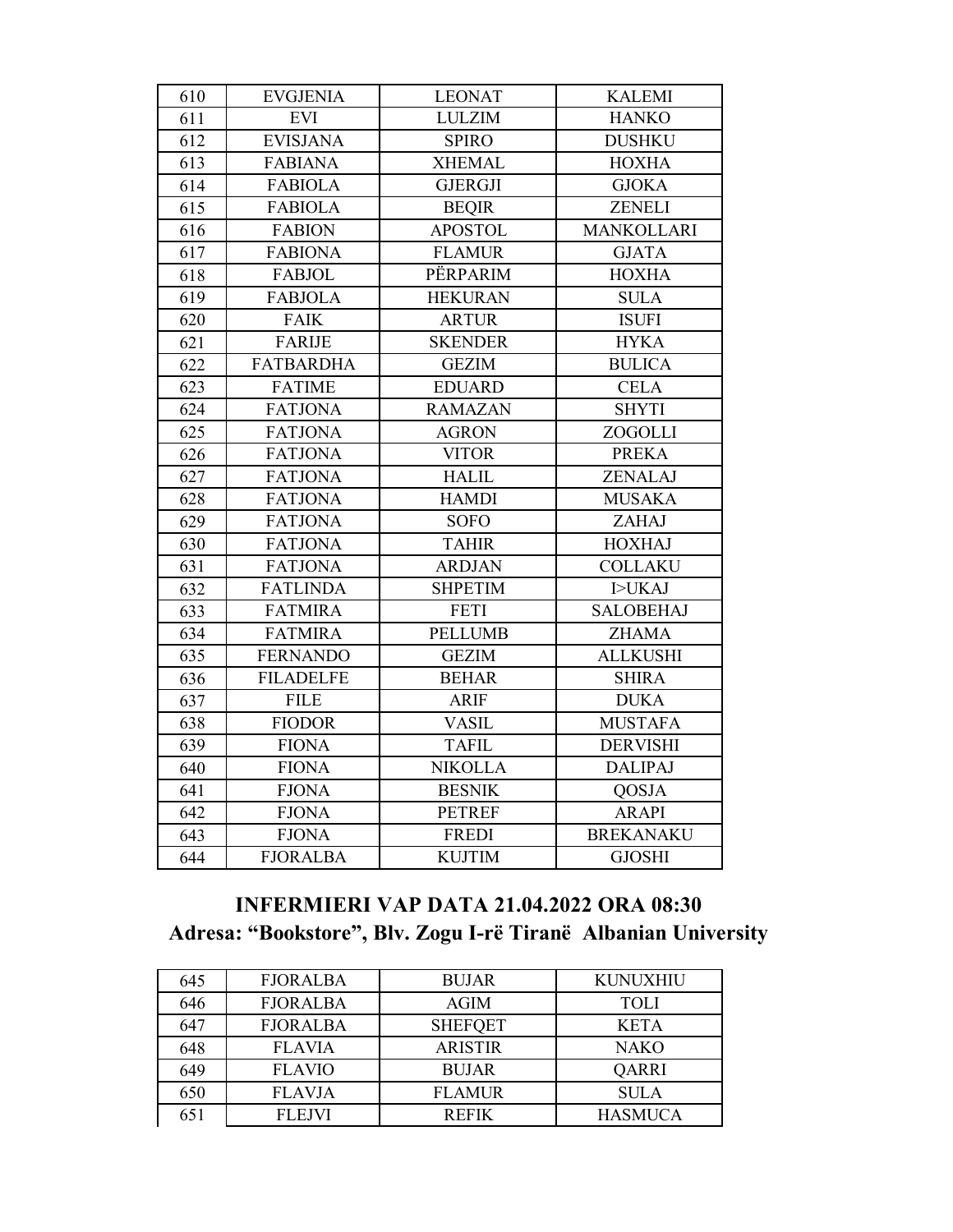| 652 | <b>FLOGERT</b>   | <b>SABRI</b>     | <b>BESHIRI</b>   |
|-----|------------------|------------------|------------------|
| 653 | <b>FLORA</b>     | <b>SULEJMAN</b>  | <b>BALA</b>      |
| 654 | <b>FLORALBA</b>  | <b>LAZAN</b>     | <b>CANI</b>      |
| 655 | <b>FLORIAN</b>   | <b>FERDINANT</b> | <b>TOSKA</b>     |
| 656 | <b>FLORIAN</b>   | <b>QEMAL</b>     | <b>META</b>      |
| 657 | <b>FLORIDA</b>   | <b>HAXHI</b>     | <b>YZELLARI</b>  |
| 658 | <b>FLORIDA</b>   | <b>LORENC</b>    | <b>HIJE</b>      |
| 659 | <b>FLORIDA</b>   | <b>JAKUP</b>     | <b>BICAKU</b>    |
| 660 | <b>FLORIDA</b>   | <b>RAMADAN</b>   | <b>HOXHAJ</b>    |
| 661 | <b>FLORIKA</b>   | <b>ADRIATIK</b>  | <b>MUSTAFA</b>   |
| 662 | <b>FLORINDA</b>  | <b>BESIM</b>     | <b>BARUSHI</b>   |
| 663 | <b>FLUTURA</b>   | FALI             | <b>MATRANXHI</b> |
| 664 | FOTI             | <b>DHIMITER</b>  | <b>CURO</b>      |
| 665 | <b>FOTINI</b>    | <b>ROLAND</b>    | <b>PAPADHIMA</b> |
| 666 | <b>FRANC</b>     | <b>BUJAR</b>     | <b>MEHILLI</b>   |
| 667 | <b>FRANCESKA</b> | <b>JANI</b>      | <b>PEPA</b>      |
| 668 | <b>FRANCESKA</b> | <b>RENATO</b>    | <b>ARAPI</b>     |
| 669 | <b>FRANCESKA</b> | <b>LIMOZ</b>     | <b>GOGAJ</b>     |
| 670 | <b>FRANCI</b>    | <b>VALTER</b>    | <b>GERBOTI</b>   |
| 671 | <b>FRANKO</b>    | <b>KLEANT</b>    | <b>LUKA</b>      |
| 672 | <b>FRENSIS</b>   | <b>SOKOL</b>     | <b>PALI</b>      |
| 673 | <b>FRESKIDA</b>  | <b>TRIFON</b>    | <b>MYRTAJ</b>    |
| 674 | <b>FRESKIDA</b>  | <b>HAMIT</b>     | <b>MANE</b>      |
| 675 | <b>FRIDA</b>     | <b>NASI</b>      | <b>VODO</b>      |
| 676 | <b>GANI</b>      | <b>ALI</b>       | <b>BUSHI</b>     |
| 677 | <b>GANIELO</b>   | <b>ILIR</b>      | <b>HAJDINI</b>   |
| 678 | <b>GEILA</b>     | <b>GENC</b>      | <b>GREVA</b>     |
| 679 | <b>GENTIANA</b>  | <b>GANI</b>      | <b>NINA</b>      |
| 680 | <b>GENTIANA</b>  | <b>GRAMOS</b>    | <b>CANE</b>      |
| 681 | <b>GENTIANA</b>  | <b>AUREL</b>     | <b>PETRO</b>     |
| 682 | <b>GENTIANA</b>  | <b>GENC</b>      | <b>KARASANI</b>  |
| 683 | <b>GENTIANA</b>  | <b>HAZIR</b>     | <b>HOXHA</b>     |
| 684 | <b>GENTJAN</b>   | PERPARIM         | <b>SKENDO</b>    |
| 685 | <b>GENTJANE</b>  | <b>GJIN</b>      | <b>RRATHCAJ</b>  |
| 686 | <b>GERALDA</b>   | <b>ASTRIT</b>    | <b>MIRDITA</b>   |
| 687 | <b>GERALDA</b>   | <b>SHKELQIM</b>  | <b>KADIU</b>     |
| 688 | <b>GERALDO</b>   | <b>BINO</b>      | <b>NELA</b>      |
| 689 | <b>GERALDO</b>   | <b>SHTJEFEN</b>  | <b>TONI</b>      |
| 690 | <b>GERI</b>      | <b>KUJTIM</b>    | <b>SULOLLARI</b> |
| 691 | <b>GERSA</b>     | <b>FATMIR</b>    | <b>ARMOKU</b>    |
| 692 | <b>GERTA</b>     | <b>GURIM</b>     | <b>PEQINI</b>    |
| 693 | <b>GERTA</b>     | <b>ISMAIL</b>    | <b>SHEHI</b>     |
| 694 | <b>GERTIANA</b>  | <b>SAJMIR</b>    | <b>SHEHI</b>     |
| 695 | <b>GESJONA</b>   | <b>GUGASH</b>    | <b>CELA</b>      |
| 696 | <b>GILBERTA</b>  | <b>PELLUMB</b>   | <b>DERVISHI</b>  |
| 697 | <b>GILDA</b>     | <b>BILAL</b>     | <b>SULA</b>      |
| 698 | <b>GILDA</b>     | <b>KUJTIM</b>    | <b>DEMIRI</b>    |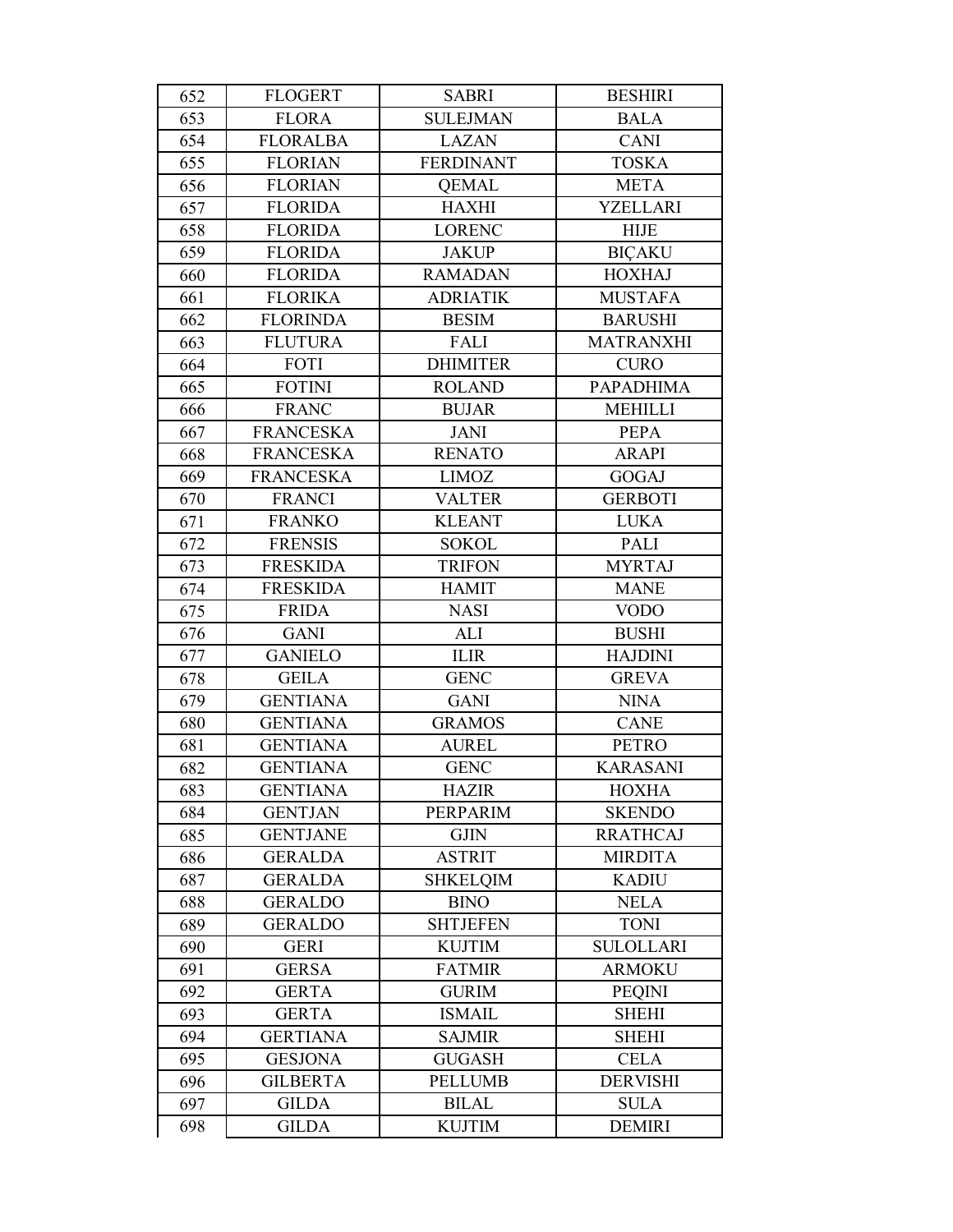| 699 | <b>GISELA</b>     | <b>VLADIMIR</b> | <b>QORRI</b>     |
|-----|-------------------|-----------------|------------------|
| 700 | <b>GISELDA</b>    | ALI             | <b>RADA</b>      |
| 701 | <b>GJESIKA</b>    | <b>SKENDER</b>  | <b>UKA</b>       |
| 702 | <b>GJYLFIZARE</b> | <b>BASTRIT</b>  | ZEQO             |
| 703 | <b>GJYSLIME</b>   | <b>KUJTIM</b>   | <b>ALLARAJ</b>   |
| 704 | <b>GLEDIS</b>     | <b>NAIM</b>     | <b>DEVOLLI</b>   |
| 705 | <b>GLEN</b>       | <b>ARBEN</b>    | <b>HALLUNAJ</b>  |
| 706 | <b>GLENA</b>      | <b>ISMET</b>    | <b>LLUBANI</b>   |
| 707 | <b>GLORIA</b>     | <b>LEONARD</b>  | <b>MARKAJ</b>    |
| 708 | <b>GLORIA</b>     | PERPARIM        | <b>MEMAJ</b>     |
| 709 | <b>GRASELA</b>    | <b>GAZMIR</b>   | <b>PEPA</b>      |
| 710 | <b>GRASJELA</b>   | <b>ILIR</b>     | <b>SINANI</b>    |
| 711 | <b>GRESILDA</b>   | <b>BESIM</b>    | <b>BLLOSHMI</b>  |
| 712 | <b>GRETA</b>      | <b>GJERGJI</b>  | <b>QOROLLARI</b> |
| 713 | <b>GRETA</b>      | <b>BESNIK</b>   | <b>HYSA</b>      |
| 714 | <b>GRISELDA</b>   | <b>ALEM</b>     | <b>BEJKAJ</b>    |
| 715 | <b>GRISELDA</b>   | <b>XHEMAL</b>   | <b>CELMETA</b>   |

# **INFERMIERI VAP DATA 21.04.2022 ORA 10:00 Adresa: "Bookstore", Blv. Zogu I-rë Tiranë Albanian University**

| 716 | <b>GRISELDA</b> | <b>LUAN</b>     | <b>BIBA</b>       |
|-----|-----------------|-----------------|-------------------|
| 717 | <b>GRISELDA</b> | <b>RITVAN</b>   | <b>BRAHIMI</b>    |
| 718 | <b>GRISELDA</b> | <b>HILMI</b>    | <b>BRACAJ</b>     |
| 719 | <b>GRISELDA</b> | <b>PLLUMB</b>   | <b>GOLEMI</b>     |
| 720 | <b>GRISELDA</b> | <b>XHEVAIR</b>  | <b>BIRAKU</b>     |
| 721 | <b>GRISELDA</b> | <b>FATMIR</b>   | <b>HEKALI</b>     |
| 722 | <b>GRISELDA</b> | <b>SHPETIM</b>  | <b>VRESHTI</b>    |
| 723 | <b>GRISILDA</b> | <b>PELLUMB</b>  | <b>BELBA</b>      |
| 724 | <b>GRISILDA</b> | <b>DYLAVER</b>  | <b>HYSENAJ</b>    |
| 725 | <b>GUENA</b>    | <b>ILIR</b>     | <b>BUJARI</b>     |
| 726 | <b>HABIBE</b>   | PERPARIM        | <b>DEMO</b>       |
| 727 | <b>HABIBE</b>   | <b>ASQERI</b>   | <b>XHEBEXHIU</b>  |
| 728 | <b>HAJREDIN</b> | <b>SHPETIM</b>  | <b>NEZHA</b>      |
| 729 | <b>HAJRIE</b>   | <b>LULEZIM</b>  | <b>SHIRA</b>      |
| 730 | <b>HASION</b>   | <b>KAMBER</b>   | <b>TOSKA</b>      |
| 731 | <b>HATEM</b>    | <b>HAJDER</b>   | <b>SHEHU</b>      |
| 732 | <b>HATI</b>     | <b>SHEME</b>    | <b>ELEZI</b>      |
| 733 | <b>HATICE</b>   | <b>SULEJMAN</b> | <b>ZENELI</b>     |
| 734 | <b>HATIJE</b>   | <b>AVNI</b>     | <b>XEKA</b>       |
| 735 | <b>HATIXHE</b>  | <b>BARDHYL</b>  | <b>LILA</b>       |
| 736 | <b>HAXHI</b>    | <b>BARDHYL</b>  | <b>ISUFAJ</b>     |
| 737 | <b>HAXHIRE</b>  | <b>DURIM</b>    | <b>ZENELHOXHA</b> |
| 738 | <b>HEGLA</b>    | <b>ILIRJAN</b>  | <b>RDHOLLARI</b>  |
| 739 | <b>HENRI</b>    | <b>ROBERT</b>   | <b>XHAFERAJ</b>   |
| 740 | <b>HIGERTA</b>  | <b>HAXHI</b>    | LAÇI              |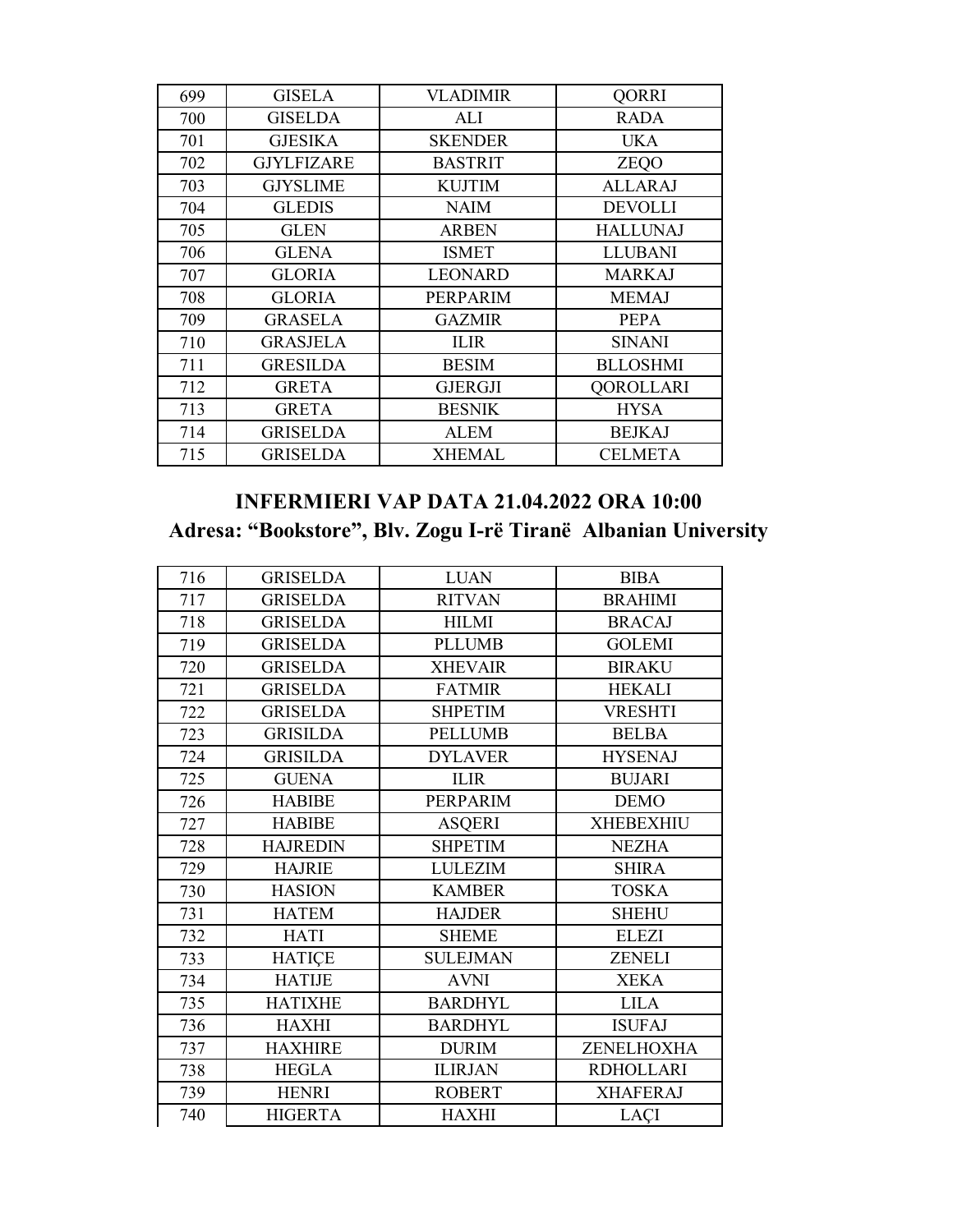| 741        | <b>HYGERTA</b>               | <b>ARTUR</b>                     | <b>SHIMAJ</b>                  |
|------------|------------------------------|----------------------------------|--------------------------------|
| 742        | <b>HYGERTA</b>               | PAL                              | <b>GJINI</b>                   |
| 743        | <b>IBRAHIM</b>               | <b>BEHAR</b>                     | <b>MAZE</b>                    |
| 744        | <b>IDA</b>                   | <b>NEFAIL</b>                    | <b>SALLA</b>                   |
| 745        | <b>IGLI</b>                  | <b>LUAN</b>                      | <b>SHPERDHEJA</b>              |
| 746        | <b>IGLI</b>                  | <b>SKENDER</b>                   | <b>BALLABANI</b>               |
| 747        | <b>IGLI</b>                  | <b>ALFRED</b>                    | <b>HYSENI</b>                  |
| 748        | <b>IKBALE</b>                | <b>KUJTIM</b>                    | <b>HYSENI</b>                  |
| 749        | <b>IKLENA</b>                | <b>GEZIM</b>                     | <b>TOSKA</b>                   |
| 750        | <b>ILIR</b>                  | <b>ARBEN</b>                     | <b>ÇARÇANI</b>                 |
| 751        | <b>ILIRJANA</b>              | <b>GANI</b>                      | <b>FERATI</b>                  |
| 752        | <b>ILMA</b>                  | <b>FREDI</b>                     | <b>TALELLI</b>                 |
| 753        | <b>ILMA</b>                  | <b>ILIA</b>                      | <b>MBRICA</b>                  |
| 754        | <b>ILVA</b>                  | <b>ELEZ</b>                      | <b>SELIMI</b>                  |
| 755        | <b>ILVA</b>                  | <b>ROLAND</b>                    | <b>OYLAFKU</b>                 |
| 756        | <b>ILVA</b>                  | <b>MIGJEN</b>                    | <b>META</b>                    |
| 757        | <b>ILVANA</b>                | <b>ILIR</b>                      | <b>MURATAJ</b>                 |
| 758        | <b>IMELDA</b>                | <b>ADRIATIK</b>                  | <b>KERKAPI</b>                 |
| 759        | <b>INA</b>                   | <b>VEZIR</b>                     | <b>ALISUFI</b>                 |
| 760        | <b>INA</b>                   | <b>SEAT</b>                      | <b>ZANI</b>                    |
| 761        | <b>INA</b>                   | <b>ZENEL</b>                     | <b>MANKA</b>                   |
| 762        | <b>INA</b>                   | <b>LAVDI</b>                     | <b>SHEHU</b>                   |
| 763        | <b>INA</b>                   | <b>ISMAIL</b>                    | <b>PITARKA</b>                 |
| 764        | <b>INA</b>                   | <b>RAHIM</b>                     | <b>LALA</b>                    |
| 765        | <b>INA</b>                   | <b>RAMADAN</b>                   | <b>BUZALI</b>                  |
| 766        | <b>INA</b>                   | <b>DASHNOR</b>                   | <b>MUSAKA</b>                  |
| 767        | <b>INDRIT</b>                | <b>ILJAMET</b>                   | <b>HAMITI</b>                  |
| 768        | <b>INIS</b>                  | <b>ASTRIT</b>                    | <b>HYSA</b>                    |
| 769        | <b>INISI</b>                 | <b>FATMIR</b>                    | <b>DISHA</b>                   |
| 770        | <b>INSUADA</b>               | <b>IBRAHIM</b>                   | <b>VULKA</b>                   |
| 771        | <b>IRDI</b>                  | <b>REFIK</b>                     | <b>HASAMEGAJ</b>               |
| 772        | <b>IRDI</b>                  | <b>AGRON</b>                     | <b>NORECI</b>                  |
| 773        | <b>IRENA</b>                 | <b>ILIR</b>                      | <b>HASA</b>                    |
| 774        | <b>IRENA</b>                 | <b>ARTUR</b>                     | <b>GJINI</b>                   |
| 775        | <b>IRENA</b>                 | <b>MARK</b>                      | <b>KOLA</b>                    |
| 776        | <b>IRENA</b><br><b>IRENA</b> | <b>TEFIK</b><br><b>MEHDI</b>     | <b>ALIKO</b><br><b>ISMAILI</b> |
| 777        |                              |                                  |                                |
| 778        | <b>IRILDA</b>                | <b>PETRIT</b><br><b>VANGJUSH</b> | ZEMBLAKU<br><b>STEFO</b>       |
| 779<br>780 | <b>IRINI</b><br><b>IRINI</b> | <b>ARTI</b>                      | <b>SHANE</b>                   |
| 781        | <b>IRINI</b>                 | <b>ARTAN</b>                     | <b>NAKO</b>                    |
| 782        | <b>IRINI</b>                 | <b>ANDREA</b>                    | <b>PENGU</b>                   |
| 783        | <b>IRIS</b>                  | <b>ASTRIT</b>                    | <b>HYSA</b>                    |
| 784        | <b>IRISI</b>                 | <b>KASTRIOT</b>                  | <b>RAMA</b>                    |
| 785        | <b>IRLIDA</b>                | <b>ASTRIT</b>                    | <b>AKULLI</b>                  |
| 786        | <b>IZABELA</b>               | <b>ALBERT</b>                    | <b>DEMA</b>                    |
| 787        | <b>IZMIR</b>                 | <b>QEMAL</b>                     | <b>ISUFAJ</b>                  |
|            |                              |                                  |                                |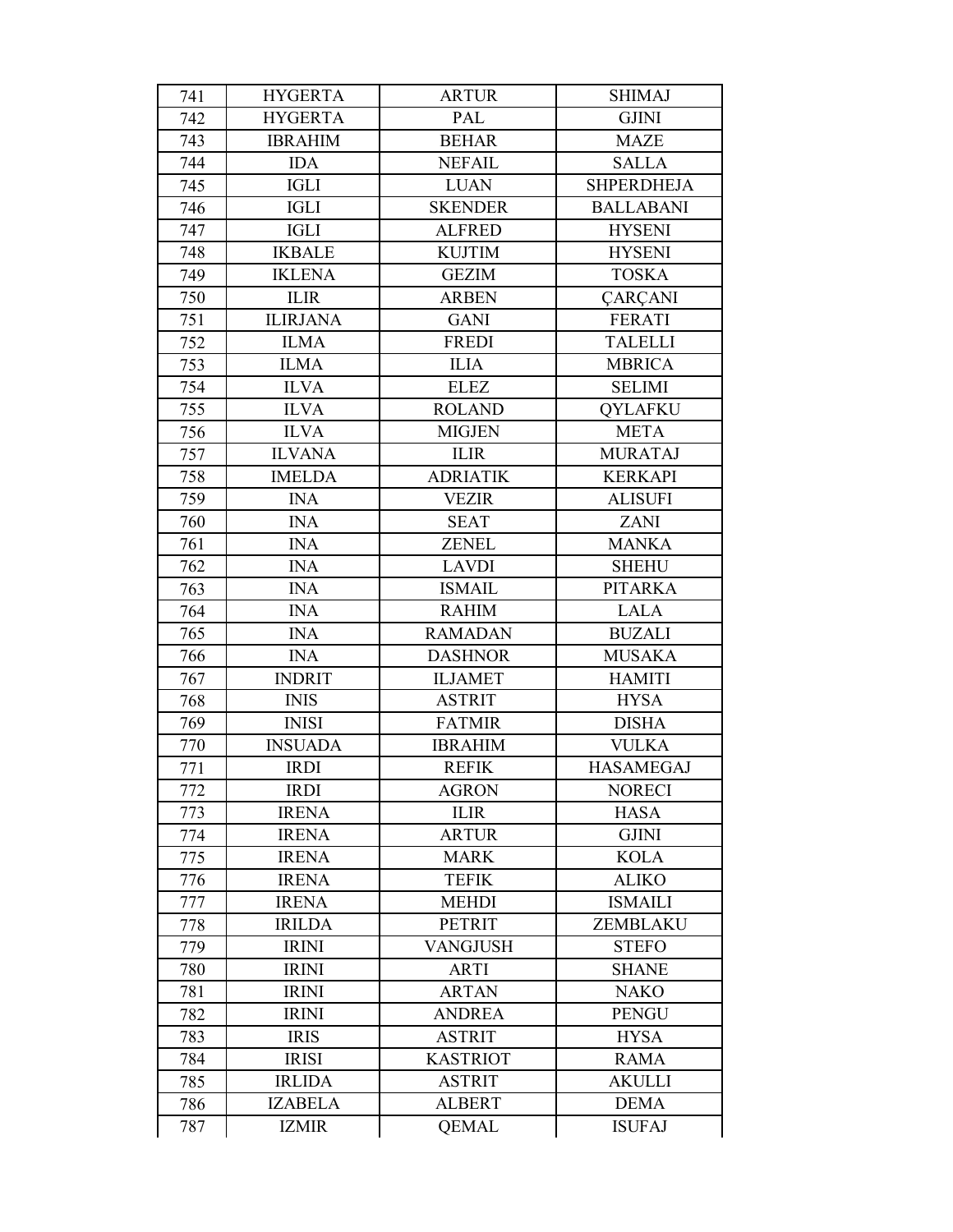### **INFERMIERI VAP DATA 21.04.2022 ORA 12:00 Adresa: "Bookstore", Blv. Zogu I-rë Tiranë Albanian University**

| 788 | <b>JAHO</b>     | <b>GEZIM</b>    | <b>TAHIRI</b>    |
|-----|-----------------|-----------------|------------------|
| 789 | <b>JAK</b>      | <b>ARTAN</b>    | <b>VILA</b>      |
| 790 | <b>JANA</b>     | DËFRIM          | <b>MENKSHI</b>   |
| 791 | <b>JANA</b>     | <b>MYNYR</b>    | <b>LAMAJ</b>     |
| 792 | <b>JASMINA</b>  | <b>NAZMI</b>    | <b>HYSAJ</b>     |
| 793 | <b>JASMINA</b>  | <b>FATMIR</b>   | <b>SHKALLA</b>   |
| 794 | <b>JETMIR</b>   | <b>BEKTOSH</b>  | <b>ZENELI</b>    |
| 795 | <b>JETMIR</b>   | <b>LEFTER</b>   | <b>POTKA</b>     |
| 796 | <b>JOANA</b>    | <b>BASHKIM</b>  | <b>GJONI</b>     |
| 797 | <b>JOANA</b>    | <b>SOKOL</b>    | <b>MESHAU</b>    |
| 798 | <b>JOANA</b>    | <b>NIKOLLA</b>  | <b>GEROLLARI</b> |
| 799 | <b>JOANA</b>    | <b>QEMAL</b>    | <b>LATO</b>      |
| 800 | <b>JOANI</b>    | FADIL           | <b>MANOLI</b>    |
| 801 | <b>JOEND</b>    | <b>EDMOND</b>   | <b>MUSAKU</b>    |
| 802 | <b>JOGERTA</b>  | <b>PELLUMB</b>  | <b>SOLLAKU</b>   |
| 803 | <b>JONA</b>     | <b>JETNOR</b>   | <b>KURTI</b>     |
| 804 | <b>JONELDA</b>  | <b>LUTFI</b>    | <b>ZEJNO</b>     |
| 805 | <b>JONIDA</b>   | <b>SHEFQET</b>  | <b>HAKA</b>      |
| 806 | <b>JONIDA</b>   | <b>FERJAT</b>   | NAZAJ/QEKAJ      |
| 807 | <b>JONIDA</b>   | <b>AFRIM</b>    | <b>TOSKA</b>     |
| 808 | <b>JONIDA</b>   | <b>MIGEL</b>    | <b>SHARKA</b>    |
| 809 | <b>JORGIS</b>   | <b>GEZIM</b>    | <b>GUXHA</b>     |
| 810 | <b>JOZEFINA</b> | <b>TONIN</b>    | <b>GJONAJ</b>    |
| 811 | <b>JOZEFINA</b> | <b>GENCI</b>    | <b>ALLA</b>      |
| 812 | <b>JUELA</b>    | <b>GAZMIR</b>   | <b>KOROMANI</b>  |
| 813 | <b>JUGERTA</b>  | <b>ARTUR</b>    | <b>MINXOLLI</b>  |
| 814 | <b>JULIAN</b>   | <b>LAVER</b>    | <b>ELEZI</b>     |
| 815 | <b>JULIDA</b>   | <b>GJON</b>     | <b>KOLA</b>      |
| 816 | <b>JULKINA</b>  | <b>PELLUMB</b>  | <b>TAFA</b>      |
| 817 | <b>JURGEN</b>   | <b>ADHURIM</b>  | <b>MUKA</b>      |
| 818 | <b>JURGEN</b>   | <b>SEFER</b>    | <b>LOKA</b>      |
| 819 | <b>JURGENA</b>  | <b>PJETER</b>   | <b>PLLUMBAJ</b>  |
| 820 | <b>JURGENA</b>  | PERPARIM        | <b>GOLECI</b>    |
| 821 | <b>JURGESA</b>  | <b>ZENEL</b>    | <b>QEMALLI</b>   |
| 822 | <b>JURGIS</b>   | <b>BILBIL</b>   | <b>HAMELI</b>    |
| 823 | <b>JURIDA</b>   | <b>SHKELQIM</b> | <b>KOJKU</b>     |
| 824 | <b>JURILDA</b>  | <b>JORGO</b>    | <b>CELA</b>      |
| 825 | <b>KALISA</b>   | <b>LLAZAR</b>   | <b>DHIMITRI</b>  |
| 826 | <b>KAMELA</b>   | <b>VIRON</b>    | <b>FEJZULLA</b>  |
| 827 | <b>KAMELA</b>   | <b>SIMON</b>    | <b>LELA</b>      |
| 828 | <b>KAROLINA</b> | <b>ARTUR</b>    | <b>XHAMA</b>     |
| 829 | <b>KASANDRA</b> | <b>AGRON</b>    | <b>ASLLANI</b>   |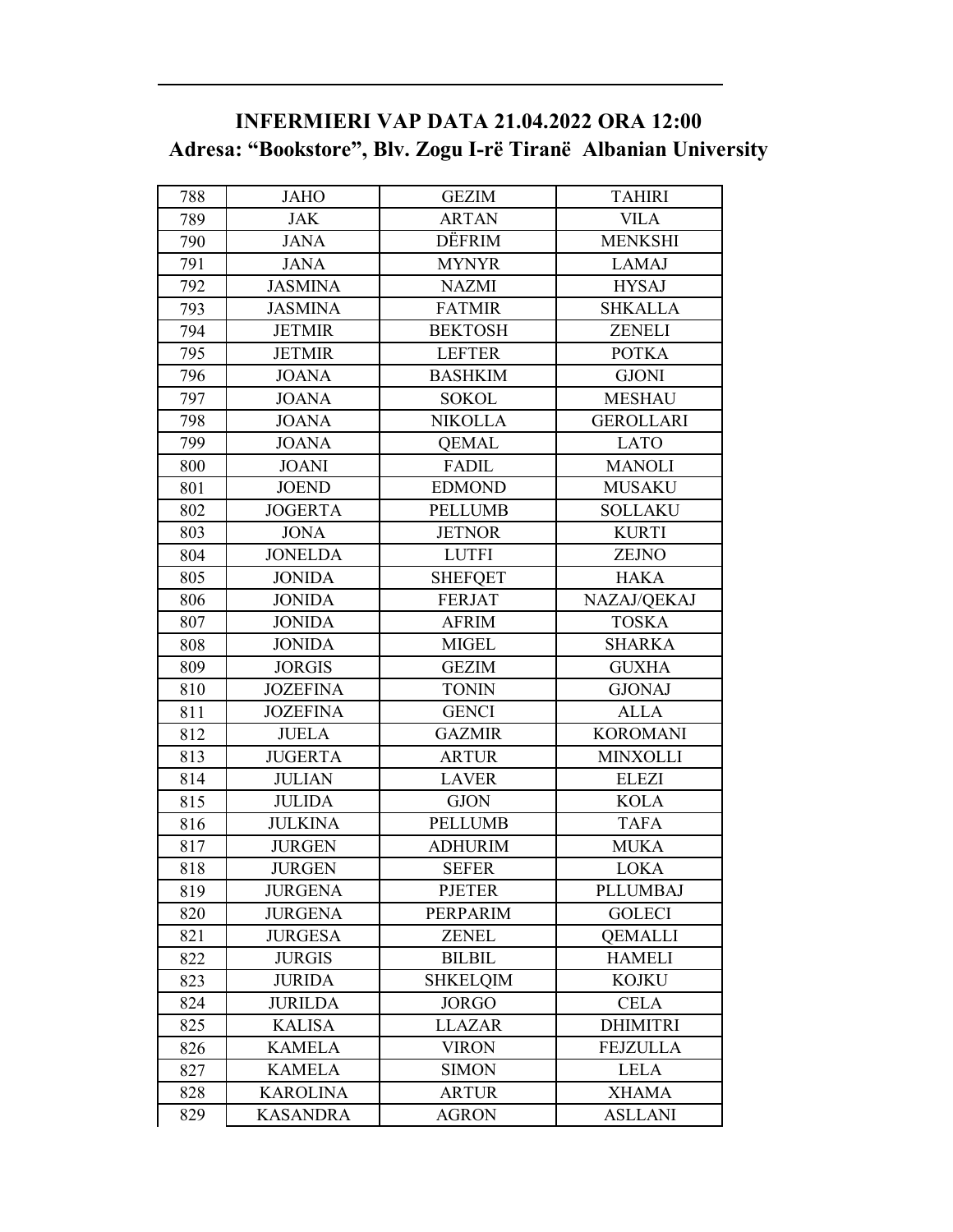| 830 | <b>KASANDRA</b> | <b>GJIN</b>       | <b>RRATHCAJ</b>   |
|-----|-----------------|-------------------|-------------------|
| 831 | <b>KASANDRA</b> | <b>ARTAN</b>      | <b>KISHTA</b>     |
| 832 | <b>KASANDRA</b> | <b>FLAMUR</b>     | <b>HALILI</b>     |
| 833 | <b>KATERINA</b> | <b>ODHISE</b>     | <b>MIHALLARI</b>  |
| 834 | <b>KEISILDA</b> | <b>DAJLAN</b>     | <b>TUSHE</b>      |
| 835 | <b>KEJDA</b>    | <b>SOTIRAQ</b>    | <b>TOPALLI</b>    |
| 836 | <b>KEJDI</b>    | <b>BARJAM</b>     | <b>PEPA</b>       |
| 837 | <b>KEJSI</b>    | <b>SKERDILAJD</b> | <b>RRJOLLI</b>    |
| 838 | <b>KEJSI</b>    | <b>ROBERT</b>     | <b>FETOLLI</b>    |
| 839 | <b>KEJSI</b>    | <b>VALTER</b>     | <b>MALAJ</b>      |
| 840 | <b>KEJSIANA</b> | <b>ILJAZ</b>      | <b>ILJAZI</b>     |
| 841 | <b>KEJTI</b>    | <b>ROLAND</b>     | <b>XHELILI</b>    |
| 842 | <b>KETJONA</b>  | <b>ARDIAN</b>     | <b>XHEMALI</b>    |
| 843 | <b>KEVIN</b>    | <b>BARDHYL</b>    | <b>NELI</b>       |
| 844 | <b>KEVIN</b>    | <b>ARDJAN</b>     | <b>MUCO</b>       |
| 845 | <b>KIMBËRLI</b> | <b>VANGJEL</b>    | <b>HYKO</b>       |
| 846 | <b>KJARA</b>    | <b>DURIM</b>      | <b>SUTA</b>       |
| 847 | <b>KLADJO</b>   | <b>VIZHDAN</b>    | <b>HAXHIRAJ</b>   |
| 848 | <b>KLAJDI</b>   | <b>NIKO</b>       | <b>SHAHOLLI</b>   |
| 849 | <b>KLAJDI</b>   | SHKËLQIM          | <b>HAXHIJA</b>    |
| 850 | <b>KLAJDI</b>   | <b>BESNIK</b>     | <b>NAJTELLARI</b> |
| 851 | <b>KLAUDIA</b>  | <b>PRENG</b>      | <b>PRENGA</b>     |
| 852 | <b>KLAUDIA</b>  | <b>ILIR</b>       | <b>ALIA</b>       |
| 853 | <b>KLARA</b>    | <b>ARTUR</b>      | <b>GLLAVA</b>     |
| 854 | <b>KLARA</b>    | <b>FESTIM</b>     | <b>MOLLA</b>      |
| 855 | <b>KLARA</b>    | <b>SHKELQIM</b>   | <b>DELLANI</b>    |
| 856 | <b>KLARA</b>    | <b>DASHNOR</b>    | <b>MEJDALLI</b>   |
| 857 | <b>KLARIDA</b>  | <b>BATJAR</b>     | QATO (KORUTI)     |
| 858 | <b>KLAUDIA</b>  | <b>BUJAR</b>      | <b>QOSJA</b>      |
|     |                 |                   |                   |

### **INFERMIERI VAP DATA 22.04.2022 ORA 08:30 Adresa: "Bookstore", Blv. Zogu I-rë Tiranë Albanian University**

| 859 | <b>KLAUDIA</b>  | <b>KRISTO</b>   | <b>PATRIKU</b>        |
|-----|-----------------|-----------------|-----------------------|
| 860 | <b>KLAUDIA</b>  | <b>HYSEN</b>    | <b>HAMATI</b>         |
| 861 | <b>KLAUDIA</b>  | <b>ARBEN</b>    | <b>NEZIRI</b>         |
| 862 | <b>KLAUDIA</b>  | <b>ARDIT</b>    | <b>PECA</b>           |
| 863 | <b>KLAUDIJO</b> | <b>ALTIN</b>    | <b>RUKO</b>           |
| 864 | <b>KLAUDIO</b>  | <b>FATBARDH</b> | <b>GURZA</b>          |
| 865 | <b>KLAUDIO</b>  | <b>BESIM</b>    | <b>HAXHIU</b>         |
| 866 | <b>KLAUDIO</b>  | <b>ILIR</b>     | <b>NASUFI</b>         |
| 867 | <b>KLAUDJA</b>  | <b>MILLOT</b>   | <b>HAJDARI</b>        |
| 868 | <b>KLEA</b>     | <b>KASTRIOT</b> | <b>ZIU</b>            |
| 869 | <b>KLEA</b>     | <b>VANGJEL</b>  | <b>BEQIRI</b>         |
| 870 | <b>KLEA</b>     | <b>DASHAMIR</b> | <b>GOLEMI</b>         |
| 871 | <b>KLEA</b>     | <b>DAMIR</b>    | <b>ISLAMAJ /MERKA</b> |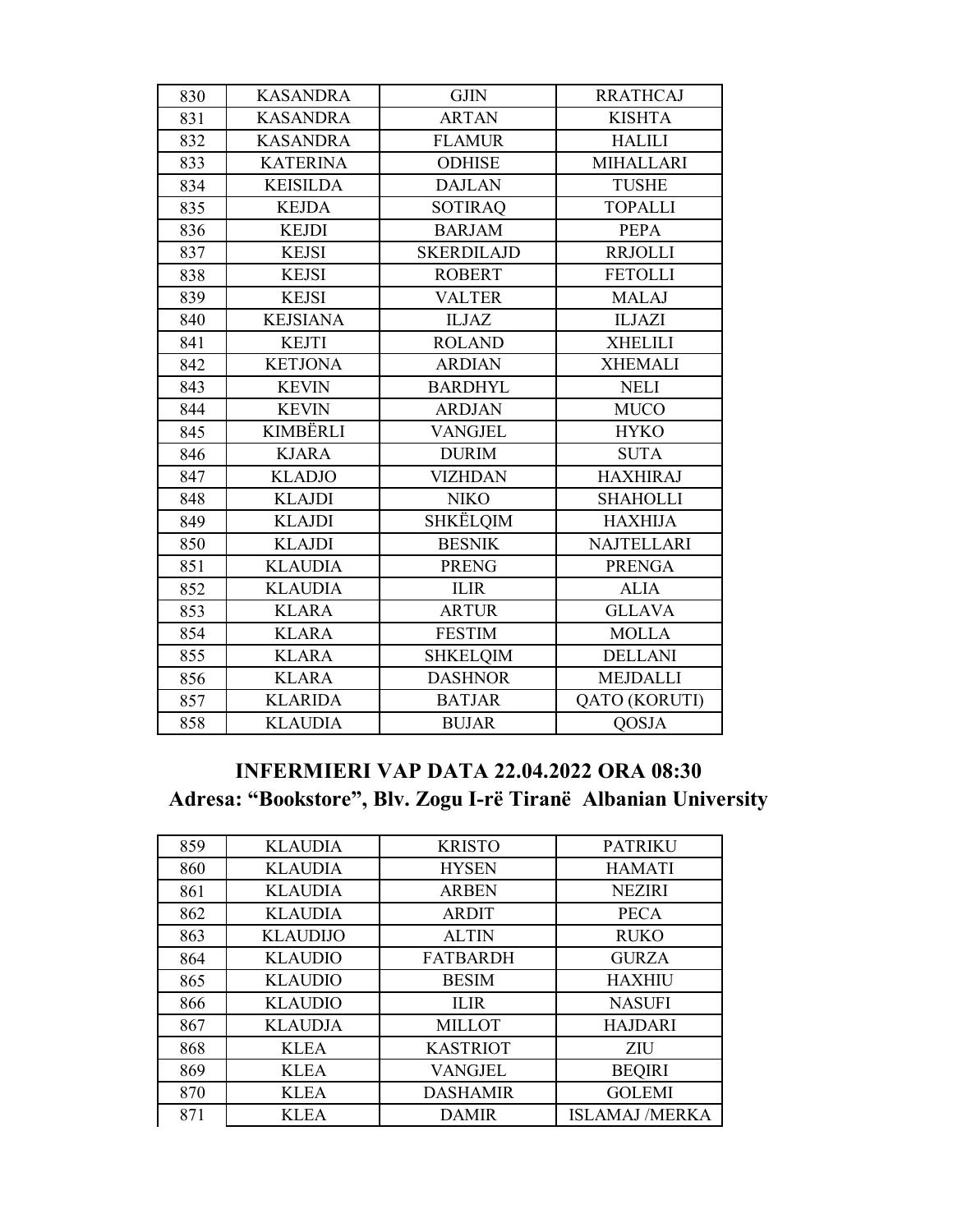| 872 | <b>KLEA</b>       | <b>FATMIR</b>   | <b>DACI</b>        |
|-----|-------------------|-----------------|--------------------|
| 873 | <b>KLEA</b>       | <b>AUREL</b>    | <b>NONAJ</b>       |
| 874 | <b>KLEA</b>       | <b>DURIM</b>    | <b>PENKO</b>       |
| 875 | <b>KLEADA</b>     | <b>AGRON</b>    | <b>HOXHA</b>       |
| 876 | <b>KLEAND</b>     | <b>LAVER</b>    | <b>KASAJ</b>       |
| 877 | <b>KLEAND</b>     | <b>YLLSON</b>   | <b>BERQIRLLARI</b> |
| 878 | <b>KLEANTH</b>    | <b>SEFER</b>    | <b>XHAMBAZI</b>    |
| 879 | <b>KLEDIAN</b>    | <b>OIRJAKO</b>  | <b>BEQOLLARI</b>   |
| 880 | <b>KLEDIS</b>     | <b>LEONARD</b>  | <b>PRELA</b>       |
| 881 | <b>KLEDJANA</b>   | <b>EDUART</b>   | <b>RREZHDA</b>     |
| 882 | <b>KLEIDJA</b>    | <b>ARBEN</b>    | <b>GJOSHI</b>      |
| 883 | <b>KLEJDA</b>     | <b>IDRIZ</b>    | <b>RONDO</b>       |
| 884 | <b>KLEJDI</b>     | <b>ADNAN</b>    | <b>KOCIBELLI</b>   |
| 885 | <b>KLEJDIS</b>    | <b>HABERI</b>   | <b>LAMI</b>        |
| 886 | <b>KLEJVIS</b>    | <b>IBRAHIM</b>  | <b>HASAJ</b>       |
| 887 | <b>KLEJVISA</b>   | <b>SKENDER</b>  | <b>LICI</b>        |
| 888 | <b>KLEMENTINA</b> | <b>AGRON</b>    | <b>SALLA</b>       |
| 889 | <b>KLEMENTINA</b> | <b>MUHARREM</b> | <b>DERVISHI</b>    |
| 890 | <b>KLEMENTINA</b> | <b>DURIM</b>    | <b>PASHAJ</b>      |
| 891 | <b>KLENTION</b>   | <b>FESTIM</b>   | <b>HYSA</b>        |
| 892 | <b>KLEO</b>       | <b>DURIM</b>    | <b>AGOLLI</b>      |
| 893 | <b>KLEONIQ</b>    | <b>VASIL</b>    | <b>KOSOVA</b>      |
| 894 | <b>KLEOPATRA</b>  | <b>ADRIATIK</b> | <b>IMERI</b>       |
| 895 | <b>KLEVIS</b>     | <b>ILIR</b>     | <b>AGO</b>         |
| 896 | <b>KLEVISA</b>    | <b>FATOS</b>    | <b>KYCYKU</b>      |
| 897 | <b>KLEVISA</b>    | <b>FATMIR</b>   | <b>HASANI</b>      |
| 898 | <b>KLEVISA</b>    | <b>SHKELQIM</b> | <b>DIDA</b>        |
| 899 | <b>KLEVISA</b>    | <b>HAJRI</b>    | <b>HYSA</b>        |
| 900 | <b>KLEVJA</b>     | <b>CELNIK</b>   | <b>SHABANI</b>     |
| 901 | <b>KLEVJAN</b>    | <b>PAJTIM</b>   | <b>ZGJANA</b>      |
| 902 | <b>KLITON</b>     | <b>FESTIM</b>   | <b>RRAPAJ</b>      |
| 903 | <b>KLODIAN</b>    | <b>FRROK</b>    | <b>KOVACAJ</b>     |
| 904 | <b>KLODIANA</b>   | <b>AGIM</b>     | <b>SAKOLLARI</b>   |
| 905 | <b>KLODIANA</b>   | <b>SHAN</b>     | <b>PRECI</b>       |
| 906 | <b>KLOIDA</b>     | <b>BASHKIM</b>  | <b>HIDRI</b>       |
| 907 | <b>KLOTILDA</b>   | <b>PRENG</b>    | <b>PRENGA</b>      |
| 908 | <b>KOSTANDIN</b>  | <b>VASILLAQ</b> | <b>DUKA</b>        |
| 909 | <b>KRADIOLA</b>   | <b>ARTAN</b>    | <b>HAMOLLI</b>     |
| 910 | <b>KRESARA</b>    | <b>KRENAR</b>   | <b>RAPAJ</b>       |
| 911 | <b>KRISILDA</b>   | <b>AGIMA</b>    | <b>TARAJ</b>       |
| 912 | <b>KRISTAQ</b>    | <b>SOTIR</b>    | <b>NACI</b>        |
| 913 | <b>KRISTELA</b>   | <b>XHEVDET</b>  | <b>BALI</b>        |
| 914 | <b>KRISTI</b>     | <b>LEONARD</b>  | <b>ALLA</b>        |
| 915 | <b>KRISTI</b>     | <b>FILIP</b>    | ÇAÇI               |
| 916 | <b>KRISTI</b>     | ALEKSANDËR      | <b>BREGASI</b>     |
| 917 | <b>KRISTI</b>     | <b>LUAN</b>     | <b>BUFAJ</b>       |
| 918 | <b>KRISTI</b>     | <b>ARTUR</b>    | <b>META</b>        |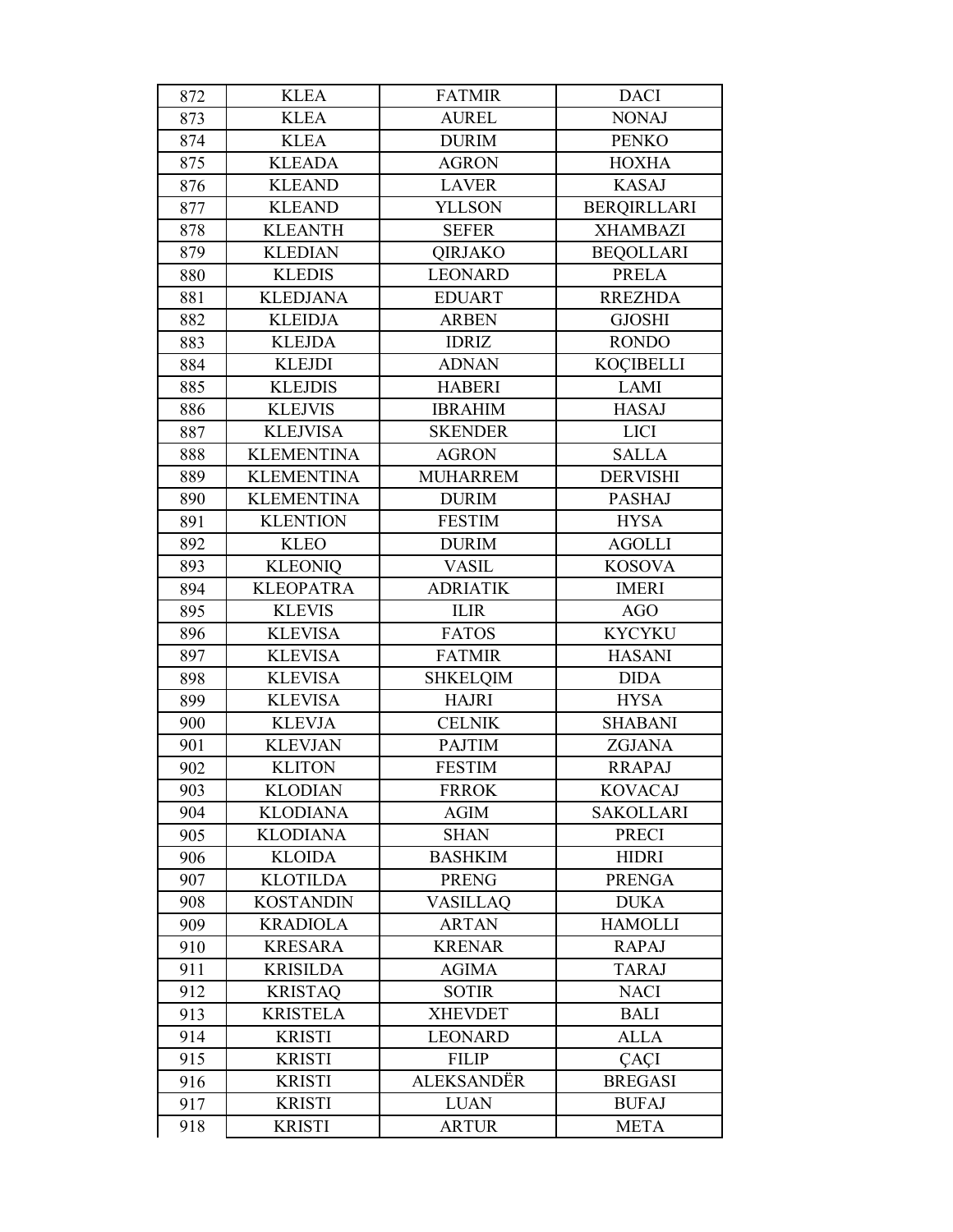| 919 | <b>KRISTIANA</b> | <b>LUAN</b>    | <b>TOSKA</b>     |
|-----|------------------|----------------|------------------|
| 920 | <b>KRISTINA</b>  | <b>BASHKIM</b> | <b>COKA</b>      |
| 921 | <b>KRISTINA</b>  | <b>PAJTIM</b>  | <b>HANKO</b>     |
| 922 | <b>KRISTINA</b>  | <b>ABEDIN</b>  | <b>RAMA</b>      |
| 923 | <b>KRISTINA</b>  | <b>AGIM</b>    | <b>DEDAJ</b>     |
| 924 | <b>KRISTINA</b>  | <b>TAJAR</b>   | <b>BERZESHTA</b> |
| 925 | <b>KRISTINA</b>  | <b>PETRIT</b>  | <b>MEHMETAJ</b>  |
| 926 | <b>KRISTINA</b>  | <b>JANI</b>    | <b>THOMA</b>     |
| 927 | <b>KRISTINA</b>  | <b>SERVET</b>  | <b>BRACI</b>     |
| 928 | <b>KRISTINA</b>  | <b>ALBERT</b>  | <b>CENKO</b>     |
| 929 | <b>KRISTINA</b>  | <b>STEFAN</b>  | <b>JOFCE</b>     |

# **INFERMIERI VAP DATA 22.04.2022 ORA 10:00 Adresa: "Bookstore", Blv. Zogu I-rë Tiranë Albanian University**

| 930 | <b>KRISTINA</b>  | <b>MENTOR</b>    | <b>ISLAM</b>     |
|-----|------------------|------------------|------------------|
| 931 | <b>KRISTINA</b>  | <b>BESNIK</b>    | <b>KUQO</b>      |
| 932 | <b>KRISTINA</b>  | <b>ALI</b>       | <b>SEJKO</b>     |
| 933 | <b>KRISTJA</b>   | <b>DHIMITRAQ</b> | <b>KOLA</b>      |
| 934 | <b>KRISTJANA</b> | <b>FERIT</b>     | <b>KOXHA</b>     |
| 935 | <b>KRISTJANA</b> | <b>ARDIAN</b>    | <b>PRIFTI</b>    |
| 936 | <b>KRISTO</b>    | <b>ILIA</b>      | <b>PRIFTI</b>    |
| 937 | <b>KRISTO</b>    | <b>LLAZAR</b>    | <b>SHTËMBARI</b> |
| 938 | <b>KRITIOLA</b>  | <b>VOKTOR</b>    | QOSE             |
| 939 | <b>KUJTIME</b>   | <b>AMIR</b>      | <b>METOLLARI</b> |
| 940 | <b>KUJTIME</b>   | <b>HAKI</b>      | <b>FEJZA</b>     |
| 941 | <b>LAERT</b>     | <b>ENGJELL</b>   | <b>VELIAJ</b>    |
| 942 | <b>LAERT</b>     | <b>AGRON</b>     | <b>STAVRE</b>    |
| 943 | <b>LAURA</b>     | <b>GJERGJI</b>   | <b>VELAJ</b>     |
| 944 | <b>LAURA</b>     | <b>MENTOR</b>    | <b>METANI</b>    |
| 945 | <b>LAURENA</b>   | <b>SAMI</b>      | <b>SELIMAJ</b>   |
| 946 | <b>LAURENTA</b>  | <b>KOSTA</b>     | <b>BICI</b>      |
| 947 | <b>LAVDIE</b>    | <b>BESNIK</b>    | <b>HODA</b>      |
| 948 | <b>LAZARELA</b>  | <b>GRAMOS</b>    | <b>HOXHA</b>     |
| 949 | <b>LEDIA</b>     | <b>JONI</b>      | <b>MERSINAJ</b>  |
| 950 | <b>LEDIAN</b>    | <b>ARTJAN</b>    | <b>COMA</b>      |
| 951 | <b>LEDIANA</b>   | <b>ASLLAN</b>    | <b>SHAHU</b>     |
| 952 | <b>LEDIANA</b>   | <b>IZET</b>      | LAZAJ            |
| 953 | <b>LEDINA</b>    | <b>ADRIATIK</b>  | <b>OSMAN</b>     |
| 954 | <b>LEDIO</b>     | <b>DILAVER</b>   | <b>HAJDINI</b>   |
| 955 | <b>LEDION</b>    | <b>FOTO</b>      | <b>KAPAJ</b>     |
| 956 | <b>LEDJA</b>     | <b>ARJAN</b>     | <b>HERI</b>      |
| 957 | <b>LEDJAN</b>    | <b>BILBIL</b>    | <b>DACI</b>      |
| 958 | <b>LEDJANA</b>   | <b>BARJAM</b>    | <b>PLAKA</b>     |
| 959 | <b>LEDJON</b>    | <b>FATMIR</b>    | <b>ALUSHAJ</b>   |
| 960 | <b>LEDJONA</b>   | <b>XHAFER</b>    | <b>BAKULLATI</b> |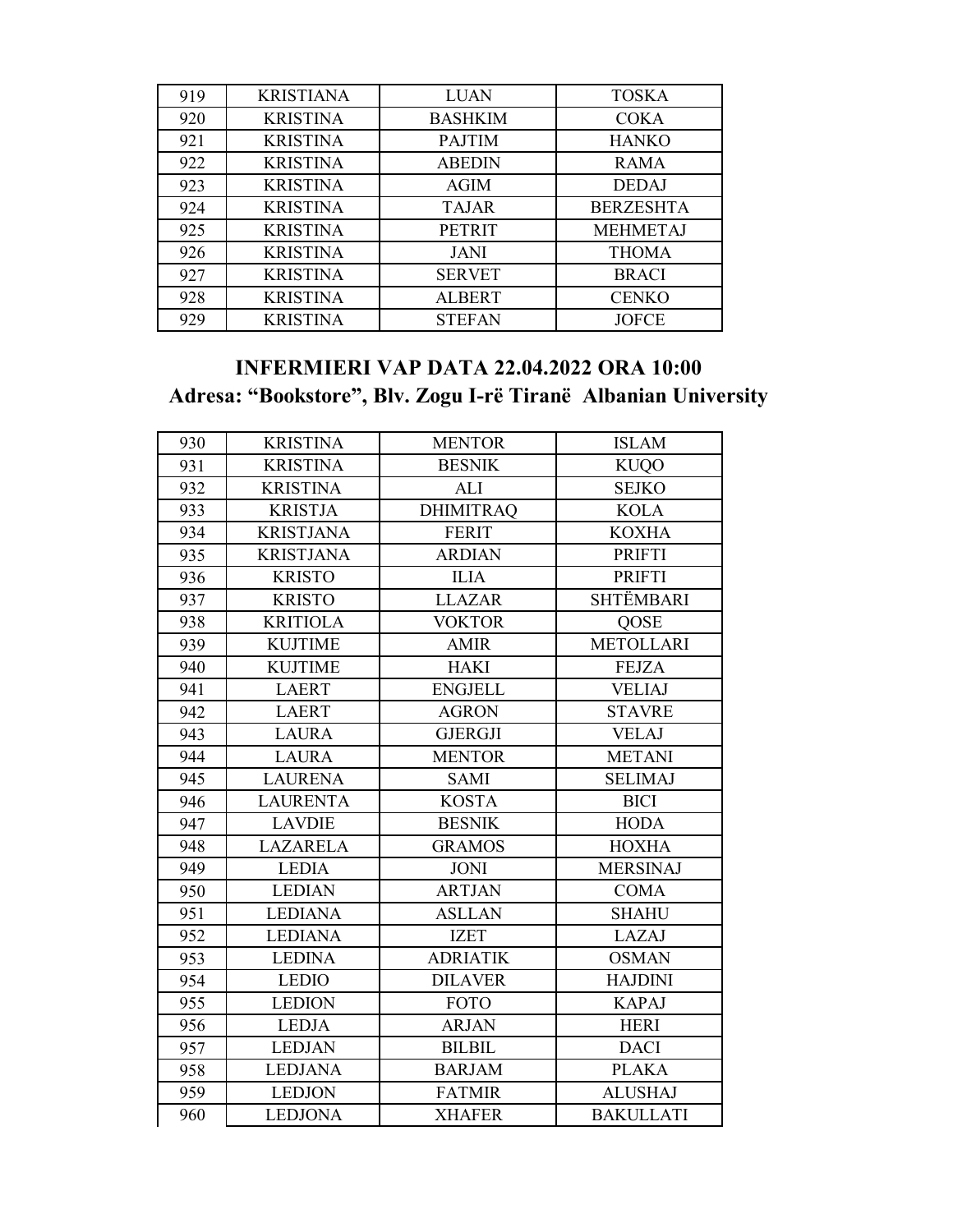| 961 | <b>LEFTER</b>   | <b>ASTRIT</b>   | <b>NEBIA</b>        |
|-----|-----------------|-----------------|---------------------|
| 962 | <b>LEIDJON</b>  | <b>SPIRO</b>    | <b>DANAJ</b>        |
| 963 | <b>LEJDINA</b>  | <b>ARTUR</b>    | <b>RAKIPI</b>       |
| 964 | <b>LEONARA</b>  | <b>XHEVAHIR</b> | <b>RUCI</b>         |
| 965 | <b>LEONARDO</b> | <b>ELGAN</b>    | <b>SPANJOLLI</b>    |
| 966 | <b>LEORENCA</b> | <b>LAVDRIM</b>  | <b>CANI</b>         |
| 967 | <b>LEUNORA</b>  | <b>MUARREM</b>  | <b>GJOCI</b>        |
| 968 | <b>LILJANA</b>  | <b>BEQIR</b>    | <b>VELAJ/ZHDAVO</b> |
| 969 | <b>LIRIDONA</b> | <b>ALLTAN</b>   | <b>ILNICA</b>       |
| 970 | <b>LISANDER</b> | <b>RAMAN</b>    | <b>MEMUSHAJ</b>     |
| 971 | LISANDËR        | <b>MUHAMET</b>  | <b>CACA</b>         |
| 972 | <b>LIZABETA</b> | <b>SOKOL</b>    | <b>MUCAJ</b>        |
| 973 | LOLE            | <b>ANDREA</b>   | <b>BORAKAJ</b>      |
| 974 | <b>LONORA</b>   | <b>NEKI</b>     | <b>HOXHA</b>        |
| 975 | <b>LOREDANA</b> | <b>FRAN</b>     | <b>GJOLAJ</b>       |
| 976 | <b>LORELA</b>   | <b>TOMORR</b>   | <b>RRAMO</b>        |
| 977 | <b>LOREN</b>    | <b>KOZMA</b>    | <b>DASHI</b>        |
| 978 | <b>LORENA</b>   | <b>VANGJEL</b>  | <b>BEZHANI</b>      |
| 979 | <b>LORENA</b>   | <b>ZARIF</b>    | <b>KANACI</b>       |
| 980 | <b>LORENA</b>   | <b>MECE</b>     | <b>HOXHA</b>        |
| 981 | LORI            | <b>BARDHYL</b>  | <b>JAKUPI</b>       |
| 982 | <b>LUANIDA</b>  | <b>LUAN</b>     | <b>DACI</b>         |
| 983 | <b>LUCIANO</b>  | <b>LEFTER</b>   | <b>MURATAJ</b>      |
| 984 | <b>LUÇIANO</b>  | <b>ZENEL</b>    | <b>GOROVELLI</b>    |
| 985 | <b>LUDJANA</b>  | <b>YZEDIN</b>   | <b>ALIAJ</b>        |
| 986 | <b>LUISA</b>    | <b>AGRON</b>    | <b>JAKUPI</b>       |
| 987 | <b>LUIZA</b>    | <b>FLORI</b>    | <b>LAMKJA</b>       |
| 988 | <b>LULEZIME</b> | <b>ARJAN</b>    | <b>STAFA</b>        |
| 989 | <b>LULJETA</b>  | <b>FEZULLA</b>  | <b>BELBA</b>        |
| 990 | <b>LULJETA</b>  | <b>MILTO</b>    | <b>HABILAJ</b>      |
| 991 | <b>LUMIRE</b>   | <b>SOKOL</b>    | <b>BRATI</b>        |
| 992 | <b>LURDES</b>   | <b>SOKOL</b>    | <b>SHAHINAJ</b>     |
| 993 | <b>LUSHE</b>    | <b>HALIL</b>    | <b>SELISHTA</b>     |
| 994 | <b>MADONA</b>   | <b>ARBEN</b>    | <b>SELIMAJ</b>      |
| 995 | MAJKËLL         | <b>VIKTOR</b>   | <b>XHUKELLARI</b>   |
| 996 | <b>MAJLINDA</b> | <b>FATMIR</b>   | <b>KAPICA</b>       |
| 997 | <b>MAKSIM</b>   | SHKËLQIM        | <b>MALKA</b>        |
| 998 | <b>MALVINA</b>  | <b>MEHMET</b>   | <b>XHAHO</b>        |
| 999 | <b>MALVINA</b>  | <b>LAVDRIM</b>  | <b>DANI</b>         |

# **INFERMIERI VAP DATA 22.04.2022 ORA 12:00** Adresa: "Bookstore", Blv. Zogu I-rë Tiranë Albanian University

| 1000 | MALVINA | ZENEI   | ^FIKL i |
|------|---------|---------|---------|
| 1001 | MANJOL. | REXHO   | NAKA.   |
| .002 | MANJOL  | BASHKIM | AGAIJJ  |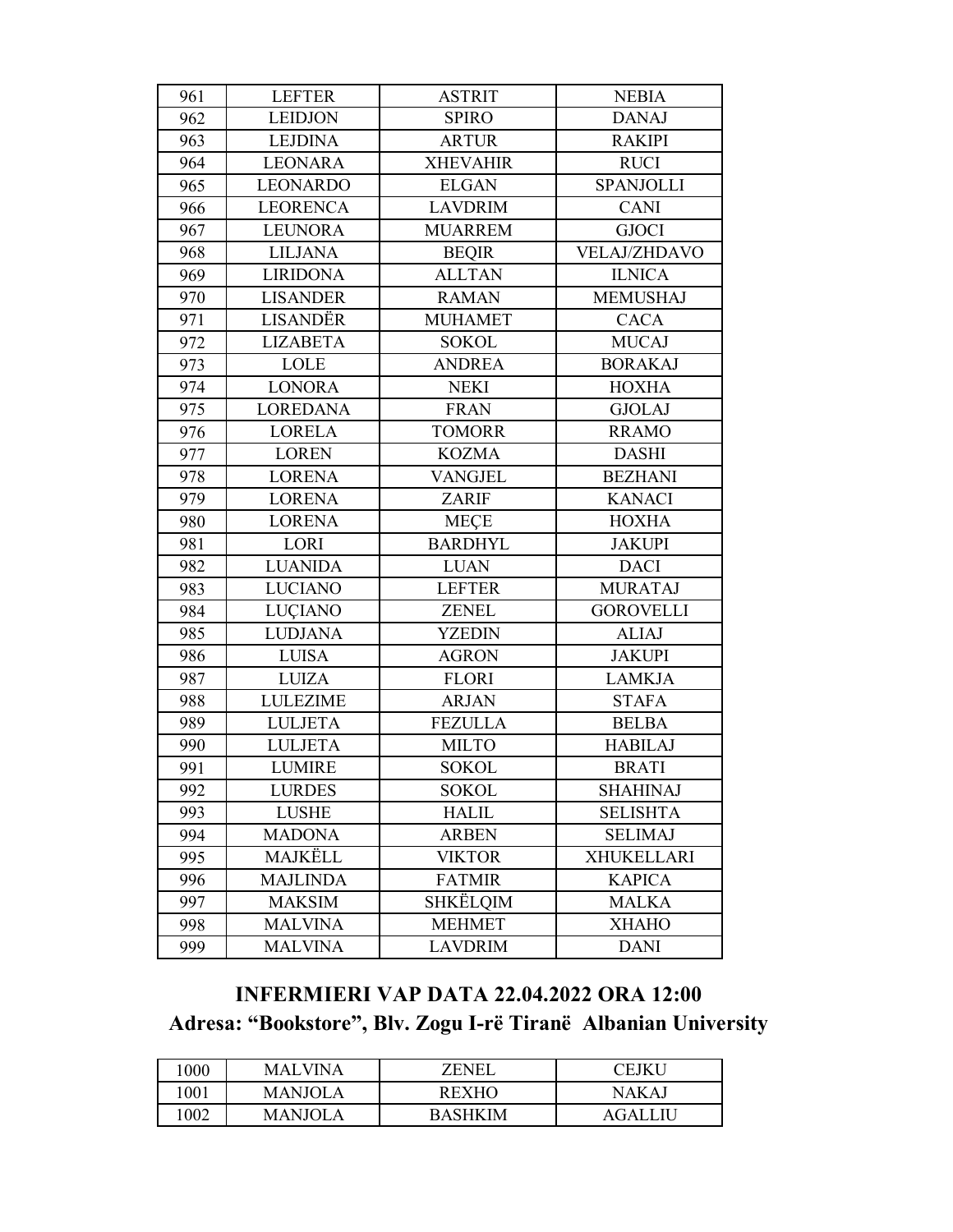| 1003 | <b>MARGALENA</b> | <b>VLADIMIR</b>   | <b>HILA</b>              |
|------|------------------|-------------------|--------------------------|
| 1004 | <b>MARGARITA</b> | <b>JORGO</b>      | <b>RAPITI</b>            |
| 1005 | <b>MARIA</b>     | <b>PETRO</b>      | <b>BILI</b>              |
| 1006 | <b>MARIA</b>     | <b>LIRIM</b>      | <b>KASO</b>              |
| 1007 | <b>MARIGLEN</b>  | <b>AGRON</b>      | QATO                     |
| 1008 | <b>MARIGLEN</b>  | PËRPARIM          | <b>MARRA</b>             |
| 1009 | <b>MARINA</b>    | SHKËLQIM          | <b>HOXHAJ</b>            |
| 1010 | <b>MARINA</b>    | <b>FERDINANT</b>  | <b>GOGA</b>              |
| 1011 | <b>MARINEL</b>   | <b>PANAJOT</b>    | DEGËRMENI                |
| 1012 | <b>MARINELA</b>  | <b>ANGJELIN</b>   | <b>QINARI</b>            |
| 1013 | <b>MARINELA</b>  | <b>GJERGJ</b>     | <b>RRAHI</b>             |
| 1014 | <b>MARINELA</b>  | <b>FERDINAND</b>  | <b>MELENGU</b>           |
| 1015 | <b>MARINELA</b>  | <b>LUAN</b>       | <b>QENDRO</b>            |
| 1016 | <b>MARINELA</b>  | <b>VIKTOR</b>     | <b>KONDA</b>             |
| 1017 | <b>MARINELA</b>  | <b>MATOSH</b>     | <b>SOKOLI</b>            |
| 1018 | <b>MARINELA</b>  | <b>KRISTAQ</b>    | <b>ALLKANJARI</b>        |
| 1019 | <b>MARIO</b>     | <b>FATMIR</b>     | <b>AJDINAJ</b>           |
| 1020 | <b>MARIO</b>     | <b>GEZIM</b>      | <b>VALIASI</b>           |
| 1021 | <b>MARIO</b>     | <b>JORGJI</b>     | <b>GOLEMI</b>            |
| 1022 | <b>MARIO</b>     | <b>MARKO</b>      | <b>GJERGO</b>            |
| 1023 | <b>MARISA</b>    | <b>ANESTI</b>     | LAPI                     |
| 1024 | <b>MARISA</b>    | <b>ASLLAN</b>     | <b>HOXHA</b>             |
| 1025 | <b>MARIUS</b>    | <b>SULEJMAN</b>   | <b>TAULLAU</b>           |
| 1026 | <b>MARIZA</b>    | <b>FESTIM</b>     | <b>ABASLLARI</b>         |
| 1027 | <b>MARJANA</b>   | HAKI              | <b>DASHBALLA</b>         |
| 1028 | <b>MARJANA</b>   | <b>BEHAR</b>      | <b>SINANI</b>            |
| 1029 | <b>MARJANA</b>   | <b>KUJTIM</b>     | <b>HYSO</b>              |
| 1030 | <b>MARJANA</b>   | <b>SKENDER</b>    | <b>CORJA</b>             |
| 1031 | <b>MARJANA</b>   | <b>BUJAR</b>      | <b>TURTULLI</b>          |
| 1032 | <b>MARJETA</b>   | <b>KUJTIM</b>     | <b>PLAKU</b>             |
| 1033 | <b>MARJETA</b>   | <b>MEDI</b>       | <b>BALLSHKASHI</b>       |
| 1034 | <b>MARJETA</b>   | <b>RAMIZ</b>      | <b>KRASNIQI/MARGJOKA</b> |
| 1035 | <b>MARJUS</b>    | <b>MIRJAN</b>     | <b>MECKA</b>             |
| 1036 | <b>MARKEL</b>    | <b>SOKOL</b>      | <b>KREKU</b>             |
| 1037 | <b>MARLINDA</b>  | <b>ALEKSANDER</b> | <b>NDREJAJ</b>           |
| 1038 | <b>MARSEL</b>    | <b>ANDREA</b>     | <b>MARRA</b>             |
| 1039 | <b>MARSEL</b>    | <b>FLORIH</b>     | <b>MUCA</b>              |
| 1040 | <b>MARSELA</b>   | <b>MUSTAFA</b>    | <b>HOXHA</b>             |
| 1041 | <b>MARSIDA</b>   | QANI              | <b>ALLA</b>              |
| 1042 | <b>MARSIDA</b>   | <b>NIKO</b>       | <b>LAMCURI</b>           |
| 1043 | <b>MARSIDA</b>   | <b>ARBEN</b>      | <b>TAFAJ</b>             |
| 1044 | <b>MARSIDA</b>   | <b>DISHIR</b>     | <b>KOKA</b>              |
| 1045 | <b>MARSILDA</b>  | ABAZ              | <b>ALMETA</b>            |
| 1046 | <b>MARTIN</b>    | <b>HYSENJ</b>     | <b>SACDANAKU</b>         |
| 1047 | <b>MATEO</b>     | <b>ETEM</b>       | <b>ALUSHI</b>            |
| 1048 | <b>MATEO</b>     | <b>THOMA</b>      | MËHILLKA                 |
| 1049 | <b>MATEO</b>     | <b>MADRIN</b>     | <b>PRIFTI</b>            |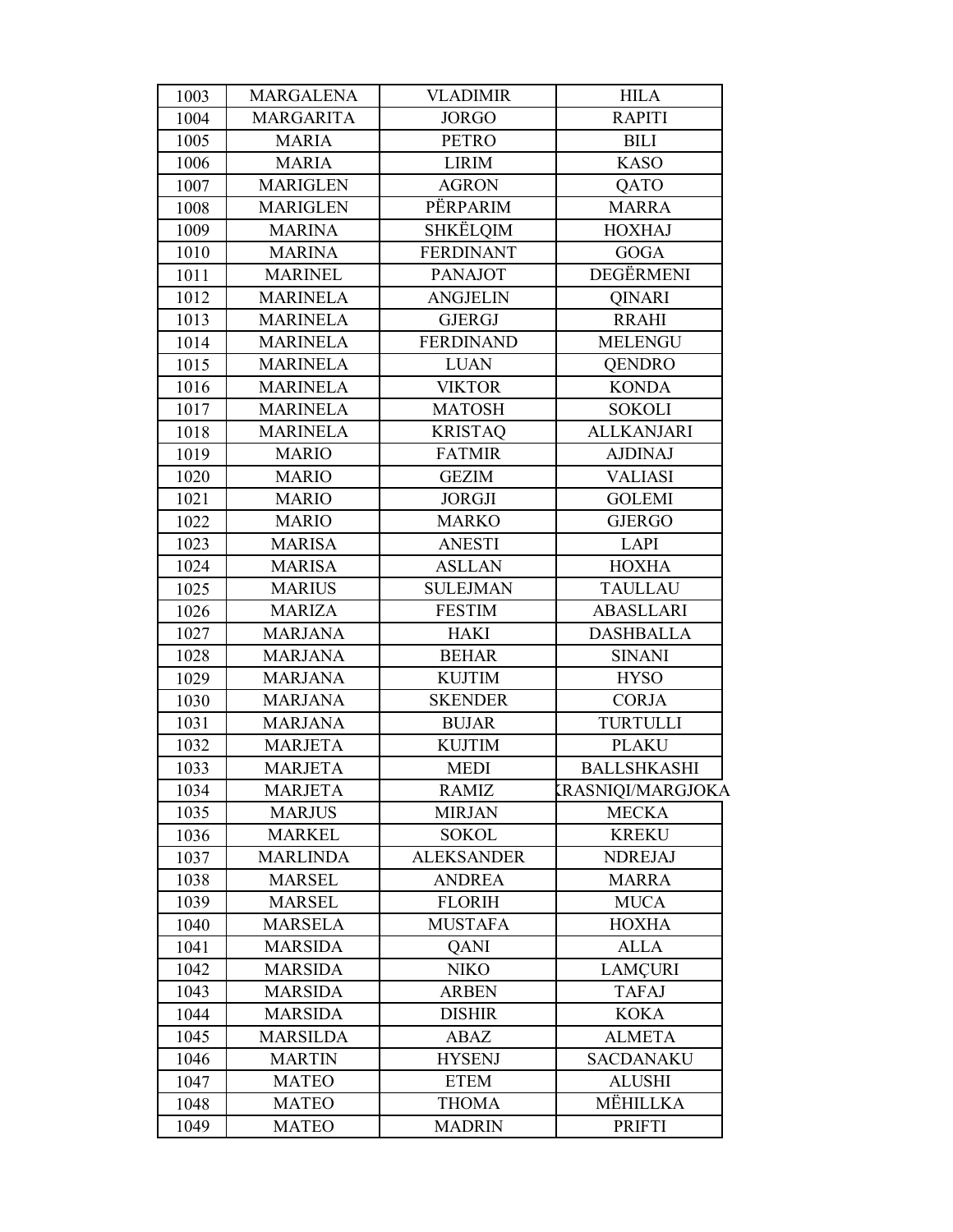| 1050 | <b>MATILDA</b> | <b>MARIN</b>   | <b>LACINEJ</b>   |
|------|----------------|----------------|------------------|
| 1051 | <b>MATILDA</b> | <b>LEK</b>     | <b>DEJA</b>      |
| 1052 | <b>MBARESA</b> | <b>FEIM</b>    | <b>ALHYSA</b>    |
| 1053 | <b>MBARESA</b> | <b>PELLUBI</b> | <b>SINANI</b>    |
| 1054 | <b>MEDINA</b>  | <b>KADRI</b>   | PERAJ            |
| 1055 | <b>MEDINA</b>  | <b>MUHAMED</b> | <b>LACI</b>      |
| 1056 | <b>MEGI</b>    | <b>TONIN</b>   | <b>GESHTENJA</b> |
| 1057 | <b>MEGI</b>    | <b>NEVRUS</b>  | <b>BYREKU</b>    |
| 1058 | <b>MEGI</b>    | <b>LUAN</b>    | <b>HAJDARAJ</b>  |
| 1059 | <b>MEGI</b>    | <b>ASTRIT</b>  | <b>GRUÇKA</b>    |
| 1060 | <b>MEGI</b>    | <b>KUJTIM</b>  | <b>MEHMETI</b>   |
| 1061 | <b>MEGI</b>    | <b>SOKOL</b>   | <b>LENGU</b>     |
| 1062 | <b>MEGI</b>    | VILJENI        | <b>CELIKU</b>    |
| 1063 | <b>MEGI</b>    | <b>SKENDER</b> | <b>MERKAJ</b>    |
| 1064 | <b>MEGI</b>    | <b>AGIM</b>    | <b>REXHA</b>     |
| 1065 | <b>MEGI</b>    | <b>NAZMI</b>   | <b>QOSJA</b>     |
| 1066 | <b>MEGI</b>    | <b>ARJAN</b>   | <b>BENDO</b>     |
| 1067 | <b>MEKJANA</b> | <b>HALIT</b>   | <b>ALLASUFI</b>  |
| 1068 | <b>MELINA</b>  | <b>ËNGJELL</b> | <b>SHEHU</b>     |
| 1069 | <b>MELISA</b>  | <b>BESIM</b>   | <b>KURTAJ</b>    |
| 1070 | <b>MELISA</b>  | <b>LATIF</b>   | <b>DOKO</b>      |
| 1071 | <b>MELISA</b>  | <b>JONUZ</b>   | <b>BUZI</b>      |

### **INFERMIERI VAP DATA 23.04.2022 ORA 08:30 Adresa: "Bookstore", Blv. Zogu I-rë Tiranë Albanian University**

| 1072 | <b>MELISA</b>   | <b>SOKRAT</b>     | <b>BITRI</b>      |
|------|-----------------|-------------------|-------------------|
| 1073 | <b>MELISA</b>   | <b>SHEFIT</b>     | <b>TABAKAJ</b>    |
| 1074 | <b>MELISA</b>   | <b>SHKELQIM</b>   | <b>TARJA</b>      |
| 1075 | <b>MELISA</b>   | <b>RRAPUSH</b>    | <b>SHABANI</b>    |
| 1076 | <b>MELISA</b>   | <b>ALEKSANDER</b> | <b>GJETAJ</b>     |
| 1077 | <b>MENADA</b>   | <b>ALBERT</b>     | <b>POCI</b>       |
| 1078 | <b>MENTI</b>    | <b>BASHKIM</b>    | <b>LLESHANAKU</b> |
| 1079 | <b>MENTOR</b>   | <b>FATMIR</b>     | <b>MUZHAQI</b>    |
| 1080 | <b>MERIDIAN</b> | <b>FLAMUR</b>     | <b>PONE</b>       |
| 1081 | <b>MERISA</b>   | <b>GENTIAN</b>    | <b>ZOTO</b>       |
| 1082 | <b>MERLINA</b>  | <b>ARJAN</b>      | <b>BULLARI</b>    |
| 1083 | <b>MIEGLI</b>   | <b>ANESTI</b>     | <b>PECANI</b>     |
| 1084 | <b>MIGENA</b>   | <b>NDERIM</b>     | <b>XHINA</b>      |
| 1085 | <b>MIGENA</b>   | <b>TELAT</b>      | <b>KAMBERI</b>    |
| 1086 | <b>MIGENA</b>   | <b>GENTJAN</b>    | <b>XHAKAJ</b>     |
| 1087 | <b>MIGENA</b>   | <b>LEFTER</b>     | <b>RRODHE</b>     |
| 1088 | <b>MIGENA</b>   | PERPARIM          | <b>KUPI</b>       |
| 1089 | <b>MIGERTA</b>  | <b>DRITAN</b>     | <b>LAHI</b>       |
| 1090 | <b>MIGERTA</b>  | <b>PJETER</b>     | <b>PRENGA</b>     |
| 1091 | <b>MIKAEL</b>   | <b>HAJLI</b>      | <b>BREGU</b>      |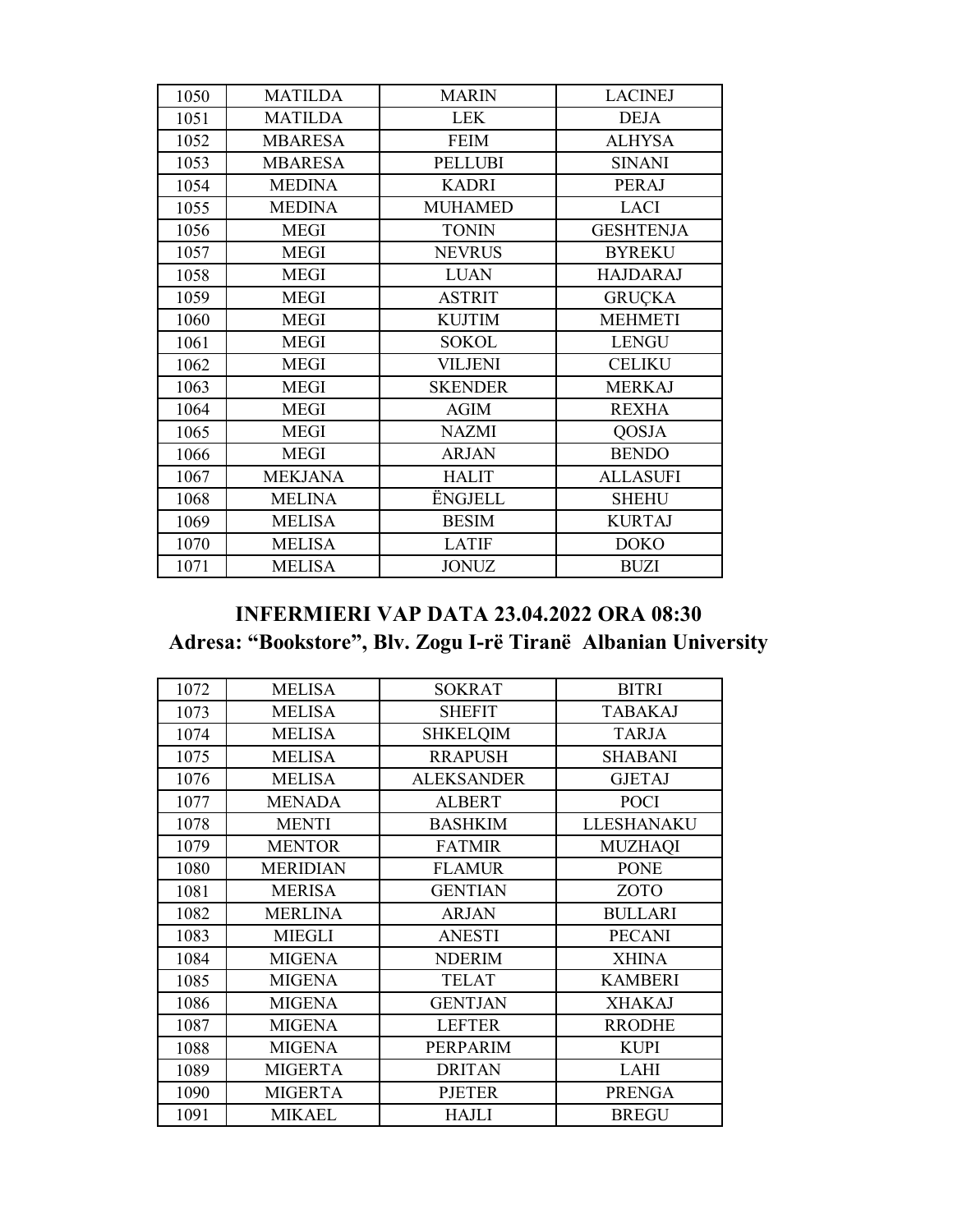| 1092 | <b>MIKAELA</b>    | <b>HYSNI</b>    | <b>TUPI</b>            |
|------|-------------------|-----------------|------------------------|
| 1093 | <b>MIKELI</b>     | <b>MARKO</b>    | <b>SHUTA</b>           |
| 1094 | <b>MIMOZA</b>     | <b>FATMIR</b>   | <b>KOLOSHI</b>         |
| 1095 | <b>MIRJANA</b>    | <b>SAFET</b>    | <b>LACKA</b>           |
| 1096 | <b>MIRJETA</b>    | AJET            | <b>SHINI</b>           |
| 1097 | <b>MIRJETE</b>    | <b>NEZDAT</b>   | <b>DAUTI</b>           |
| 1098 | <b>MISENA</b>     | <b>LULEZIM</b>  | <b>IDRIZI</b>          |
| 1099 | <b>MORAVA</b>     | <b>BESNIK</b>   | <b>NASUFI</b>          |
| 1100 | <b>MUAZEZ</b>     | <b>ASTRIT</b>   | <b>XHEMALI</b>         |
| 1101 | <b>MUSARDI</b>    | <b>ALFRED</b>   | <b>HAXHIAJ</b>         |
| 1102 | <b>MUSTAFA</b>    | <b>SULEJMAN</b> | <b>DAKOLI</b>          |
| 1103 | <b>MYFTAR</b>     | <b>HAKI</b>     | <b>TALI</b>            |
| 1104 | <b>MYZAFETE</b>   | <b>VELI</b>     | <b>IBRAJ</b>           |
| 1105 | <b>MYZEJEN</b>    | <b>JETNOR</b>   | <b>GJUZI</b>           |
| 1106 | <b>NABILE</b>     | <b>ARTUR</b>    | <b>TOSKA</b>           |
| 1107 | <b>NADIRE</b>     | <b>BARDHYL</b>  | <b>HANA</b>            |
| 1108 | <b>NAILE</b>      | <b>BASHKIM</b>  | <b>KOLDASHI</b>        |
| 1109 | <b>NAXHIJE</b>    | <b>BUJAR</b>    | <b>ADUSHAJ</b>         |
| 1110 | <b>NAZIME</b>     | <b>KADRI</b>    | <b>RRUGA</b>           |
| 1111 | <b>NDUE</b>       | <b>NIKOLL</b>   | <b>GJETDOÇAJ</b>       |
| 1112 | <b>NERALDA</b>    | <b>NESTI</b>    | <b>PANE</b>            |
| 1113 | <b>NERIDA</b>     | <b>ARBEN</b>    | <b>MATA</b>            |
| 1114 | <b>NERTILA</b>    | GËZIM           | <b>LATIFI</b>          |
| 1115 | <b>NERTILA</b>    | <b>BEHAR</b>    | <b>SHEHU</b>           |
| 1116 | <b>NERVEDA</b>    | <b>ARBEN</b>    | <b>BULIQI</b>          |
| 1117 | <b>NERXHIVANA</b> | <b>ALTIN</b>    | <b>GASHI</b>           |
| 1118 | <b>NESARTA</b>    | <b>SABRI</b>    | <b>DISHA</b>           |
| 1119 | <b>NEVIANA</b>    | <b>PROF</b>     | <b>DEDJA</b>           |
| 1120 | <b>NEVJANA</b>    | <b>MINELLA</b>  | <b>NACI</b>            |
| 1121 | <b>NEXHMIJE</b>   | <b>ILMI</b>     | <b>HOXHA</b>           |
| 1122 | <b>NIKETA</b>     | <b>KORAB</b>    | <b>JATA</b>            |
| 1123 | <b>NIKOLETA</b>   | <b>VASIL</b>    | <b>GJONI</b>           |
| 1124 | <b>NIKOLETA</b>   | <b>LUAN</b>     | <b>KASA</b>            |
| 1125 | <b>NURIJE</b>     | <b>NURI</b>     | <b>DEMA</b>            |
| 1126 | <b>OKSANA</b>     | <b>NESIMI</b>   | <b>LALA</b>            |
| 1127 | <b>OKSANA</b>     | <b>DASHNOR</b>  | <b>ALUSHAJ</b>         |
| 1128 | <b>OLIANA</b>     | <b>HYQMET</b>   | ZAJAKU                 |
| 1129 | <b>OLIMBIE</b>    | <b>HALIL</b>    | <b>HAFUZI</b>          |
| 1130 | <b>OLSI</b>       | <b>ARJAN</b>    | <b>BILANI</b>          |
| 1131 | <b>OLTA</b>       | <b>DURIM</b>    | <b>KULLOLLI</b>        |
| 1132 | <b>OLTA</b>       | <b>NAZIF</b>    | <b>HYSA</b>            |
| 1133 | <b>OLTA</b>       | <b>MUSTAFA</b>  | <b>SADO</b>            |
| 1134 | <b>OLTENISA</b>   | <b>BESNIK</b>   | <b>NOKA</b>            |
| 1135 | <b>OLTIONA</b>    | <b>KRISTAQ</b>  | <b>ILIJA</b>           |
| 1136 | <b>OLTJANA</b>    | <b>SELMAN</b>   | <b>SULAJ (BESHIRI)</b> |
| 1137 | <b>ONEDA</b>      | <b>SAMI</b>     | <b>GEGA</b>            |
| 1138 | <b>ORESTA</b>     | <b>ZIHNI</b>    | <b>BREGU</b>           |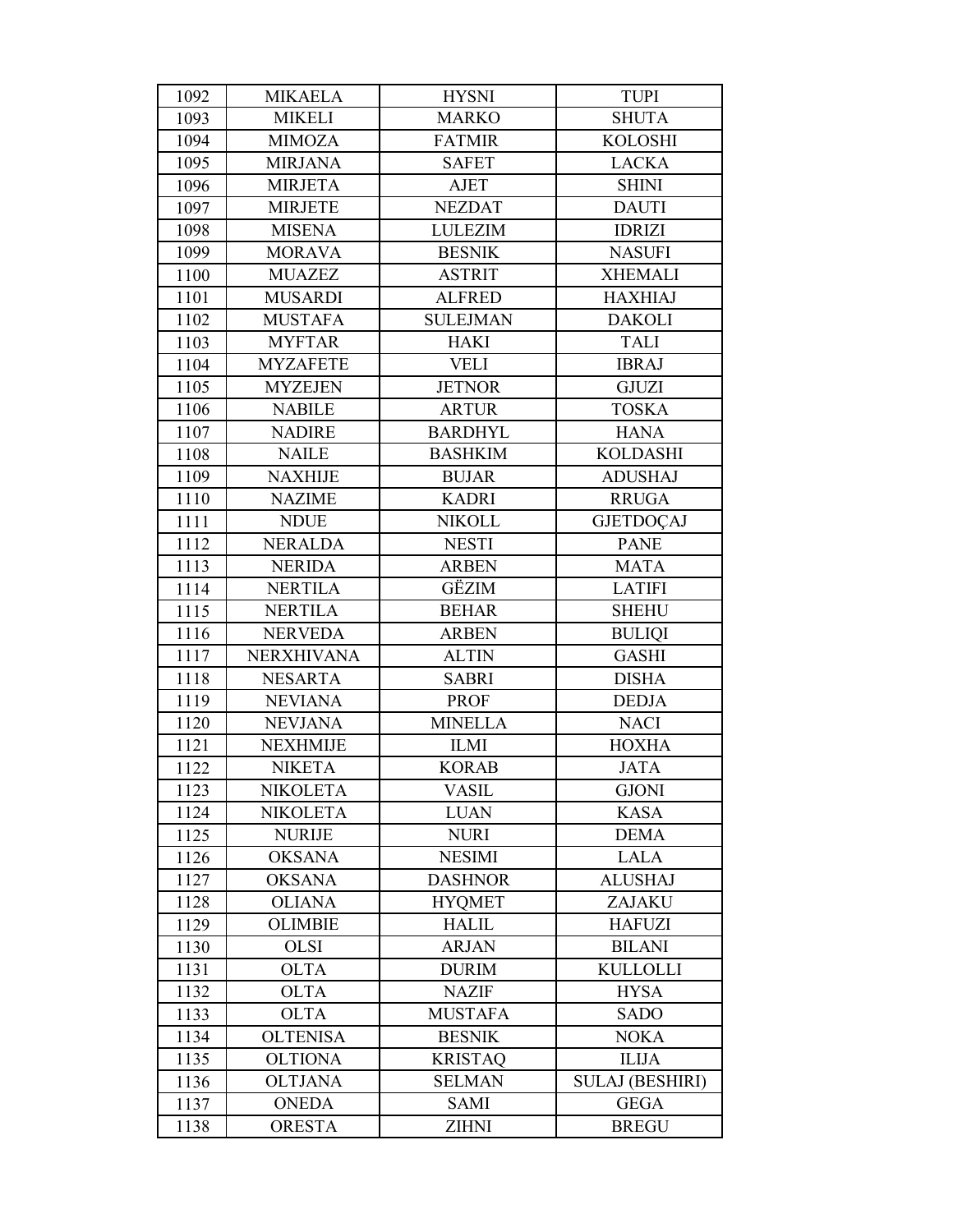| 1139 | <b>ORGES</b> | <b>PETRIT</b>  | <b>DEMA</b>    |
|------|--------------|----------------|----------------|
| 1140 | ORGEST       | AGIM           | <b>TANUSHI</b> |
| 1141 | ORKIDEA      | <b>SALI</b>    | <b>XHAFAJ</b>  |
| 1142 | ORLINDA      | PETRIT         | ZENELAJ        |
| 1143 | ORNEL A      | <b>XHEVDET</b> | <b>SEFERI</b>  |

### **INFERMIERI VAP DATA 23.04.2022 ORA 10:00 Adresa: "Bookstore", Blv. Zogu I-rë Tiranë Albanian University**

| 1144 | <b>ORNELA</b>    | <b>LEVAN</b>    | <b>BERISHA</b>    |
|------|------------------|-----------------|-------------------|
| 1145 | <b>ORNELA</b>    | SALI            | <b>BEJDO</b>      |
| 1146 | <b>ORNELA</b>    | <b>ARTAN</b>    | <b>VELAJ</b>      |
| 1147 | <b>ORNELA</b>    | <b>HAJREDIN</b> | <b>TOTA</b>       |
| 1148 | <b>ORNELA</b>    | <b>BUJAR</b>    | <b>XHERIJA</b>    |
| 1149 | <b>ORNELA</b>    | <b>ARBEN</b>    | <b>BAMI</b>       |
| 1150 | <b>ORNELA</b>    | <b>GEZIM</b>    | <b>LAMKA</b>      |
| 1151 | <b>ORNELA</b>    | <b>TOMORR</b>   | THANASAJ/MATAJ    |
| 1152 | <b>ORNELA</b>    | <b>FATOS</b>    | <b>VENA</b>       |
| 1153 | <b>ORNELA</b>    | <b>RIFAN</b>    | <b>DEDA</b>       |
| 1154 | <b>ORNELA</b>    | <b>XHEVAHIR</b> | <b>VASKU</b>      |
| 1155 | ORNOLD           | <b>AGRON</b>    | <b>SHARRA</b>     |
| 1156 | <b>ORSIDA</b>    | <b>FESTIM</b>   | <b>TAFA</b>       |
| 1157 | <b>PAMELA</b>    | <b>DRITAN</b>   | <b>KALLULLI</b>   |
| 1158 | <b>PAMELA</b>    | <b>BEKTASH</b>  | <b>ARIZI</b>      |
| 1159 | <b>PANDELI</b>   | <b>LIGOR</b>    | <b>TRUSHI</b>     |
| 1160 | <b>PANOJTA</b>   | <b>FLAMUR</b>   | <b>KAPLLANI</b>   |
| 1161 | <b>PAOLA</b>     | <b>VAIT</b>     | <b>TOLA</b>       |
| 1162 | <b>PAOLA</b>     | <b>ARDIAN</b>   | <b>CULLHAJ</b>    |
| 1163 | <b>PAOLA</b>     | <b>SPIRO</b>    | <b>DEMA</b>       |
| 1164 | <b>PAOLA</b>     | <b>GENCI</b>    | <b>MUKAJ</b>      |
| 1165 | <b>PAOLA</b>     | <b>HEKTOR</b>   | <b>GJOKA</b>      |
| 1166 | <b>PASKOLINA</b> | <b>TAHIR</b>    | <b>CEPELE</b>     |
| 1167 | <b>PATRICIA</b>  | <b>MEHMET</b>   | <b>CUNI</b>       |
| 1168 | <b>PAULA</b>     | <b>ALTIN</b>    | <b>MUSTA</b>      |
| 1169 | <b>PAULA</b>     | <b>BLERTI</b>   | <b>TABAKU</b>     |
| 1170 | <b>PAULA</b>     | <b>FEIM</b>     | <b>KALEMAJ</b>    |
| 1171 | <b>PAULA</b>     | <b>HYSEN</b>    | <b>SEFERI</b>     |
| 1172 | <b>PENIE</b>     | <b>ALEKS</b>    | <b>OESARGJONI</b> |
| 1173 | <b>PRANVERA</b>  | <b>RAMAZAN</b>  | <b>ALIJA</b>      |
| 1174 | <b>PREMISA</b>   | <b>SHKELOIM</b> | <b>KABASHI</b>    |
| 1175 | PRISHILA         | <b>LUAN</b>     | <b>XHEMALAJ</b>   |
| 1176 | QEMO             | <b>AFRIM</b>    | <b>SHEHU</b>      |
| 1177 | <b>RABIE</b>     | <b>ILIR</b>     | <b>ZHUGA</b>      |
| 1178 | <b>RADJOLA</b>   | <b>MIFTAR</b>   | <b>HASA</b>       |
| 1179 | <b>RAISA</b>     | <b>ISUF</b>     | <b>DALTI</b>      |
| 1180 | <b>RAJNA</b>     | <b>FLORENC</b>  | <b>ANGJELI</b>    |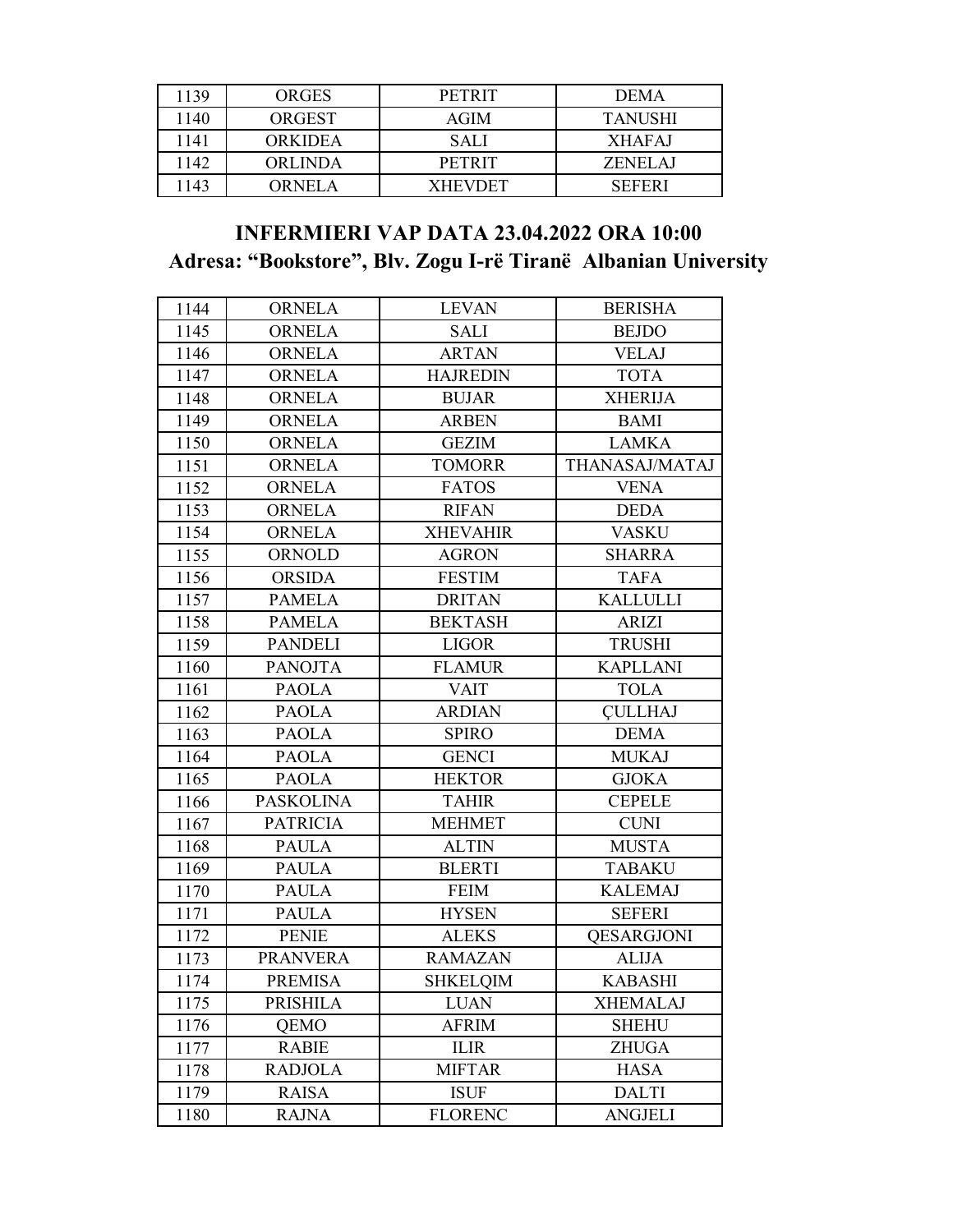| 1181 | <b>RAJNA</b>    | <b>TOMORR</b>   | <b>MEZINI</b>     |
|------|-----------------|-----------------|-------------------|
| 1182 | <b>REDON</b>    | <b>ALEKO</b>    | <b>KRISTO</b>     |
| 1183 | <b>REDON</b>    | <b>HODO</b>     | <b>KOÇAJ</b>      |
| 1184 | <b>REDON</b>    | <b>VIKTOR</b>   | <b>NURELLART</b>  |
| 1185 | <b>REDONA</b>   | <b>EDMONT</b>   | <b>CANAJ</b>      |
| 1186 | <b>REGINA</b>   | <b>ARJAN</b>    | <b>DUVA</b>       |
| 1187 | <b>REI</b>      | <b>ILIR</b>     | <b>DRAGOTI</b>    |
| 1188 | <b>REI</b>      | <b>SOKOL</b>    | <b>KEPI</b>       |
| 1189 | <b>RENATO</b>   | <b>ARBEN</b>    | <b>QAFA</b>       |
| 1190 | <b>RETIL</b>    | <b>AUREL</b>    | <b>AGO</b>        |
| 1191 | <b>REVELINO</b> | <b>FATMIR</b>   | <b>TALI</b>       |
| 1192 | <b>REXHINA</b>  | <b>ANDON</b>    | <b>SINA</b>       |
| 1193 | <b>REXHINA</b>  | <b>KANAN</b>    | PALAJ             |
| 1194 | <b>REZARTA</b>  | <b>ALEKS</b>    | <b>PECI</b>       |
| 1195 | <b>REZINA</b>   | GJIKË           | <b>TAHIRI</b>     |
| 1196 | <b>RIGELS</b>   | <b>EDUART</b>   | <b>XHAFA</b>      |
| 1197 | <b>RIKARD</b>   | <b>FREDERIK</b> | <b>HAXHARI</b>    |
| 1198 | <b>RIMELDA</b>  | <b>JORGO</b>    | QOSJA             |
| 1199 | <b>RINALDA</b>  | <b>QANI</b>     | <b>CELA</b>       |
| 1200 | <b>RINALDA</b>  | <b>SIMON</b>    | <b>BUSHGJOKAJ</b> |
| 1201 | <b>RINEST</b>   | <b>ASTRIT</b>   | <b>XHAKA</b>      |
| 1202 | <b>RINO</b>     | <b>VALTER</b>   | <b>DELIU</b>      |
| 1203 | <b>RISEA</b>    | <b>RITVAN</b>   | <b>LLAPUSHI</b>   |
| 1204 | <b>RITVANA</b>  | <b>DAN</b>      | <b>NECAJ</b>      |
| 1205 | <b>ROBERT</b>   | <b>BESNIK</b>   | <b>QERAXHI</b>    |
| 1206 | <b>ROGERTA</b>  | <b>OGREN</b>    | <b>CELA</b>       |
| 1207 | <b>ROLAND</b>   | <b>SHENDET</b>  | <b>CUKA</b>       |
| 1208 | <b>ROLANDA</b>  | <b>NDUE</b>     | <b>ZEFI</b>       |
| 1209 | <b>ROMARJO</b>  | <b>BEJTASH</b>  | <b>LENGO</b>      |
| 1210 | <b>ROMEO</b>    | <b>BLERIM</b>   | <b>DERVISHI</b>   |
| 1211 | <b>ROMEO</b>    | <b>HAMIT</b>    | <b>POLICI</b>     |
| 1212 | <b>ROMINA</b>   | <b>NAZAR</b>    | <b>LEKA</b>       |
| 1213 | <b>ROMINA</b>   | <b>JASHAR</b>   | <b>IBRALIU</b>    |
| 1214 | <b>ROMINA</b>   | <b>FATMIR</b>   | <b>ABAZAJ</b>     |

# **INFERMIERI VAP DATA 23.04.2022 ORA 12:00 Adresa: "Bookstore", Blv. Zogu I-rë Tiranë Albanian University**

| 1215 | <b>ROMINA</b>  | <b>TASIM</b>    | <b>ISAKU</b>   |
|------|----------------|-----------------|----------------|
| 1216 | <b>ROMINA</b>  | <b>FIQIRI</b>   | <b>HOXHAJ</b>  |
| 1217 | <b>ROMINA</b>  | <b>FUAT</b>     | ZYKOLLARI      |
| 1218 | <b>ROMINA</b>  | <b>BEHAR</b>    | <b>COTA</b>    |
| 1219 | <b>RONALDO</b> | <b>RAIM</b>     | <b>HYKA</b>    |
| 1220 | <b>RONALDO</b> | <b>FATOS</b>    | <b>HAKA</b>    |
| 1221 | <b>ROVENA</b>  | QAMIL           | <b>HAKA</b>    |
| 1222 | <b>ROVENA</b>  | <b>KASTRIOT</b> | <b>RAPUSHI</b> |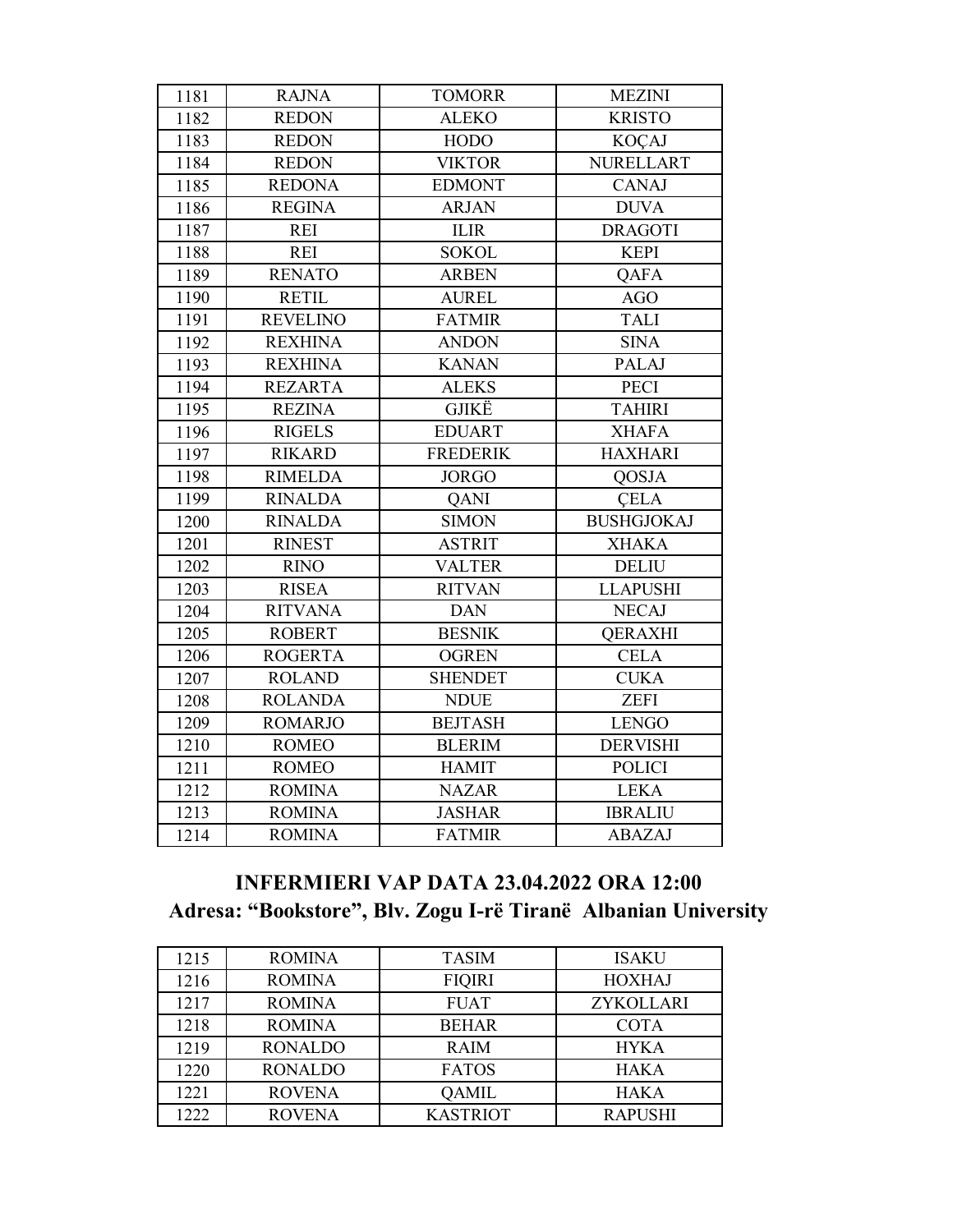| 1223 | <b>ROVENA</b>    | <b>ASTRIT</b>   | <b>GUDA</b>        |
|------|------------------|-----------------|--------------------|
| 1224 | <b>ROVINA</b>    | <b>GEZIM</b>    | <b>KARAJ</b>       |
| 1225 | <b>ROZALINA</b>  | <b>ASTRIT</b>   | <b>NEZHA</b>       |
| 1226 | <b>ROZALINA</b>  | <b>ASTRIT</b>   | SEJDIRAJ/SUBASHAJ  |
| 1227 | <b>ROZALINDA</b> | ALI             | <b>DAUTAJ</b>      |
| 1228 | <b>ROZALINDA</b> | <b>BARDHUL</b>  | <b>MEMA</b>        |
| 1229 | <b>ROZALINDA</b> | <b>GEZIM</b>    | <b>GESHTENJA</b>   |
| 1230 | <b>ROZETA</b>    | <b>DASHAMIR</b> | <b>LILA</b>        |
| 1231 | <b>ROZETA</b>    | <b>BURIM</b>    | <b>TOTA</b>        |
| 1232 | <b>RREXHINA</b>  | <b>XHAFERR</b>  | <b>KAJMAKU</b>     |
| 1233 | <b>SABIEL</b>    | <b>MAKSIM</b>   | <b>TOSKA</b>       |
| 1234 | <b>SABINA</b>    | <b>AHMET</b>    | <b>DRAGOCI</b>     |
| 1235 | <b>SABINA</b>    | <b>MUSA</b>     | <b>YMERI</b>       |
| 1236 | <b>SABINA</b>    | <b>SELIM</b>    | <b>BARBULLUSHI</b> |
| 1237 | <b>SABINA</b>    | <b>FATMIR</b>   | <b>SMAKAJ</b>      |
| 1238 | <b>SABINA</b>    | <b>MUHARREM</b> | <b>TOPCIU</b>      |
| 1239 | <b>SABINA</b>    | <b>DIKTIM</b>   | <b>COKA</b>        |
| 1240 | <b>SABJONA</b>   | <b>BUJAR</b>    | <b>TAFILAKU</b>    |
| 1241 | <b>SABO</b>      | <b>LAVDURIM</b> | FALLANAJ/BINJAKAJ  |
| 1242 | <b>SABRINA</b>   | <b>KUJTIM</b>   | <b>BIBA</b>        |
| 1243 | <b>SABRINA</b>   | <b>STEFAN</b>   | <b>KOLE</b>        |
| 1244 | <b>SABRINA</b>   | <b>ASTRIT</b>   | <b>BAJA</b>        |
| 1245 | <b>SADIONA</b>   | <b>AGIM</b>     | <b>RAMO</b>        |
| 1246 | <b>SADJELA</b>   | <b>SADRI</b>    | <b>DOMI</b>        |
| 1247 | <b>SAFIGJE</b>   | <b>ILIR</b>     | <b>BREGU</b>       |
| 1248 | <b>SAIDA</b>     | <b>JAKUP</b>    | <b>ELEZI</b>       |
| 1249 | <b>SALI</b>      | <b>VLADIMIR</b> | <b>NUHAJ</b>       |
| 1250 | <b>SALIFE</b>    | <b>SKENDER</b>  | <b>SULEJMANI</b>   |
| 1251 | <b>SAMANTA</b>   | <b>TONIN</b>    | <b>CURAJ</b>       |
| 1252 | <b>SAMANTA</b>   | <b>ARDJAN</b>   | <b>MARKVUKAJ</b>   |
| 1253 | <b>SAMANTA</b>   | <b>DHIMITRI</b> | <b>KOLAS</b>       |
| 1254 | <b>SAMANTA</b>   | <b>SOKOL</b>    | <b>LIKAJ</b>       |
| 1255 | <b>SAMEDA</b>    | <b>HAMDI</b>    | <b>URAJ</b>        |
| 1256 | <b>SAMUEL</b>    | <b>LAVDOSH</b>  | <b>BEQIRAJ</b>     |
| 1257 | <b>SAMUEL</b>    | <b>JETNOR</b>   | <b>MUSABELLIU</b>  |
| 1258 | <b>SAMUELA</b>   | <b>ARBEN</b>    | <b>OMERAJ</b>      |
| 1259 | <b>SANIE</b>     | <b>DASHNOR</b>  | <b>XHAKA</b>       |
| 1260 | <b>SANTI</b>     | <b>ARMAND</b>   | <b>DOSTI</b>       |
| 1261 | <b>SANTINA</b>   | <b>AFRIM</b>    | <b>TEFIK</b>       |
| 1262 | <b>SARA</b>      | <b>AFRIM</b>    | <b>MERKU</b>       |
| 1263 | <b>SARA</b>      | <b>ARBEN</b>    | <b>LEKJA</b>       |
| 1264 | <b>SARA</b>      | <b>GEZIM</b>    | <b>SHATI</b>       |
| 1265 | <b>SARA</b>      | <b>KURAN</b>    | <b>SPAHIU</b>      |
| 1266 | <b>SARA</b>      | <b>FLORENT</b>  | <b>LUMI</b>        |
| 1267 | <b>SARA</b>      | <b>EDUART</b>   | <b>LLESHI</b>      |
| 1268 | <b>SARA</b>      | <b>JAK</b>      | <b>TUCI</b>        |
| 1269 | <b>SARA</b>      | <b>XHEVDET</b>  | <b>HOXHA</b>       |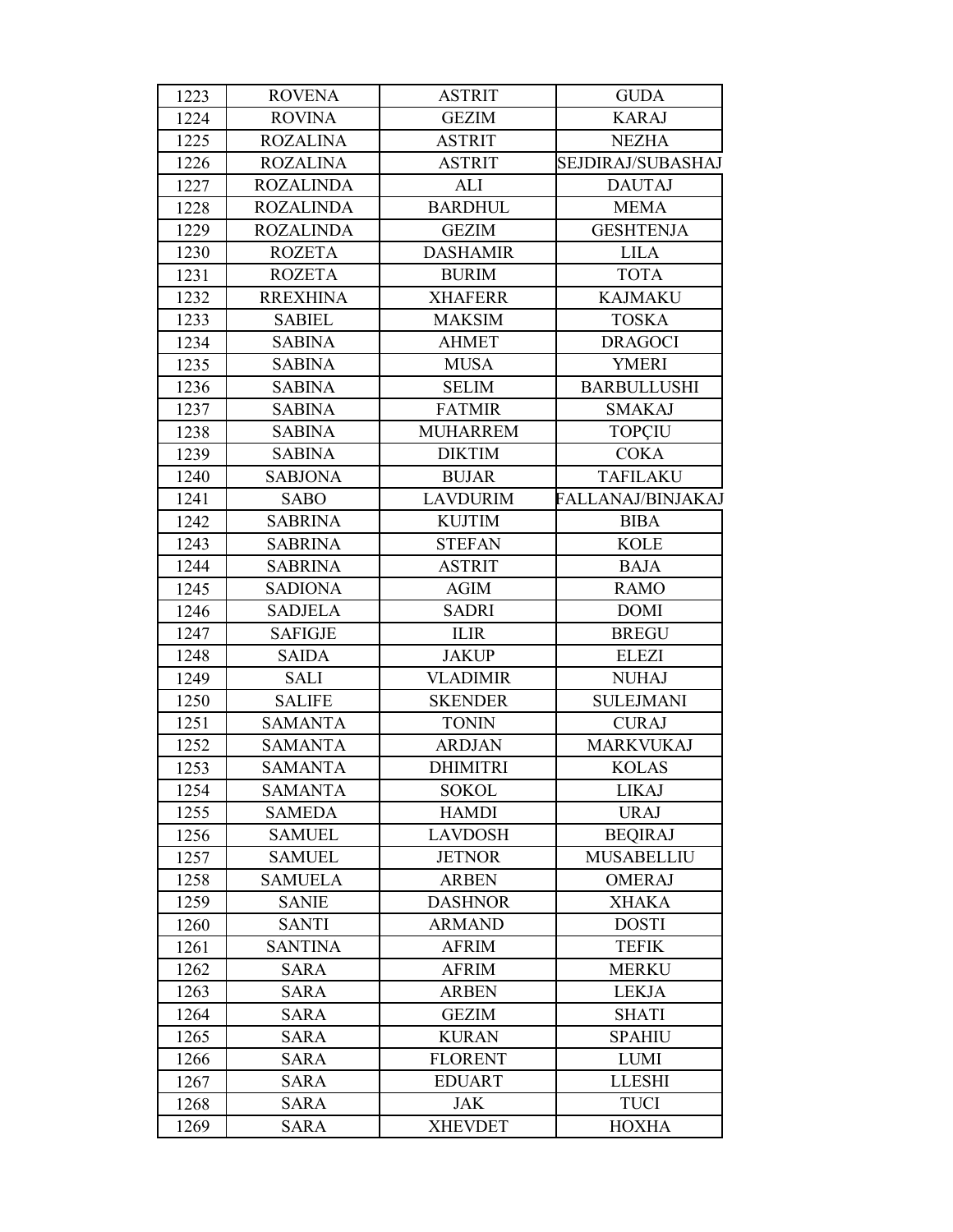| 1270 | <b>SARA</b> | <b>KUJTIM</b>   | <b>METALLA</b>    |
|------|-------------|-----------------|-------------------|
| 1271 | SARA        | <b>KUJTIM</b>   | <b>BIBA</b>       |
| 1272 | <b>SARA</b> | YLLI            | <b>HYSI</b>       |
| 1273 | SARA        | <b>NEXHIP</b>   | <b>KAPAJ</b>      |
| 1274 | <b>SARA</b> | <b>DULE</b>     | <b>JESHILI</b>    |
| 1275 | <b>SARA</b> | <b>ILIR</b>     | <b>GJINO</b>      |
| 1276 | <b>SARA</b> | <b>LEFTER</b>   | <b>SERJANAJ</b>   |
| 1277 | SARA        | <b>ENVER</b>    | <b>KORÇARI</b>    |
| 1278 | SARA        | <b>VLADIMIR</b> | <b>PLAKA</b>      |
| 1279 | <b>SARA</b> | <b>YMER</b>     | <b>HASANTARI</b>  |
| 1280 | <b>SARA</b> | <b>ALBERT</b>   | <b>VRANEZI</b>    |
| 1281 | SARA        | <b>NDRICIM</b>  | <b>LACI</b>       |
| 1282 | SARA        | <b>RESHAT</b>   | <b>KODRA</b>      |
| 1283 | <b>SARA</b> | <b>ADRIATIK</b> | <b>CELA</b>       |
| 1284 | <b>SARA</b> | <b>PERPARIM</b> | <b>SINANI</b>     |
| 1285 | <b>SARA</b> | <b>ANDREA</b>   | <b>PRENDI</b>     |
| 1286 | <b>SARA</b> | <b>BESNIK</b>   | <b>LIMONLLARI</b> |

# **INFERMIERI VAP DATA 24.04.2022 ORA 08:30 Adresa: "Bookstore", Blv. Zogu I-rë Tiranë Albanian University**

| 1287 | <b>SARA</b>       | <b>RESHAT</b>  | <b>LIVADHI</b>  |
|------|-------------------|----------------|-----------------|
| 1288 | <b>SEIT</b>       | <b>BEHAR</b>   | <b>HYSA</b>     |
| 1289 | <b>SEJDI</b>      | <b>ISMET</b>   | <b>CUROVIQ</b>  |
| 1290 | <b>SELENA</b>     | <b>SHPETIM</b> | <b>LEKLI</b>    |
| 1291 | <b>SELENA</b>     | <b>NEZIR</b>   | <b>KOCI</b>     |
| 1292 | <b>SELIANA</b>    | <b>LEONARD</b> | <b>CEKICI</b>   |
| 1293 | <b>SELVIJE</b>    | <b>BUJAR</b>   | <b>MUCA</b>     |
| 1294 | <b>SERDA</b>      | <b>ASTRIT</b>  | <b>SHABANI</b>  |
| 1295 | <b>SERENA</b>     | <b>PETRO</b>   | <b>VELIAJ</b>   |
| 1296 | <b>SERXHIO</b>    | <b>ISUF</b>    | <b>DAUTI</b>    |
| 1297 | <b>SEVI</b>       | <b>LULEZIM</b> | <b>BRAHIMI</b>  |
| 1298 | <b>SHAHE</b>      | <b>SEFEDIN</b> | <b>MAZREKU</b>  |
| 1299 | <b>SHAHE</b>      | <b>NEKI</b>    | <b>HANKO</b>    |
| 1300 | <b>SHERENTILA</b> | <b>ADNANT</b>  | <b>TAFO</b>     |
| 1301 | <b>SHERLI</b>     | <b>ADRIAN</b>  | <b>HOXHA</b>    |
| 1302 | <b>SHKELQIM</b>   | <b>ESAT</b>    | <b>BOGDANI</b>  |
| 1303 | <b>SHPATI</b>     | PERPARIM       | <b>VELIU</b>    |
| 1304 | <b>SHPETIM</b>    | <b>VASIL</b>   | <b>KOLA</b>     |
| 1305 | <b>SHYQYRI</b>    | <b>HAIR</b>    | <b>GJONAJ</b>   |
| 1306 | <b>SIBELA</b>     | <b>GJERGJI</b> | <b>KAREMANI</b> |
| 1307 | <b>SIBELKANA</b>  | <b>RAMIS</b>   | <b>IBRUSHI</b>  |
| 1308 | <b>SIBORA</b>     | <b>JETNOR</b>  | <b>LLANAJ</b>   |
| 1309 | <b>SIDITA</b>     | <b>SALI</b>    | <b>HASA</b>     |
| 1310 | <b>SIDNI</b>      | <b>LULEZIM</b> | <b>KAZAZI</b>   |
| 1311 | <b>SIDOREA</b>    | <b>BASHKIM</b> | <b>LACI</b>     |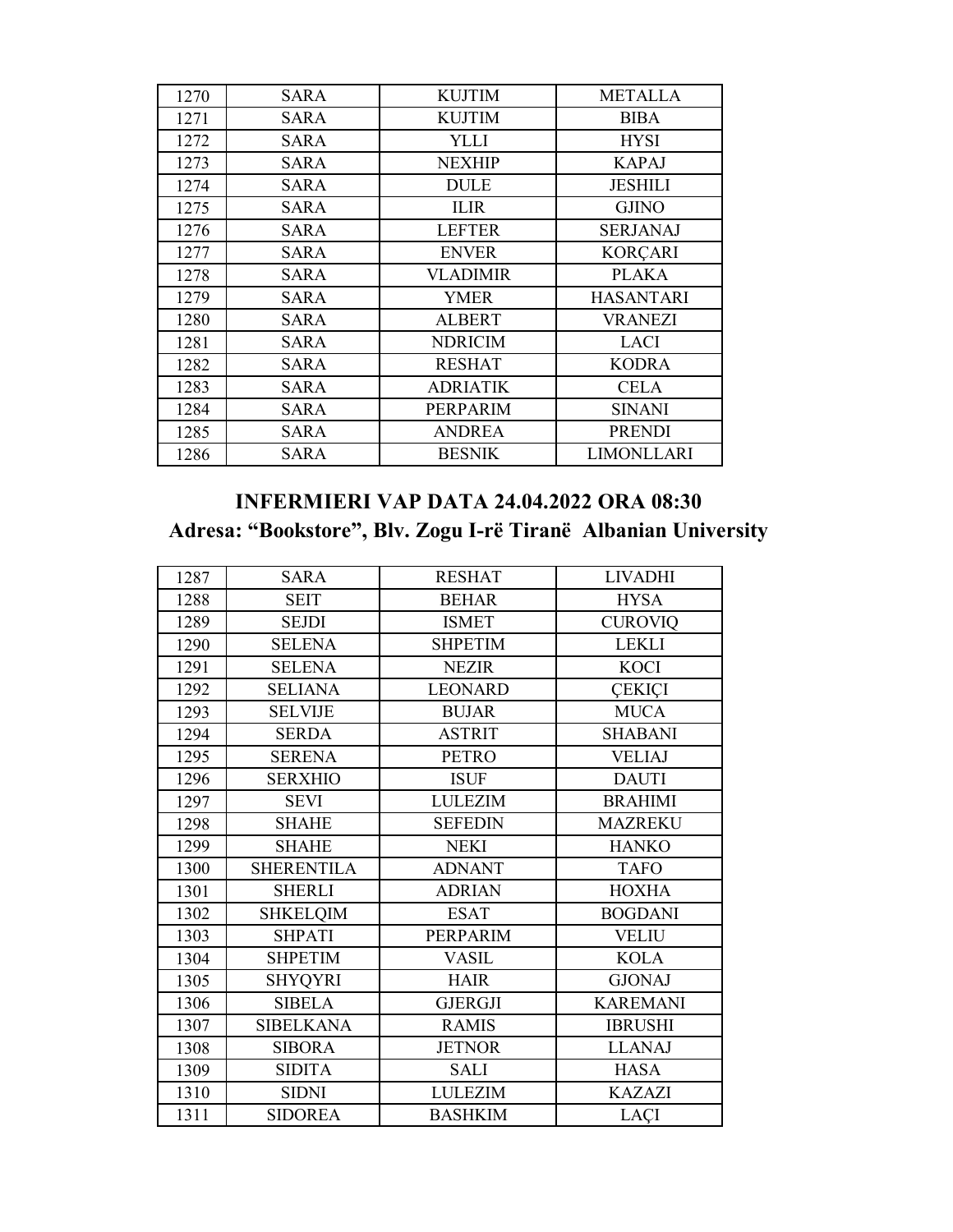| 1312 | <b>SIDORELA</b>  | <b>SHKELQIM</b> | <b>LAMCJA</b>     |
|------|------------------|-----------------|-------------------|
| 1313 | <b>SIDORELA</b>  | <b>SERVET</b>   | <b>FERTI</b>      |
| 1314 | <b>SIDORELA</b>  | <b>BARDHYL</b>  | <b>IDRIZI</b>     |
| 1315 | <b>SIDORELA</b>  | <b>ARTAN</b>    | <b>RUSI</b>       |
| 1316 | <b>SIDORELA</b>  | <b>BEQIR</b>    | <b>MUÇAJ</b>      |
| 1317 | <b>SIDORELA</b>  | <b>FEHBI</b>    | <b>ALLA</b>       |
| 1318 | <b>SIDORELA</b>  | <b>LIGOR</b>    | <b>CUKA</b>       |
| 1319 | <b>SIDORELA</b>  | <b>SOKOL</b>    | <b>KATROSHI</b>   |
| 1320 | <b>SIDORELA</b>  | <b>MUHAMED</b>  | <b>DEDEJ</b>      |
| 1321 | <b>SIDORELA</b>  | <b>OSMAN</b>    | <b>MESJA</b>      |
| 1322 | <b>SIGRIDA</b>   | <b>ARBEN</b>    | <b>AVRAMI</b>     |
| 1323 | <b>SIGURIM</b>   | <b>ARBEN</b>    | <b>KOLA</b>       |
| 1324 | <b>SILIDIANA</b> | <b>VLADIMIR</b> | <b>SALAJ</b>      |
| 1325 | <b>SILVA</b>     | <b>AVNI</b>     | <b>QEFA</b>       |
| 1326 | <b>SILVA</b>     | <b>BARDHOK</b>  | <b>MHILLI</b>     |
| 1327 | <b>SILVANA</b>   | <b>LUTFI</b>    | <b>GAZIDEDE</b>   |
| 1328 | <b>SILVANA</b>   | <b>NAIM</b>     | <b>SINA</b>       |
| 1329 | <b>SILVANA</b>   | <b>HEKURAN</b>  | <b>MISKU</b>      |
| 1330 | <b>SILVANA</b>   | <b>MENTOR</b>   | <b>VOSHI</b>      |
| 1331 | <b>SILVI</b>     | <b>FATJON</b>   | <b>LICOLLI</b>    |
| 1332 | <b>SILVI</b>     | <b>PIRRO</b>    | <b>ZYKAJ</b>      |
| 1333 | <b>SILVIA</b>    | <b>PIRO</b>     | <b>NACO</b>       |
| 1334 | <b>SINDI</b>     | <b>ARBEN</b>    | <b>KAZAZI</b>     |
| 1335 | <b>SINDI</b>     | <b>FATMIR</b>   | <b>BASHUKAJ</b>   |
| 1336 | <b>SINDI</b>     | <b>NEIM</b>     | <b>GJYSHJA</b>    |
| 1337 | <b>SINDI</b>     | <b>ILIR</b>     | <b>LASKU</b>      |
| 1338 | <b>SINDI</b>     | <b>AGRON</b>    | <b>KRUTI</b>      |
| 1339 | <b>SIRJONA</b>   | <b>BASHKIM</b>  | <b>TOÇI</b>       |
| 1340 | <b>SONIA</b>     | <b>ARBEN</b>    | <b>HALILI</b>     |
| 1341 | <b>SONILA</b>    | <b>SHKELQIM</b> | <b>ZHGUNI</b>     |
| 1342 | <b>SONILA</b>    | <b>KODHELI</b>  | <b>JACELLARI</b>  |
| 1343 | <b>SONILA</b>    | <b>REXHEP</b>   | <b>KORÇA</b>      |
| 1344 | <b>SONILA</b>    | <b>ARBEN</b>    | <b>FERJA</b>      |
| 1345 | <b>SONILA</b>    | <b>ARANIT</b>   | <b>HAKLAJ</b>     |
| 1346 | <b>SONILA</b>    | <b>FLAMUR</b>   | <b>BEQIRAJ</b>    |
| 1347 | <b>SONILA</b>    | <b>BUJAR</b>    | <b>FECI</b>       |
| 1348 | <b>STAVRI</b>    | <b>ANDREA</b>   | <b>LUZO</b>       |
| 1349 | <b>STELA</b>     | <b>HAXHI</b>    | <b>XHAFERAJ</b>   |
| 1350 | <b>STELA</b>     | <b>NIKO</b>     | <b>DHIMITRI</b>   |
| 1351 | <b>STELA</b>     | <b>HASAN</b>    | <b>TAFA</b>       |
| 1352 | <b>STELINA</b>   | <b>XHEVDET</b>  | <b>BEZATI</b>     |
| 1353 | <b>STELINA</b>   | <b>FATOS</b>    | <b>PACI</b>       |
| 1354 | <b>STELINA</b>   | <b>YLMI</b>     | <b>MARRA</b>      |
| 1355 | <b>STELINA</b>   | <b>PANAJOT</b>  | <b>SEFERKOLLI</b> |
| 1356 | <b>STELINA</b>   | <b>NURI</b>     | <b>KRYEMADHI</b>  |
| 1357 | <b>STELINA</b>   | <b>MYFIT</b>    | <b>TRAGAJ</b>     |
| 1358 | <b>STELINA</b>   | <b>VIKTOR</b>   | <b>TROKA</b>      |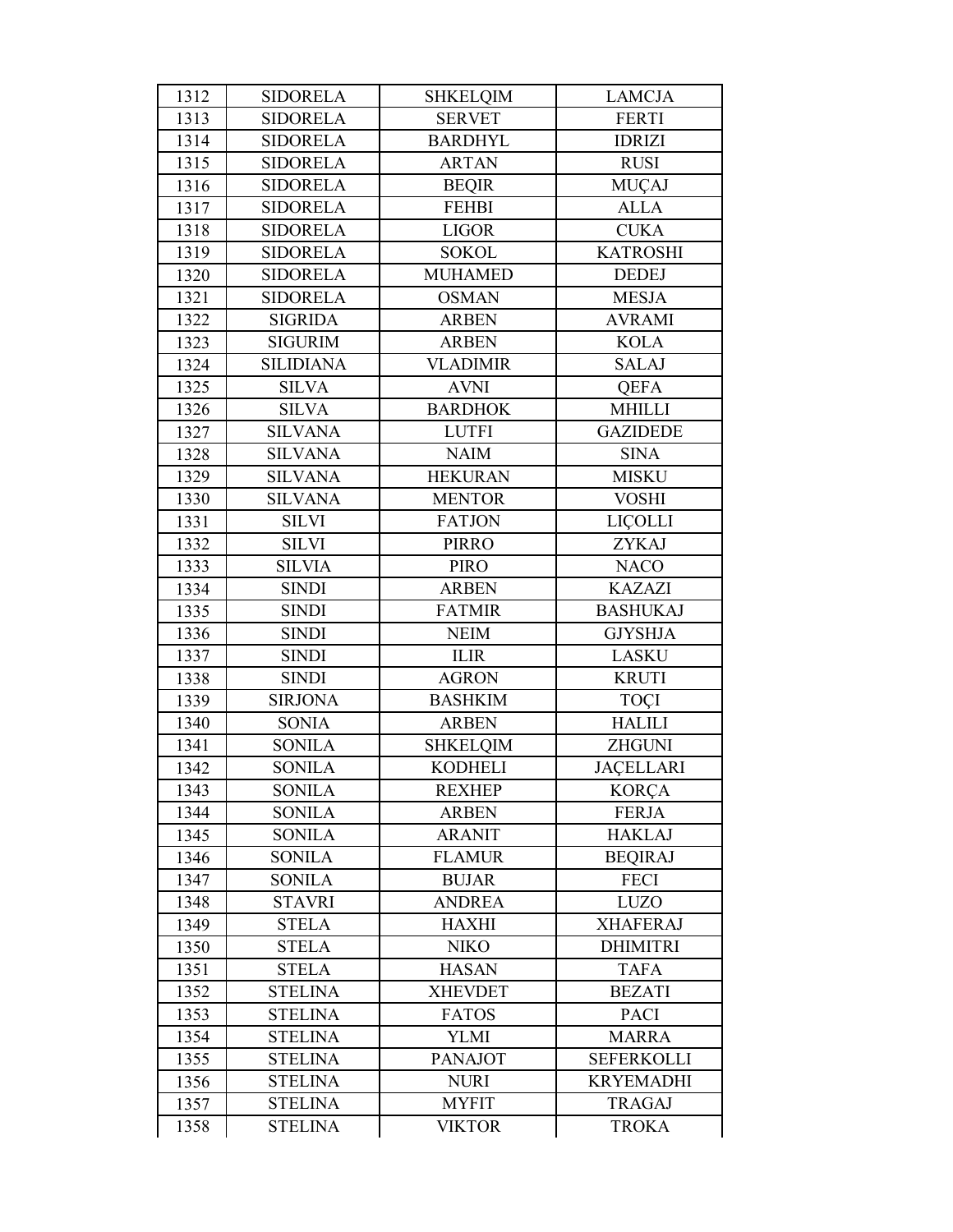### **INFERMIERI VAP DATA 24.04.2022 ORA 10:00 Adresa: "Bookstore", Blv. Zogu I-rë Tiranë Albanian University**

| 1359 | <b>STELINA</b>  | <b>THANAS</b>   | <b>SILA</b>        |
|------|-----------------|-----------------|--------------------|
| 1360 | <b>SUADA</b>    | <b>BESIM</b>    | <b>MEHJA</b>       |
| 1361 | <b>SUADA</b>    | <b>AGRON</b>    | <b>GUNI</b>        |
| 1362 | <b>SUADA</b>    | <b>VEZIR</b>    | <b>ZERAJ</b>       |
| 1363 | <b>SUELA</b>    | <b>HYSEN</b>    | ZOGOLLI            |
| 1364 | <b>SUELA</b>    | <b>KASTRIOT</b> | <b>SEVDARI</b>     |
| 1365 | <b>SUELA</b>    | <b>MANOL</b>    | <b>NDRECKA</b>     |
| 1366 | <b>SUELA</b>    | <b>REXHEP</b>   | <b>BRAJKA</b>      |
| 1367 | <b>SULLTANA</b> | <b>XHEMAL</b>   | <b>XHAFERAJ</b>    |
| 1368 | <b>TAULANT</b>  | <b>XHELADIN</b> | <b>BIBA</b>        |
| 1369 | <b>TANJA</b>    | <b>ANSEN</b>    | <b>MULLALLI</b>    |
| 1370 | <b>TEREZINA</b> | <b>MARASH</b>   | <b>PALI</b>        |
| 1371 | <b>TESILA</b>   | <b>FATOS</b>    | <b>KOCI</b>        |
| 1372 | <b>TEUTA</b>    | <b>FEHMI</b>    | <b>MIFTARI</b>     |
| 1373 | <b>TONINA</b>   | <b>MUHAMET</b>  | <b>KULLAJ</b>      |
| 1374 | <b>TUSHE</b>    | <b>RAMIZ</b>    | <b>HALILI</b>      |
| 1375 | <b>TUSHE</b>    | <b>ADRIJAN</b>  | <b>HOXHA</b>       |
| 1376 | <b>UARDA</b>    | <b>FATMIR</b>   | <b>MALOKU</b>      |
| 1377 | <b>UEDA</b>     | <b>XHEVAIR</b>  | <b>LIKA</b>        |
| 1378 | <b>UEJDA</b>    | ZENEL           | <b>DUZHA</b>       |
| 1379 | <b>UILLIAM</b>  | <b>FAIK</b>     | <b>MEKA</b>        |
| 1380 | <b>UJVARA</b>   | <b>GUXIM</b>    | <b>LOGU</b>        |
| 1381 | <b>URANI</b>    | <b>VANGJEL</b>  | <b>RAKAZIJA</b>    |
| 1382 | <b>VALBONA</b>  | <b>ADEM</b>     | <b>HODA</b>        |
| 1383 | VALENTINO       | JANI            | <b>LLUPO</b>       |
| 1384 | <b>VANESA</b>   | <b>VLADIMIR</b> | <b>HOXHA</b>       |
| 1385 | <b>VANINA</b>   | <b>MYRTEZAN</b> | <b>LUSHA</b>       |
| 1386 | <b>VASILIKA</b> | <b>KOSTA</b>    | <b>VELO</b>        |
| 1387 | <b>VASILIKA</b> | <b>ILIRJAN</b>  | <b>FERO</b>        |
| 1388 | VASILINA        | <b>GEZIM</b>    | <b>TOLLUMI</b>     |
| 1389 | <b>VASJANA</b>  | <b>ARBEN</b>    | <b>VAKO</b>        |
| 1390 | VENERA          | <b>SPIRO</b>    | <b>MERSINLLARI</b> |
| 1391 | VERONIKA        | <b>AJET</b>     | <b>YZEIRAJ</b>     |
| 1392 | <b>VESEL</b>    | <b>PETRIT</b>   | <b>ALLDERVISHI</b> |
| 1393 | <b>VIKENA</b>   | <b>MARJO</b>    | <b>XEBA</b>        |
| 1394 | <b>VILMA</b>    | <b>RUZHDI</b>   | <b>UKA</b>         |
| 1395 | <b>VIOLA</b>    | PERPARIM        | <b>MUSTA</b>       |
| 1396 | <b>VIOLETA</b>  | <b>LLAZAR</b>   | <b>GARULI</b>      |
| 1397 | <b>VIRON</b>    | <b>SHPËTIM</b>  | <b>MUÇAJ</b>       |
| 1398 | VIRON           | <b>DYLBER</b>   | <b>ISUFI</b>       |
| 1399 | <b>VISELDA</b>  | <b>SELAMI</b>   | ZAJAKU             |
| 1400 | VISENT          | <b>FESTIM</b>   | <b>ALIAJ</b>       |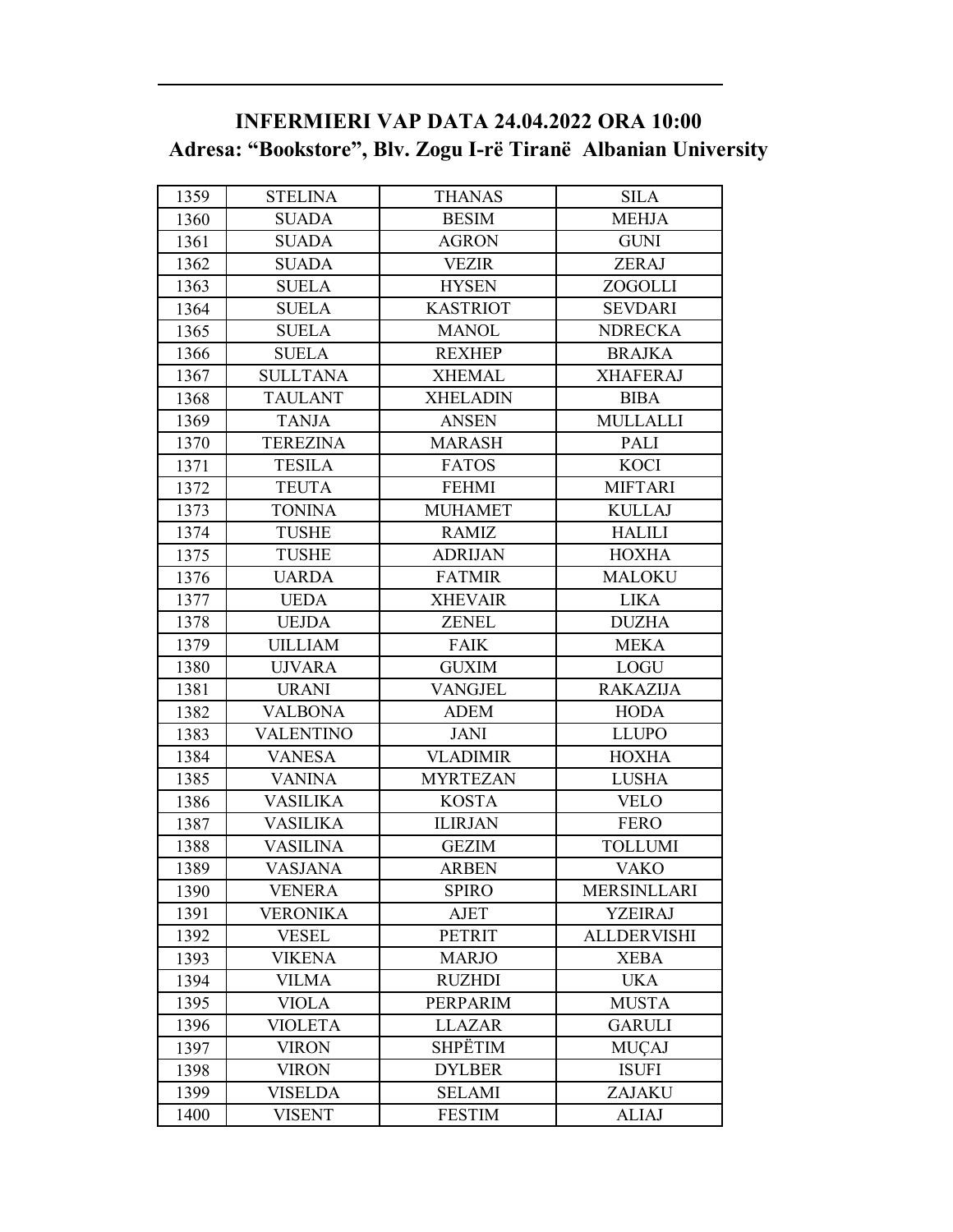| 1401 | <b>VISLET</b>    | <b>AREFI</b>   | <b>HOXHALLARI</b> |
|------|------------------|----------------|-------------------|
| 1402 | <b>VITRINA</b>   | <b>BUJAR</b>   | <b>ABEDINI</b>    |
| 1403 | <b>VITRINA</b>   | <b>BESIM</b>   | <b>BRIHMANI</b>   |
| 1404 | <b>VJOLA</b>     | <b>SYRJA</b>   | <b>DEVOLLAJ</b>   |
| 1405 | <b>VJOLA</b>     | <b>FLATUN</b>  | <b>ELMAZAJ</b>    |
| 1406 | <b>VJOLLCA</b>   | <b>NEBI</b>    | <b>SHEHU</b>      |
| 1407 | <b>VJOSANA</b>   | <b>ALBERT</b>  | <b>BEKA</b>       |
| 1408 | <b>VOJSAVA</b>   | <b>BISLIM</b>  | <b>MATOSHI</b>    |
| 1409 | <b>VOJSAVA</b>   | <b>MARK</b>    | <b>BUSHKOLAJ</b>  |
| 1410 | <b>XHEFRI</b>    | <b>BASHKIM</b> | <b>GJONAJ</b>     |
| 1411 | <b>XHEJSJANA</b> | <b>BASHKIM</b> | <b>KUPASI</b>     |
| 1412 | <b>XHEJSON</b>   | <b>QAMIL</b>   | <b>META</b>       |
| 1413 | <b>XHENETA</b>   | <b>ELEZ</b>    | <b>ISMAJUKAJ</b>  |
| 1414 | <b>XHENETA</b>   | <b>RESHAT</b>  | <b>KULEMANI</b>   |
| 1415 | <b>XHENETA</b>   | <b>DASHMIR</b> | <b>KROI</b>       |
| 1416 | <b>XHENI</b>     | <b>FATMIR</b>  | <b>GJOKA</b>      |
| 1417 | <b>XHENI</b>     | ZOG            | <b>COKU</b>       |
| 1418 | <b>XHENI</b>     | <b>REXHEP</b>  | <b>GURRA</b>      |
| 1419 | <b>XHENI</b>     | <b>PETRIT</b>  | <b>KAMBO</b>      |
| 1420 | <b>XHENSIKA</b>  | <b>LEONARD</b> | <b>RAJTA</b>      |
| 1421 | <b>XHENSILA</b>  | <b>ARJAN</b>   | <b>SOTA</b>       |
| 1422 | <b>XHENSILA</b>  | <b>FLAMUR</b>  | <b>DOLLANI</b>    |
| 1423 | <b>XHENSILA</b>  | <b>ELTON</b>   | <b>KARAJ</b>      |
| 1424 | <b>XHENSILA</b>  | <b>XHULJAN</b> | <b>LULI</b>       |
| 1425 | <b>XHENSILA</b>  | <b>KOSTA</b>   | <b>MIRAKA</b>     |
| 1426 | <b>XHENSILA</b>  | <b>FATMIR</b>  | <b>VAKA</b>       |
| 1427 | <b>XHENSILA</b>  | <b>GAZMOR</b>  | <b>DAKOLLARI</b>  |
| 1428 | <b>XHENSILA</b>  | <b>SAZAN</b>   | <b>DOKOLLI</b>    |
| 1429 | <b>XHENTILA</b>  | <b>BUJAR</b>   | <b>ALDISHA</b>    |

### **INFERMIERI VAP DATA 24.04.2022 ORA 12:00 Adresa: "Bookstore", Blv. Zogu I-rë Tiranë Albanian University**

| 1430 | <b>XHERI</b>     | <b>SALIH</b>    | ZIU           |
|------|------------------|-----------------|---------------|
| 1431 | <b>XHERSILA</b>  | <b>ARJAN</b>    | <b>NONI</b>   |
| 1432 | <b>XHERSILDA</b> | <b>NAZIF</b>    | ALLA          |
| 1433 | <b>XHESARA</b>   | <b>FESTIM</b>   | <b>TUSHJA</b> |
| 1434 | <b>XHESIKA</b>   | <b>FRAN</b>     | <b>GRUDA</b>  |
| 1435 | <b>XHESIKA</b>   | <b>BEHAR</b>    | <b>TOÇI</b>   |
| 1436 | <b>XHESIKA</b>   | <b>XHEVDET</b>  | <b>BOJA</b>   |
| 1437 | <b>XHESIKA</b>   | <b>RAMI</b>     | <b>TOZAJ</b>  |
| 1438 | <b>XHESIKA</b>   | YLLI            | <b>DINE</b>   |
| 1439 | <b>XHESIKA</b>   | <b>FATMIR</b>   | <b>ZANI</b>   |
| 1440 | <b>XHESIKA</b>   | <b>BASHKIM</b>  | <b>HATA</b>   |
| 1441 | <b>XHESIKA</b>   | <b>XHEVDET</b>  | <b>MEMA</b>   |
| 1442 | <b>XHESIKA</b>   | <b>FLUTURIM</b> | <b>GEGA</b>   |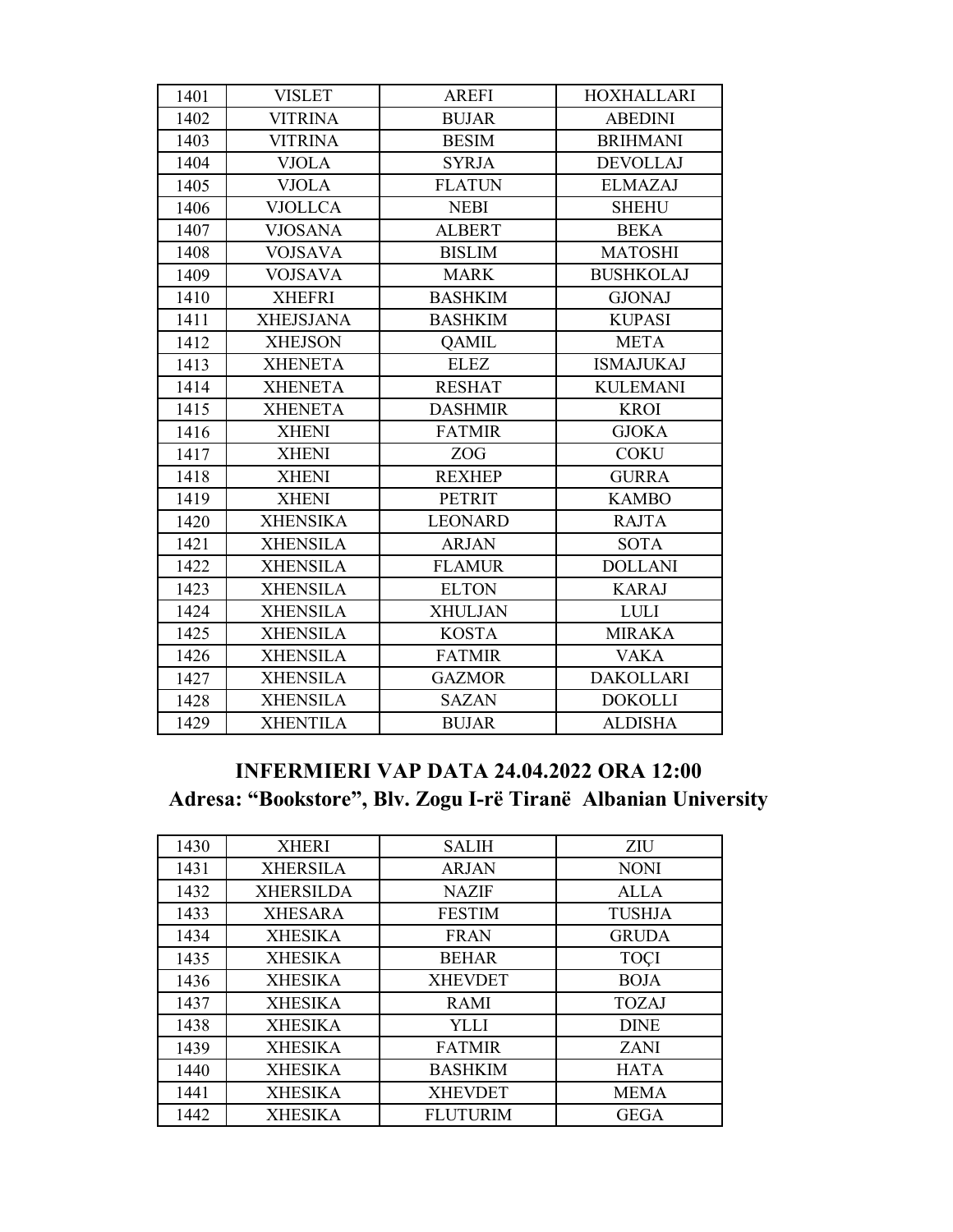| 1443 | <b>XHESJAN</b>   | <b>YLLI</b>      | <b>BALLA</b>    |
|------|------------------|------------------|-----------------|
| 1444 | <b>XHESJANA</b>  | <b>ZIMO</b>      | LUÇAJ           |
| 1445 | <b>XHESUIDA</b>  | <b>NAIM</b>      | <b>DIFAJ</b>    |
| 1446 | <b>XHEVAIRE</b>  | <b>MITAT</b>     | <b>ZENELAJ</b>  |
| 1447 | <b>XHEVAIRE</b>  | <b>PATRIOT</b>   | <b>YZEIRAJ</b>  |
| 1448 | <b>XHEVAIRE</b>  | <b>AGUR</b>      | <b>SINAJ</b>    |
| 1449 | <b>XHEVRIJE</b>  | <b>SOKOL</b>     | <b>MUÇA</b>     |
| 1450 | <b>XHILJETA</b>  | <b>AGRON</b>     | <b>SOKOLAJ</b>  |
| 1451 | <b>XHINA</b>     | <b>LEFTER</b>    | <b>LEKLI</b>    |
| 1452 | <b>XHITE</b>     | <b>BASHKIM</b>   | <b>BRAUSHAJ</b> |
| 1453 | <b>XHOANA</b>    | PËLLUMB          | MUÇI            |
| 1454 | <b>XHOANA</b>    | <b>SELMAN</b>    | <b>LILA</b>     |
| 1455 | <b>XHOANA</b>    | PËRPARIM         | <b>BERBERI</b>  |
| 1456 | <b>XHOANA</b>    | <b>KAJO</b>      | PASHALLARI      |
| 1457 | <b>XHOANA</b>    | <b>BILBIL</b>    | <b>ZHURDA</b>   |
| 1458 | <b>XHOHANA</b>   | <b>ARBEN</b>     | <b>BEJDO</b>    |
| 1459 | <b>XHOI</b>      | <b>LULEZIM</b>   | <b>NURCE</b>    |
| 1460 | <b>XHOINA</b>    | <b>HYSNI</b>     | <b>COKU</b>     |
| 1461 | <b>XHONATAN</b>  | <b>TROJAN</b>    | <b>TOLA</b>     |
| 1462 | <b>XHONI</b>     | <b>AFRIM</b>     | <b>QALLIU</b>   |
| 1463 | <b>XHORXHINA</b> | <b>SHPETIM</b>   | <b>LIKA</b>     |
| 1464 | <b>XHUANA</b>    | <b>GAFURR</b>    | <b>KAJA</b>     |
| 1465 | <b>XHUEN</b>     | <b>FAIK</b>      | <b>BEQIRI</b>   |
| 1466 | <b>XHUERDA</b>   | <b>BESNIK</b>    | <b>MUCA</b>     |
| 1467 | <b>XHULIA</b>    | <b>BESNIK</b>    | <b>TOPI</b>     |
| 1468 | <b>XHULIA</b>    | <b>HATEM</b>     | <b>BENDA</b>    |
| 1469 | <b>XHULIANA</b>  | <b>RUSTEM</b>    | <b>SEFERI</b>   |
| 1470 | <b>XHULIANA</b>  | <b>RIFAN</b>     | <b>SHAHINI</b>  |
| 1471 | <b>XHULIANA</b>  | <b>FATOS</b>     | <b>NEXHA</b>    |
| 1472 | <b>XHULIANA</b>  | <b>ALBERT</b>    | <b>HARIZI</b>   |
| 1473 | <b>XHULIANO</b>  | ENGJËLLI         | <b>JAUPI</b>    |
| 1474 | <b>XHULIANO</b>  | <b>DEMIR</b>     | <b>MIRANI</b>   |
| 1475 | <b>XHULISTA</b>  | <b>NOVRUZ</b>    | <b>KAPAJ</b>    |
| 1476 | <b>XHULJA</b>    | FOTI             | <b>BREGU</b>    |
| 1477 | <b>XHULJA</b>    | <b>XHEZMI</b>    | <b>KANACI</b>   |
| 1478 | <b>XHULJA</b>    | <b>ABAS</b>      | <b>BUGACI</b>   |
| 1479 | <b>XHULJANA</b>  | <b>BASHKIM</b>   | MJEKRA/HAVARAJ  |
| 1480 | <b>XHULJANO</b>  | <b>ARJAN</b>     | <b>HYSENI</b>   |
| 1481 | YGERTA           | <b>SHASK</b>     | <b>TOZAJ</b>    |
| 1482 | <b>ZAMIRA</b>    | <b>SADIK</b>     | <b>HASALLIU</b> |
| 1483 | ZANA             | <b>YLLI</b>      | <b>CEKREZI</b>  |
| 1484 | <b>ZARELA</b>    | <b>HAMZA</b>     | <b>COKU</b>     |
| 1485 | <b>ZEMRIJE</b>   | <b>RESHAT</b>    | <b>CANI</b>     |
| 1486 | <b>ZENEPE</b>    | <b>NJAZI</b>     | <b>CELANJI</b>  |
| 1487 | ZHAKLINA         | <b>JUDMIR</b>    | <b>LILA</b>     |
| 1488 | <b>ZIRAKO</b>    | <b>MENDU</b>     | <b>GJONI</b>    |
| 1489 | ZOI              | <b>KOSTANDIN</b> | <b>BEQIRI</b>   |